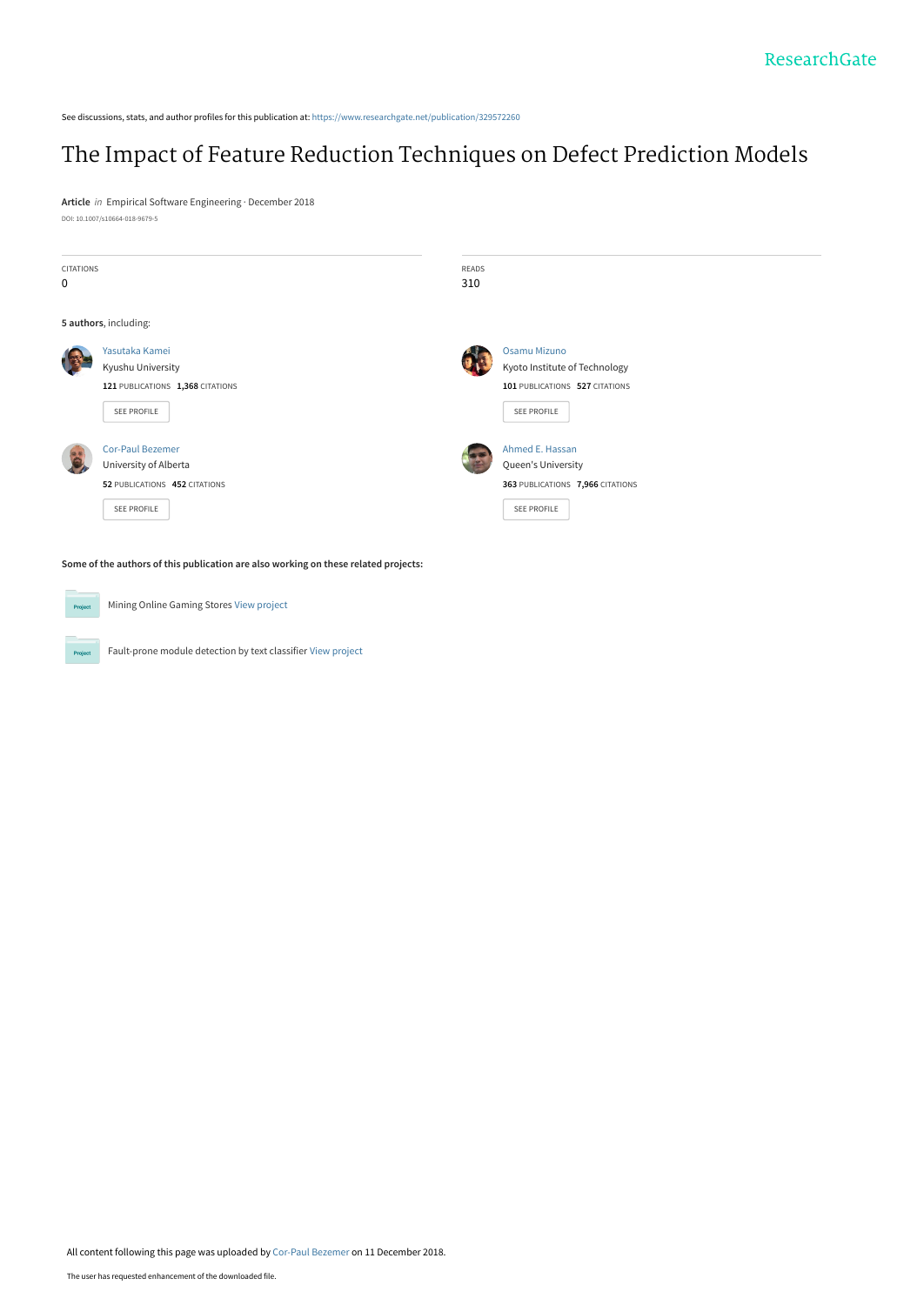# The Impact of Feature Reduction Techniques on Defect Prediction Models

Masanari Kondo · Cor-Paul Bezemer · Yasutaka Kamei · Ahmed E. Hassan · Osamu Mizuno

the date of receipt and acceptance should be inserted later

Abstract Defect prediction is an important task for preserving software quality. Most prior work on defect prediction uses software features, such as the number of lines of code, to predict whether a file or commit will be defective in the future. There are several reasons to keep the number of features that are used in a defect prediction model small. For example, using a small number of features avoids the problem of multicollinearity and the so-called 'curse of dimensionality'. Feature selection and reduction techniques can help to reduce the number of features in a model. Feature selection techniques reduce the number of features in a model by selecting the most important ones, while feature reduction techniques reduce the number of features by creating new, combined features from the original features. Several recent studies have investigated the impact of feature *selection* techniques on defect prediction. However, there do not exist large-scale studies in which the impact of multiple feature *reduction* techniques on defect prediction is investigated.

Masanari Kondo, Osamu Mizuno Software Engineering Laboratory (SEL) Kyoto Institute of Technology, Japan E-mail: m-kondo@se.is.kit.ac.jp, o-mizuno@kit.ac.jp

Cor-Paul Bezemer Department of Electrical and Computer Engineering University of Alberta, Canada E-mail: bezemer@ualberta.ca

Yasutaka Kamei Principles of Software Languages group (POSL) Kyushu University, Japan E-mail: kamei@ait.kyushu-u.ac.jp

Ahmed E. Hassan Software Analysis and Intelligence Lab (SAIL), School of Computing Queen's University Kingston, Ontario, Canada E-mail: ahmed@cs.queensu.ca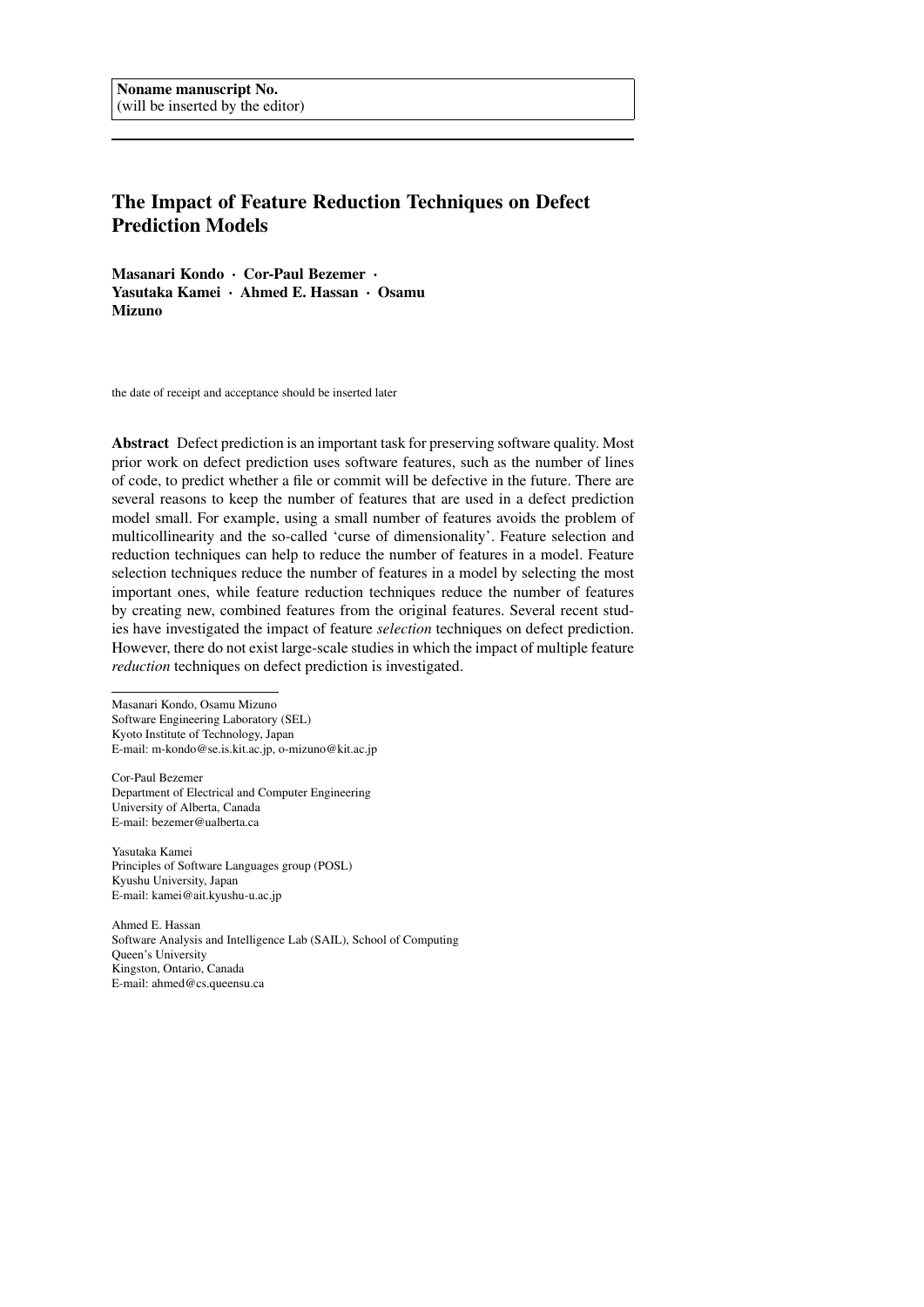In this paper, we study the impact of eight feature reduction techniques on the performance and the variance in performance of five supervised learning and five unsupervised defect prediction models. In addition, we compare the impact of the studied feature reduction techniques with the impact of the two best-performing feature selection techniques (according to prior work).

The following findings are the highlights of our study: (1) The studied correlation and consistency-based feature selection techniques result in the best-performing supervised defect prediction models, while feature reduction techniques using neural network-based techniques (restricted Boltzmann machine and autoencoder) result in the best-performing unsupervised defect prediction models. In both cases, the defect prediction models that use the selected/generated features perform better than those that use the original features (in terms of AUC and performance variance). (2) Neural network-based feature reduction techniques generate features that have a small variance across both supervised and unsupervised defect prediction models. Hence, we recommend that practitioners who do not wish to choose a best-performing defect prediction model for their data use a neural network-based feature reduction technique.

# 1 Introduction

Software developers have limited time to test their software. Hence, developers need to be selective when deciding where to focus their testing effort. Defect prediction models help developers focus their limited testing effort on components that are the most likely to be defective. Because detecting defects at an early stage can considerably reduce the development cost [\[71\]](#page-39-0), defect prediction models have received widespread attention in software engineering research.

Many software features (e.g., software complexity features) can be used in defect prediction models [\[4,](#page-35-0) [11,](#page-35-1) [27,](#page-36-0) [36,](#page-37-0) [45\]](#page-37-1). However, it is important to carefully select the set of features that is used in such models, as using a set of features that is too large does not automatically result in better defect prediction. For example, prior studies showed that reducing the number of features avoids the problem of multicollinearity [\[15\]](#page-35-2) and the curse of dimensionality [\[5\]](#page-35-3). Hence, many of the existing defect prediction models used feature selection or reduction techniques [\[8,](#page-35-4) [11,](#page-35-1) [16,](#page-35-5) [18–](#page-36-1) [20,](#page-36-2) [23,](#page-36-3) [29,](#page-36-4) [33,](#page-36-5) [34,](#page-36-6) [46,](#page-37-2) [50–](#page-37-3)[52,](#page-37-4) [58](#page-38-0)[–61,](#page-38-1) [66,](#page-38-2) [73,](#page-39-1) [78\]](#page-39-2).

Feature selection techniques reduce the number of features in a model by selecting the most important ones, while feature reduction techniques reduce the number of features by creating new, combined features from the original features. Recent studies [\[18,](#page-36-1) [73\]](#page-39-1) investigated the impact of feature *selection* techniques on the performance of defect prediction models. However, this paper describes the first large-scale study on multiple feature *reduction* techniques and their impact on a large number of prediction models.

In this paper, we compared the impact of the original features, features that are generated using *traditional feature reduction techniques*(i.e., PCA [\[11\]](#page-35-1), FastMap [\[14\]](#page-35-6), feature agglomeration  $[62]$ , random projections  $[6]$ , TCA  $[55]$  and TCA+  $[52]$ ), and features that are generated using *neural network-based feature reduction techniques*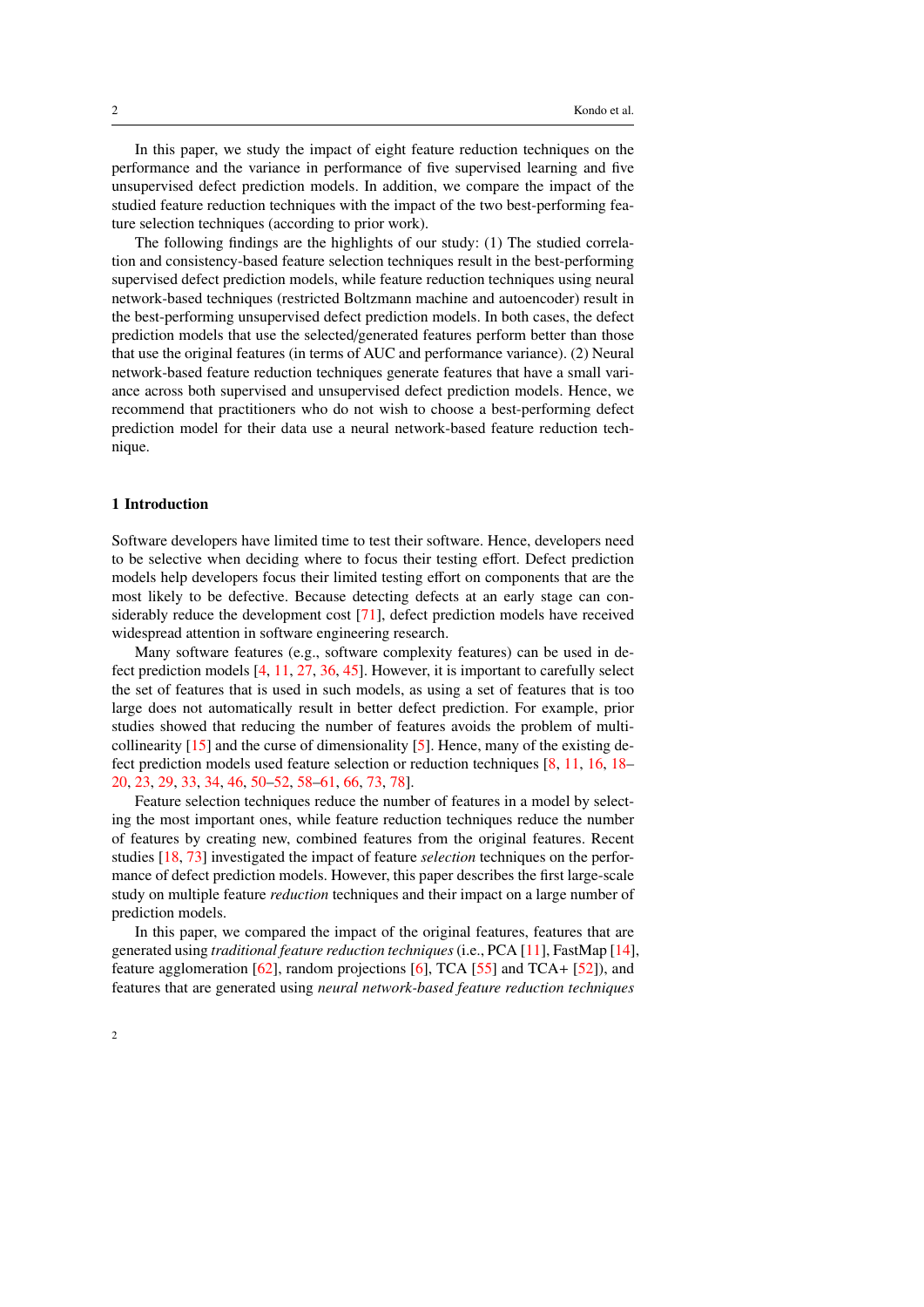(i.e., restricted Boltzmann machine (RBM) [\[67\]](#page-38-5) and autoencoder (AE) [\[30\]](#page-36-7)) on defect prediction models. In addition, we compared the impact of features that are generated using feature reduction techniques with features that are selected using the bestperforming feature selection techniques in prior work (correlation and consistencybased feature selection) [\[18,](#page-36-1) [73\]](#page-39-1). We compared the features along two dimensions: their performance (area under the receiver operating characteristic curve (AUC)), and their performance variance (interquartile range (IQR)). The receiver operating characteristic curve is created by plotting the true positive rate against the false positive rate, hence, the AUC represents the balance between the true positive rate and the false positive rate. The IQR represents the variance of a data distribution.

We conducted experiments on three publicly available datasets that contain soft-ware defects (the PROMISE [\[33\]](#page-36-5), cleaned NASA [\[63\]](#page-38-6), and AEEEM [\[11\]](#page-35-1) datasets). Our ultimate goal is to identify which feature reduction techniques yield new, powerful features that preserve the predictive power of the original features, and improve the prediction performance compared to feature selection techniques. We studied the impact of feature reduction techniques on five supervised learning and five unsupervised learning models for defect prediction in our experiments. In particular, we focus on the following research questions:

# RQ1: What is the impact of feature reduction techniques on the performance of defect prediction models?

*Motivation:* Reducing the number of features in a model can address the multicollinearity problem [\[15\]](#page-35-2) and the curse of dimensionality [\[5\]](#page-35-3). In this RQ, we studied how feature reduction techniques impact the performance of supervised and unsupervised defect prediction models.

*Results:* Feature agglomeration and TCA can reduce the number of features, while preserving an AUC that is as good as that of the original features for supervised models. In addition, the AUC of unsupervised defect prediction models is significantly better when preprocessing the features with neural networkbased feature reduction techniques than other feature reduction techniques.

# RQ2: What is the impact of feature reduction techniques on the variance of the performance across defect prediction models?

*Motivation:* The AUC for a dataset can vary across defect prediction models. Hence, it can be challenging for practitioners to choose the defect prediction model that performs best on their data. If all defect prediction models have a small performance variance for a dataset, practitioners can avoid having to make this challenging choice.

*Results:* Neural network-based feature reduction techniques (RBM and AE) generate features that improve the variance of the performance across different defect prediction models in many cases when used in a supervised or unsupervised defect prediction model. In addition, almost all feature reduction techniques (except PCA) generate features that improve the variance of the performance across different defect prediction models in many cases when used in an unsupervised defect prediction model.

RQ3: How do feature selection techniques compare to feature reduction techniques when applied to defect prediction?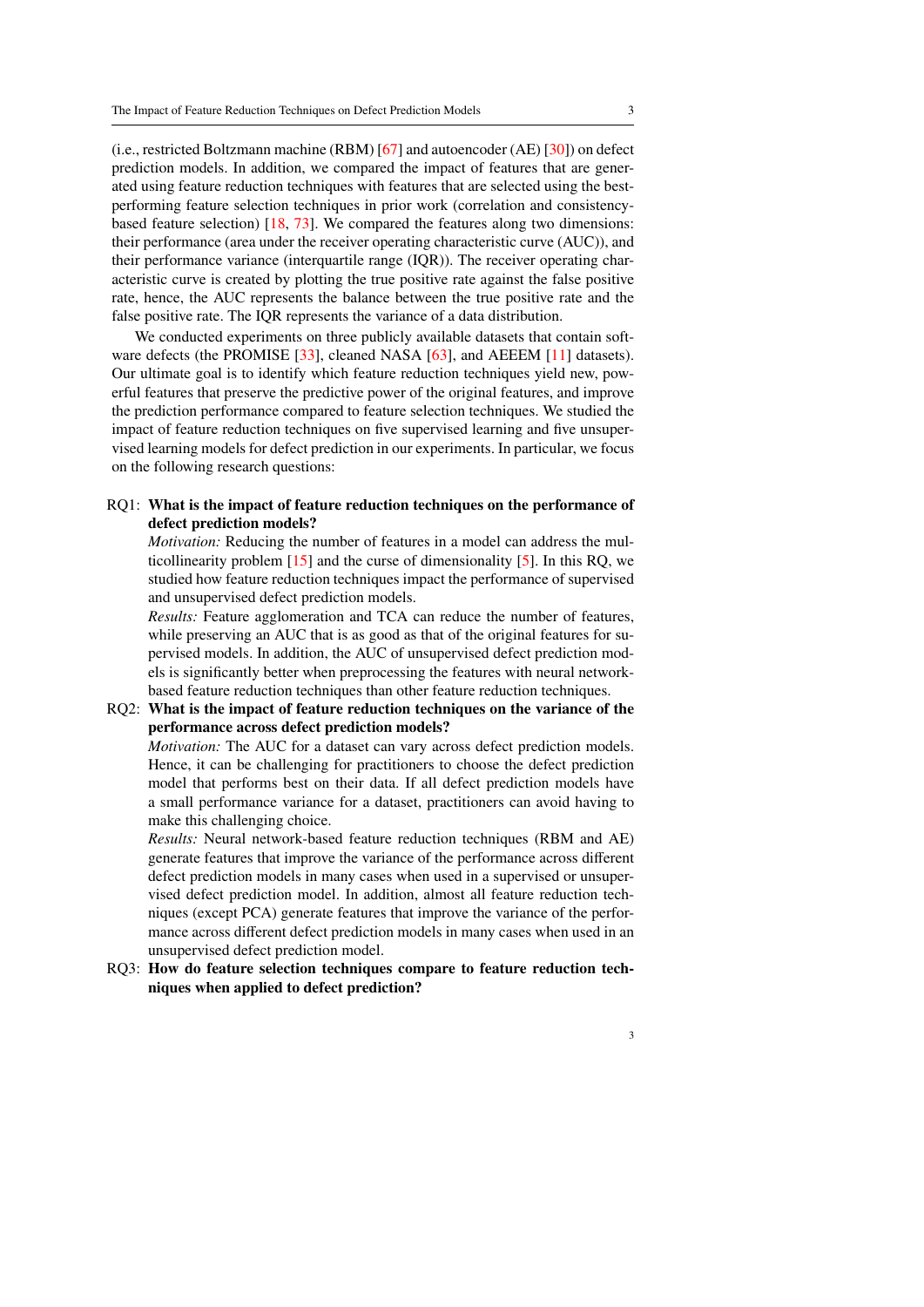*Motivation:* Prior work [\[18,](#page-36-1) [73\]](#page-39-1) showed that several feature selection techniques outperform the original models. In this RQ, we studied how feature selection techniques compare to feature reduction techniques.

*Results:* For the supervised defect prediction models, the studied feature selection techniques (correlation and consistency-based feature selection) outperform all the studied feature reduction techniques. However, for the unsupervised defect prediction models, the neural network-based feature reduction techniques (RBM and AE) outperform the other studied feature selection/reduction techniques.

Our results provide practitioners with advice on which feature selection/reduction technique to use in combination with a defect prediction model. In particular, we recommend to use a feature selection technique when using a supervised defect prediction model, and a neural network-based feature reduction technique when using an unsupervised defect prediction model, as these feature selection/reduction techniques improve the variance across defect prediction models, while outperforming the other feature reduction techniques.

The organization of our paper is as follows. Section [2](#page-4-0) introduces related work. Section [3](#page-7-0) presents our methodology. Section [4](#page-14-0) presents experimental setup. Section [5](#page-14-1) presents the results of our experiment. Section [6](#page-28-0) discusses these results. Section [7](#page-32-0) describes the threats to the validity of our findings. Section [8](#page-33-0) presents the conclusion.

#### <span id="page-4-0"></span>2 Related work

In this section, we discuss related work on defect prediction, and feature selection and reduction.

#### 2.1 Defect prediction

Defect prediction approaches can be divided in two categories: approaches that use supervised learning and unsupervised learning. Supervised defect prediction models need training data and test data. Usually, the training data and test data are collected from the same, or very similar projects from the same organization (within-project defect prediction). However, sometimes it is difficult to collect sufficient training data from the same project or organization (e.g., when the project is new).

In such cases, cross-project defect prediction can be a viable alternative solution. Cross-project defect prediction uses training datasets that contain data that comes from multiple projects, or even from multiple organizations. Cross-project defect prediction offers a solution for the problem of within-project defect prediction since small datasets can be extended with data from other projects. Hence, cross-project defect prediction is one of the important research themes in defect prediction research. However, cross-project defect prediction has several challenges [\[3,](#page-35-8) [28,](#page-36-8) [29,](#page-36-4) [48,](#page-37-5) [51\]](#page-37-6). For instance, cross-project defect prediction has the problem of heterogeneous original features across datasets [\[51\]](#page-37-6). There exists one solution for this challenge [\[49\]](#page-37-7), however; converging datasets collected from multiple companies to one dataset when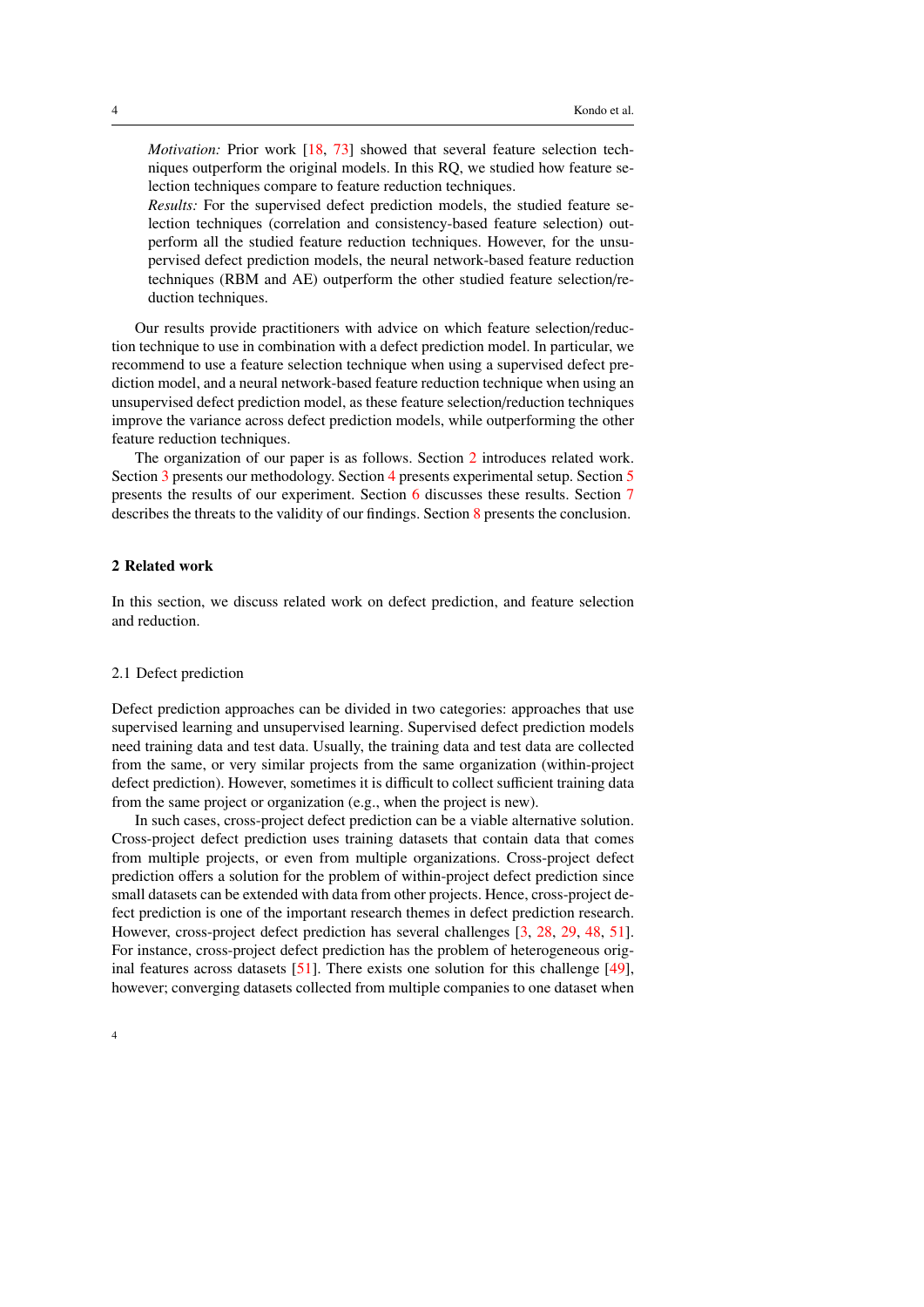| <b>Technique</b>         | Family                                 | <b>Example of</b><br><b>Techniques</b>               | <b>References</b>                               |
|--------------------------|----------------------------------------|------------------------------------------------------|-------------------------------------------------|
| <b>Feature Selection</b> | <b>Filter-based Feature</b><br>Ranking | Chi-Square<br>Correlation                            | [16, 18-20, 33, 46, 58, 66, 73]                 |
|                          | Filter-based Subset<br>Selection       | Correlation-based Feature<br><b>Subset Selection</b> | [8, 16, 18, 46, 58, 73]                         |
|                          | Wrapper-based Subset<br>Selection      | Logistic<br>Regression                               | [18, 58, 60, 61, 66, 73]                        |
|                          | Greedy-based Feature<br>Selection      | Greedy Forward<br>Selection Algorithm                | [46]                                            |
|                          | Distance-based Feature<br>Selection    | <b>EM</b> Algorithm                                  | $\lceil 29 \rceil$                              |
|                          | State-of-the-Art                       | <b>MVS</b>                                           | $\left[50\right]$                               |
|                          | Others                                 | Significance                                         | [34, 51, 66, 78]                                |
| <b>Feature Reduction</b> | <b>PCA</b><br>State-of-the-Art         | <b>PCA</b><br>TCA                                    | [8, 11, 18, 47, 48, 54, 58, 59, 73]<br>[52, 59] |

<span id="page-5-0"></span>Table 1 Overview of prior work that uses feature selection or reduction techniques in combination with defect prediction.

they contain different features still remains an open challenge and further investigation is needed.

One way to overcome the challenge of heterogeneity is to use unsupervised defect prediction models [\[2,](#page-35-9) [7,](#page-35-10) [50,](#page-37-3) [74,](#page-39-3) [75,](#page-39-4) [77\]](#page-39-5). Unsupervised models have the advantage that they do not need a training dataset, and therefore, are not affected by the problem of heterogeneous features [\[2,](#page-35-9) [7,](#page-35-10) [50,](#page-37-3) [74,](#page-39-3) [75,](#page-39-4) [77\]](#page-39-5). Recently, Zhang et al. [\[75\]](#page-39-4) summarized the accuracy of several supervised and unsupervised models for defect prediction. They concluded that connectivity-based unsupervised models have an accuracy that is as good as that of supervised models. Therefore, unsupervised models are a viable alternative to supervised models for defect prediction. Note that unsupervised models do not need training data, and are therefore always within-project defect prediction models.

#### 2.2 Feature selection and reduction

Using feature selection or reduction technique has the advantage of addressing the *curse of dimensionality* [\[5\]](#page-35-3). This problem is originally considered a dynamic optimization problem. However, machine learning models also need to consider this problem. The problem occurs when having a large number of features yet a small sample size in machine learning models. In this case, the sample size is not large enough to search the representations of all the combinations of features, and to generalize their parameters (resulting in overfitting) [\[31\]](#page-36-9). Hence, the prediction performance of these models for unseen data would be worse, and could lead to a classification error. Feature selection or reduction techniques can address this problem by removing or combining redundant and irrelevant features.

In this paper, we define feature selection and reduction as follows:

– Feature selection techniques reduce the number of features by selecting a subset of the original features.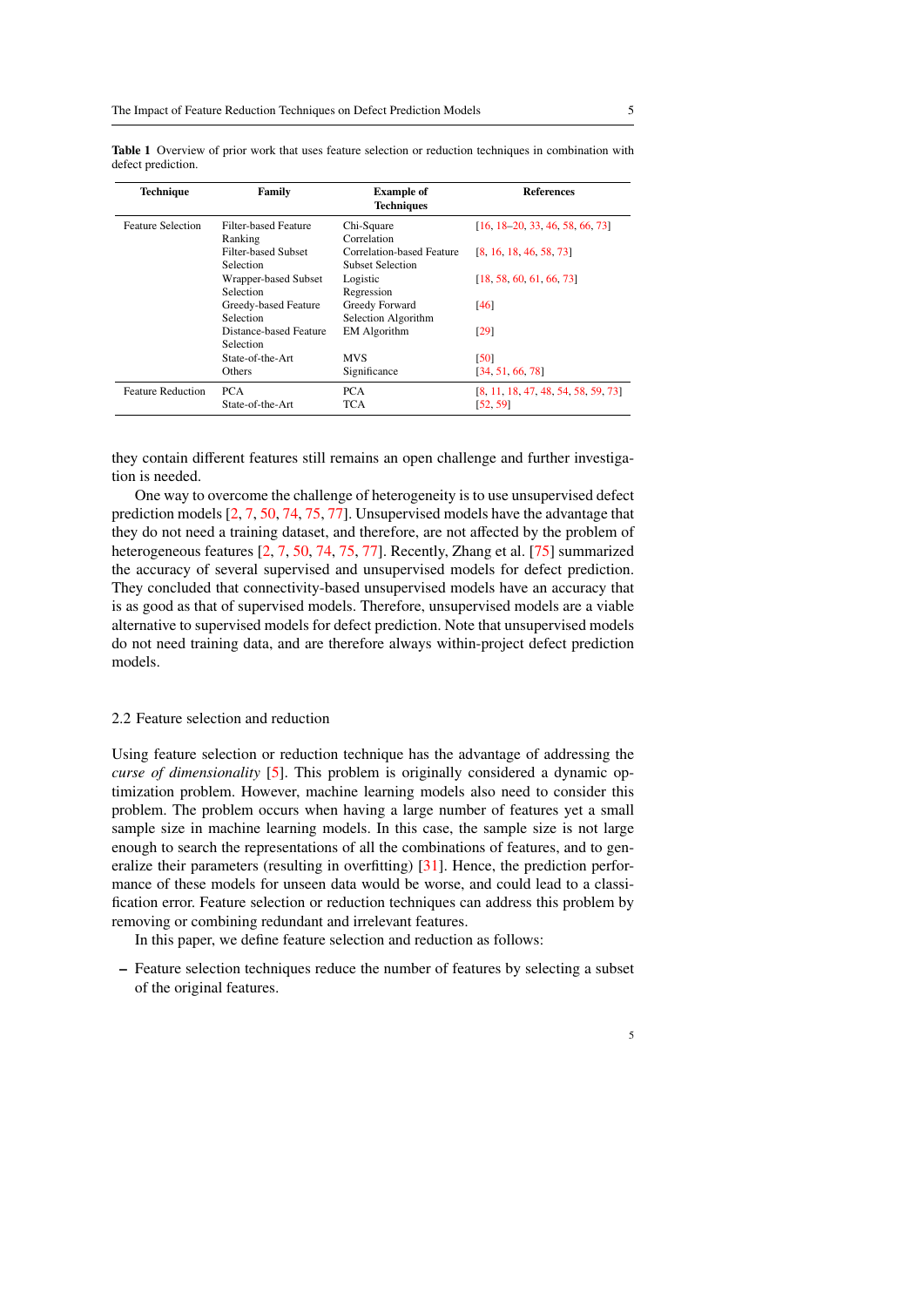– Feature reduction techniques reduce the number of features by combining original features into new features.

Several researchers studied the impact of feature selection techniques on defect prediction models [\[8,](#page-35-4) [16,](#page-35-5) [18](#page-36-1)[–20,](#page-36-2) [29,](#page-36-4) [33,](#page-36-5) [34,](#page-36-6) [46,](#page-37-2) [50,](#page-37-3) [51,](#page-37-6) [58,](#page-38-0) [60,](#page-38-7) [61,](#page-38-1) [66,](#page-38-2) [73,](#page-39-1) [78\]](#page-39-2) . Table [1](#page-5-0) gives an overview of prior work that uses feature selection or reduction techniques. For instance, Ghotra et al. [\[18\]](#page-36-1) summarized the impact of feature selection techniques for defect prediction. They reported that correlation-based feature selection outperforms the other feature selection techniques. In addition, they showed that the impact of feature selection techniques varies across the studied datasets. Xu et al. [\[73\]](#page-39-1) also summarized the impact of feature selection techniques on defect prediction models. They also reported that the effectiveness of feature selection techniques exhibits significant differences across studied datasets.

The impact of feature reduction techniques on defect prediction models has not been studied as extensively. Most researchers use principal component analysis (PCA) [\[8,](#page-35-4) [11,](#page-35-1) [18,](#page-36-1) [47,](#page-37-8) [48,](#page-37-5) [54,](#page-38-8) [58,](#page-38-0) [59,](#page-38-9) [73\]](#page-39-1), and only a few researchers use other feature reduction techniques [\[52,](#page-37-4) [59\]](#page-38-9). For instance, D'Ambros et al. [\[11\]](#page-35-1) compared class-level defect prediction models to present a benchmark for defect prediction. They used PCA to avoid the problem of multicollinearity [\[15\]](#page-35-2) among the independent variables. Nagappan et al. [\[47\]](#page-37-8) predicted post-release defects using complexity features. They built prediction models using PCA to avoid the problem of multicollinearity. Neumann [\[54\]](#page-38-8) proposed PCA-ANN which is a combination of PCA and artificial neural networks. Neumann also used PCA to avoid the problem of multicollinearity. Challagulla et al. [\[8\]](#page-35-4) compared several prediction models for identifying defects. In addition, they compared PCA with feature selection techniques such as feature subset selection. They concluded that feature selection techniques are better than PCA, and that PCA did not add any advantages for defect prediction. Rathore et al. [\[58\]](#page-38-0) compared the performance of feature selection techniques. In this comparison, they also used PCA. They found that PCA is one of the best-performing techniques in this comparison. Ren et al. [\[59\]](#page-38-9) extended PCA to address class imbalance problem for defect prediction. Nam et al. [\[52\]](#page-37-4) applied transfer component analyses (TCA and TCA+) to training and test data to convert the data to be closer than the original data. This process addressed the challenge of heterogeneity of training data and test data in cross-project defect prediction. Nam's approach significantly improved cross-project defect prediction performance.

Despite the amount of prior work on feature reduction techniques (mostly on PCA), no prior work has conducted a systematic study of the impact of feature reduction techniques on defect prediction models. In this paper, we provide such a systematic study of the impact of eight feature reduction and two best-performing feature selection techniques on five supervised and five unsupervised defect prediction models.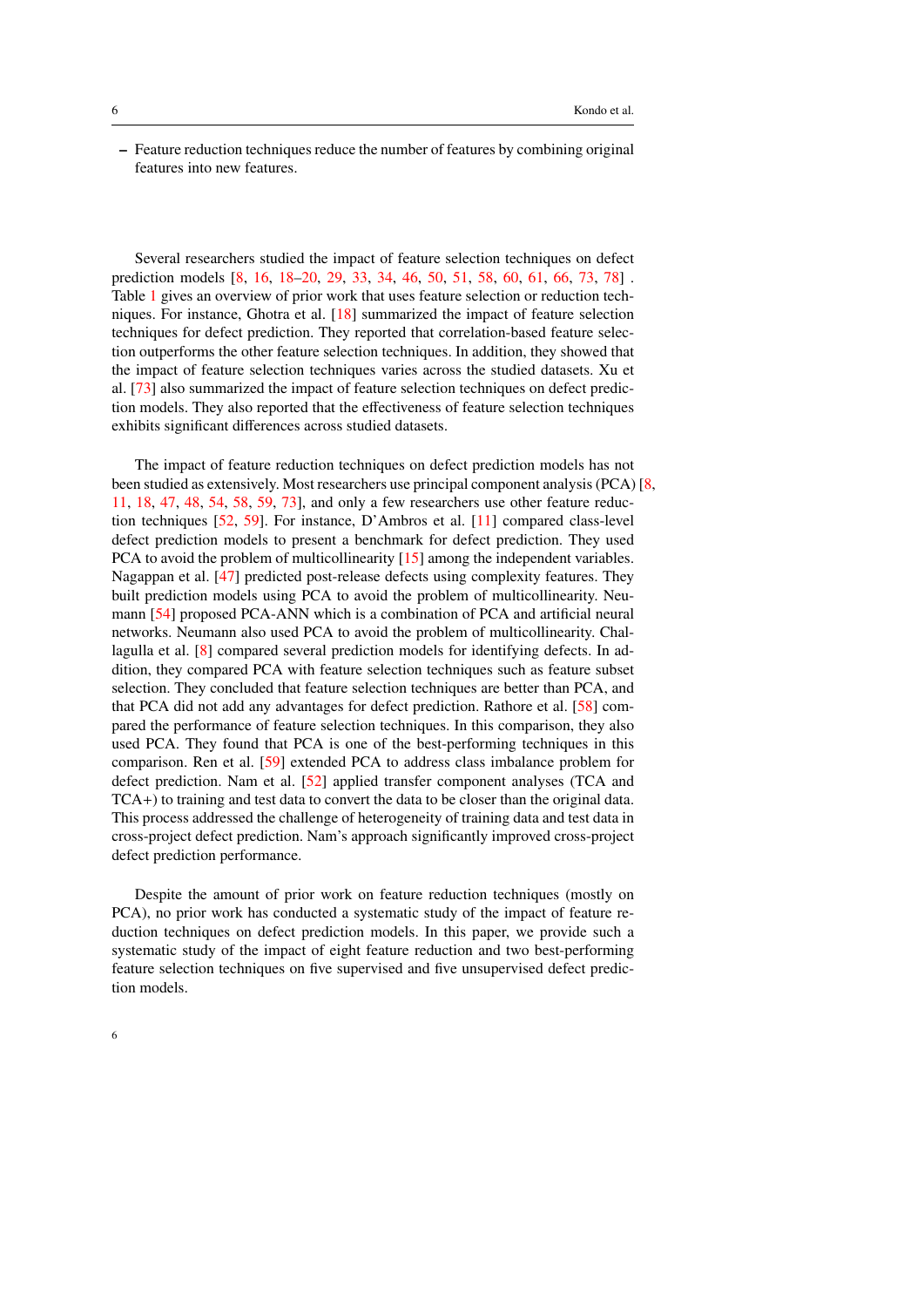<span id="page-7-1"></span>

| <b>Studied Dataset</b> | Project          | # of<br><b>Entities</b> | # of<br><b>Defective</b> | % Defective | # of<br><b>Features</b> * | # of<br><b>Studied Features*</b> |
|------------------------|------------------|-------------------------|--------------------------|-------------|---------------------------|----------------------------------|
| <b>PROMISE</b>         | Ant $v1.7$       | 745                     | 166                      | 22.3        | 24                        | 20                               |
|                        | Camel v1.6       | 965                     | 188                      | 19.5        | 24                        | 20                               |
|                        | Ivy $v1.4$       | 241                     | 16                       | 6.6         | 24                        | 20                               |
|                        | Jedit v4.0       | 306                     | 75                       | 24.5        | 24                        | 20                               |
|                        | $Log4j$ v1.0     | 135                     | 34                       | 25.2        | 24                        | 20                               |
|                        | Lucene v2.4      | 340                     | 203                      | 59.7        | 24                        | 20                               |
|                        | POI $v3.0$       | 442                     | 281                      | 63.6        | 24                        | 20                               |
|                        | Tomcat v6.0      | 858                     | 77                       | 9.0         | 24                        | 20                               |
|                        | Xalan v2.6       | 885                     | 411                      | 46.4        | 24                        | 20                               |
|                        | Xerces v1.3      | 453                     | 69                       | 15.2        | 24                        | 20                               |
| <b>NASA</b>            | CM1              | 327                     | 42                       | 12.8        | 38                        | 37                               |
|                        | JM1              | 7,782                   | 1,672                    | 21.5        | 22                        | 21                               |
|                        | KC3              | 194                     | 36                       | 18.6        | 40                        | 39                               |
|                        | MC1              | 1,988                   | 46                       | 2.3         | 39                        | 38                               |
|                        | MC2              | 125                     | 44                       | 35.2        | 40                        | 39                               |
|                        | MW1              | 253                     | 27                       | 10.7        | 38                        | 37                               |
|                        | PC1              | 705                     | 61                       | 8.7         | 38                        | 37                               |
|                        | PC <sub>2</sub>  | 745                     | 16                       | 2.1         | 37                        | 36                               |
|                        | PC <sub>3</sub>  | 1,077                   | 134                      | 12.4        | 38                        | 37                               |
|                        | PC4              | 1,287                   | 177                      | 13.8        | 38                        | 37                               |
|                        | PC5              | 1,711                   | 471                      | 27.5        | 39                        | 38                               |
| <b>AEEEM</b>           | Eclipse JDT Core | 997                     | 206                      | 20.7        | 291                       | 212                              |
|                        | Equinox          | 324                     | 129                      | 39.8        | 291                       | 212                              |
|                        | Apache Lucene    | 691                     | 64                       | 9.3         | 291                       | 212                              |
|                        | Mylyn            | 1.862                   | 245                      | 13.2        | 291                       | 212                              |
|                        | Eclipse PDE UI   | 1,497                   | 209                      | 14.0        | 291                       | 212                              |

Table 2 Description of studied projects

<sup>∗</sup> We removed features that are not related to source code. For instance, the name of the file, name of the class and the version. Hence, the number of studied features are different from the total number of features

# <span id="page-7-0"></span>3 Methodology

In this section, we describe our methodology. In particular, we discuss our studied datasets, defect prediction models, feature selection techniques, feature reduction techniques, evaluation measure, our preprocessing steps, and our validation scheme.

# 3.1 Studied datasets

In our work, we used three publicly available datasets (the PROMISE [\[33\]](#page-36-5), cleaned NASA [\[53\]](#page-38-10) and AEEEM [\[11\]](#page-35-1) datasets) that were used by prior work [\[75\]](#page-39-4) on supervised and unsupervised defect prediction models. Table [2](#page-7-1) describes the studied datasets. All datasets contain popular software features for measuring source code complexity (see Table [3](#page-8-0) for a summary of the used features). Each entity in a dataset is labelled as defective or clean.

The PROMISE dataset contains several types of projects. We chose the 10 projects that were used by prior work [\[75\]](#page-39-4), to ease the comparison of our results with prior work. All studied PROMISE projects have the same number of features. The PROMISE dataset contains the Chidamber and Kemerer (CK) features [\[9\]](#page-35-11) and an additional set of object-oriented (OO) features [\[4\]](#page-35-0).

The NASA dataset [\[53\]](#page-38-10) contains 11 projects. Each project in the NASA dataset has a different number of features. The NASA dataset contains McCabe features [\[43\]](#page-37-9) and Halstead features [\[24\]](#page-36-10). We used the cleaned version [\[63\]](#page-38-6) of the NASA dataset,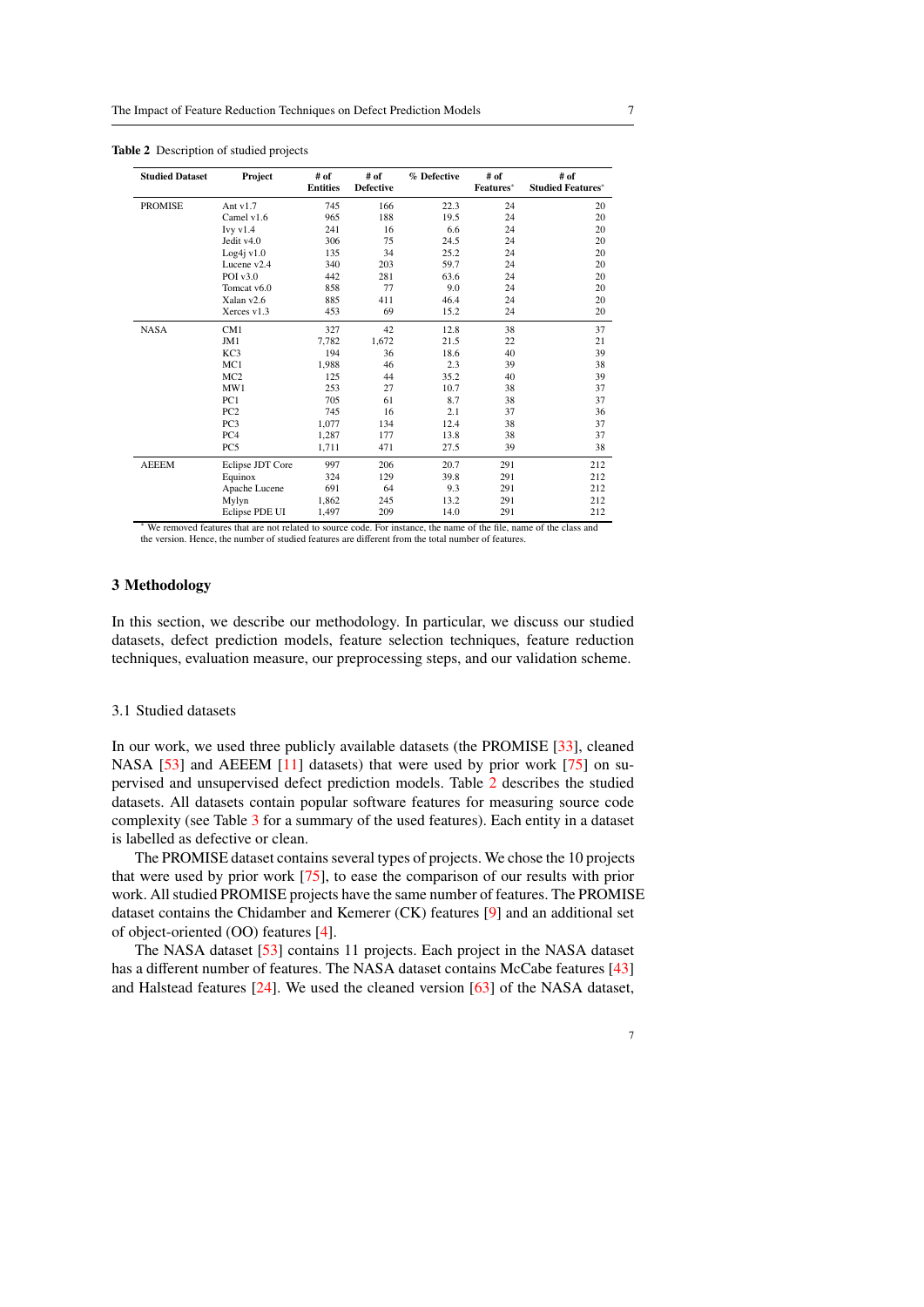<span id="page-8-0"></span>

| <b>Studied Dataset</b> | <b>Features</b>                 | <b>Reference</b>       |
|------------------------|---------------------------------|------------------------|
| <b>PROMISE</b>         | CК                              | Chidamber et al. [9]   |
|                        | OO.                             | Basili et al. [4]      |
| <b>NASA</b>            | McCabe                          | McCabe $[43]$          |
|                        | Halstead                        | Halstead [24]          |
| <b>AEEEM</b>           | CK.                             | Chidamber et al. [9]   |
|                        | OΟ                              | Basili et al. [4]      |
|                        | number of previous defects      | Kim et al. $[36]$      |
|                        | change features                 | Moser et al. $[45]$    |
|                        | complexity code change features | Hassan $[27]$          |
|                        | churn of $CK$ and $OO$          | D'Ambros et al. $[11]$ |
|                        | entropy of CK and OO            | D'Ambros et al. $[11]$ |

because prior studies [\[56,](#page-38-11) [63\]](#page-38-6) showed that the original version of the NASA dataset contains inconsistent and mislabeled data.

The AEEEM dataset [\[11\]](#page-35-1) contains five projects. All projects have the same number of features. Like the PROMISE dataset, the AEEEM dataset contains the CK and OO features. However, the AEEEM data also contains the number of previous defects [\[36\]](#page-37-0), change features [\[45\]](#page-37-1), complexity code change features [\[27\]](#page-36-0), and the churn and entropy of the CK and OO [\[11\]](#page-35-1) features.

#### 3.2 Studied defect prediction models

We focused on defect prediction models that were used by prior work [\[75\]](#page-39-4), to make our results easier to compare. We studied five supervised models and five unsupervised models. Below we give a brief overview of the ideas behinds these models. For a detailed overview, we refer the reader to the original papers in which these models were introduced. We studied the following supervised defect prediction models:

- *Logistic Regression (LR) [\[44\]](#page-37-10):* LR is one of the most commonly used models for defect prediction. LR expresses the relationship between one or more independent variables (i.e., the original features) and one dependent variable (i.e., defective or clean) using a polynomial expression and a *sigmoid function* [\[25\]](#page-36-11).
- *Decision Tree (J48) [\[57\]](#page-38-12):* J48 is a decision tree implementation in WEKA [\[21\]](#page-36-12). The decision tree uses a tree structure to decide on the dependent variable. In this tree, each node corresponds to one of the independent variables with a condition. J48 traverses the tree from the root to a leaf, while taking into account the input entity and the conditions in the tree. Each leaf corresponds to a value of the dependent variable.
- *Random Forest (RF) [\[32\]](#page-36-13):* RF is a popular *ensemble learning* model. RF builds multiple decision trees based on subsets of training data that are randomly selected. RF decides on a value of the dependent variable by taking the result of a majority of the decision trees.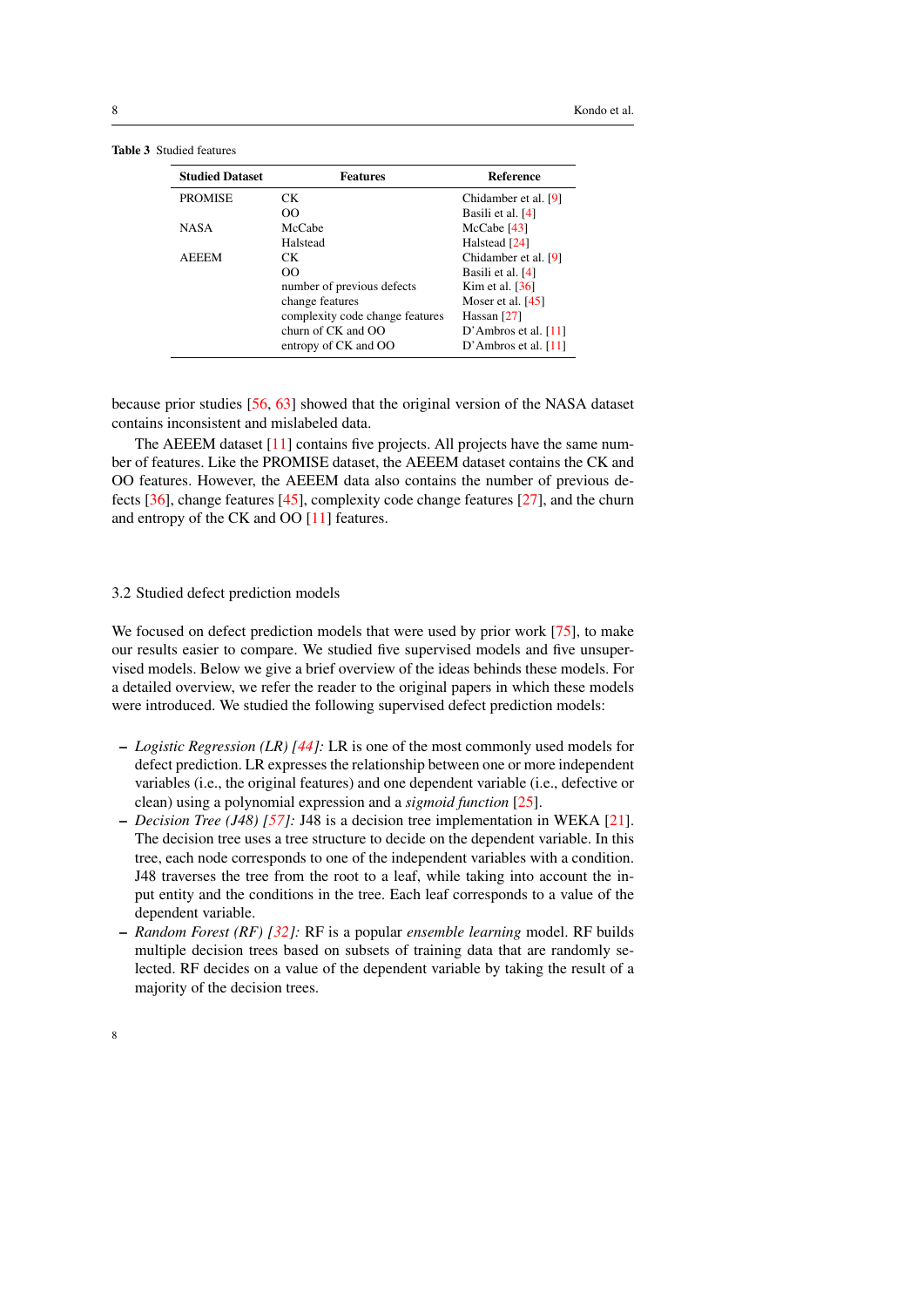- *Naive Bayes (NB) [\[76\]](#page-39-6):* NB is a probability-based classifier that follows Bayes' theorem. Bayes' theorem describes the probability of an event, given knowledge of conditions that could be related to the event.
- *Logistic Model Tree (LMT) [\[39\]](#page-37-11):* LMT is a classifier which combines a decision tree and a logistic regression model. Like the decision tree, LMT follows a tree structure. However, LMT uses logistic regressions instead of values in the leaves.

We used the caret library in R  $[38]$  to optimize the parameters of the supervised models as suggested by Tantithamthavorn et al. [\[69\]](#page-39-7).

We studied the following unsupervised defect prediction models:

- *Spectral Clustering (SC) [\[72\]](#page-39-8):* SC labels entities using a graph that is based on similarities across entities. In this graph, each node is an entity and each edge represents the similarity of the entities it connects. SC cuts sparse edges in this graph by classifying eigenvectors of the *Laplacian matrix* [\[72\]](#page-39-8) of the graph. Following this process, SC divides the entities into two groups.
- *k-means (KM) [\[26\]](#page-36-14):* KM is a popular clustering approach. KM classifies entities based on the distances between entities and the center of a class (i.e., the mean of all entities in that class). In this paper, we used the Euclidean distance as the distance metric.
- *Partition Around Medoids (PAM) [\[35\]](#page-37-13):* PAM is an approach that is similar to KM. While KM uses the center of a class, PAM uses *medoids*. A medoid is an entity of which the sum of all the distances to the other entities in a class is at its minimum. Because PAM uses the medoid instead of the center, PAM is less likely to be affected by outliers than KM.
- *Fuzzy C-Means (FCM) [\[13\]](#page-35-12):* FCM is also an approach that is similar to KM. While KM classifies each entity to only one class in its process, FCM allows entities to be a member of more than one class. The membership is expressed as a probability.
- *Neural Gas (NG) [\[42\]](#page-37-14):* NG is an approach that is similar to a *self-organizing map* [\[37\]](#page-37-15). NG generates *weighted points* which have random features. Hence, the weighted points are distributed across the feature space. For each learning iteration, the features of the weighted points are updated by distances to closer entities. Finally, the weighted points become the class centers.

We used the default parameters of the implementations for the unsupervised models. We set the number of clusters to two, as defect prediction is a binary problem. Table [4](#page-10-0) shows the libraries that we used for the implementation of the defect prediction models.

Labeling technique in the unsupervised models: The unsupervised models classify the data in two unlabeled clusters. We adopted the following heuristic to identify the defective cluster: "*For most features, software entities containing defects generally have larger values than software entities without defects*" [\[75\]](#page-39-4). In particular, we used the sum of row average of the normalized features in each cluster, to decide which cluster contains the defects [\[75\]](#page-39-4). To calculate the sum of row average, we first summed the entity values in each cluster, respectively. Then, we calculated the average values for each cluster. The cluster with the larger average value was identified as the cluster with the defective entities.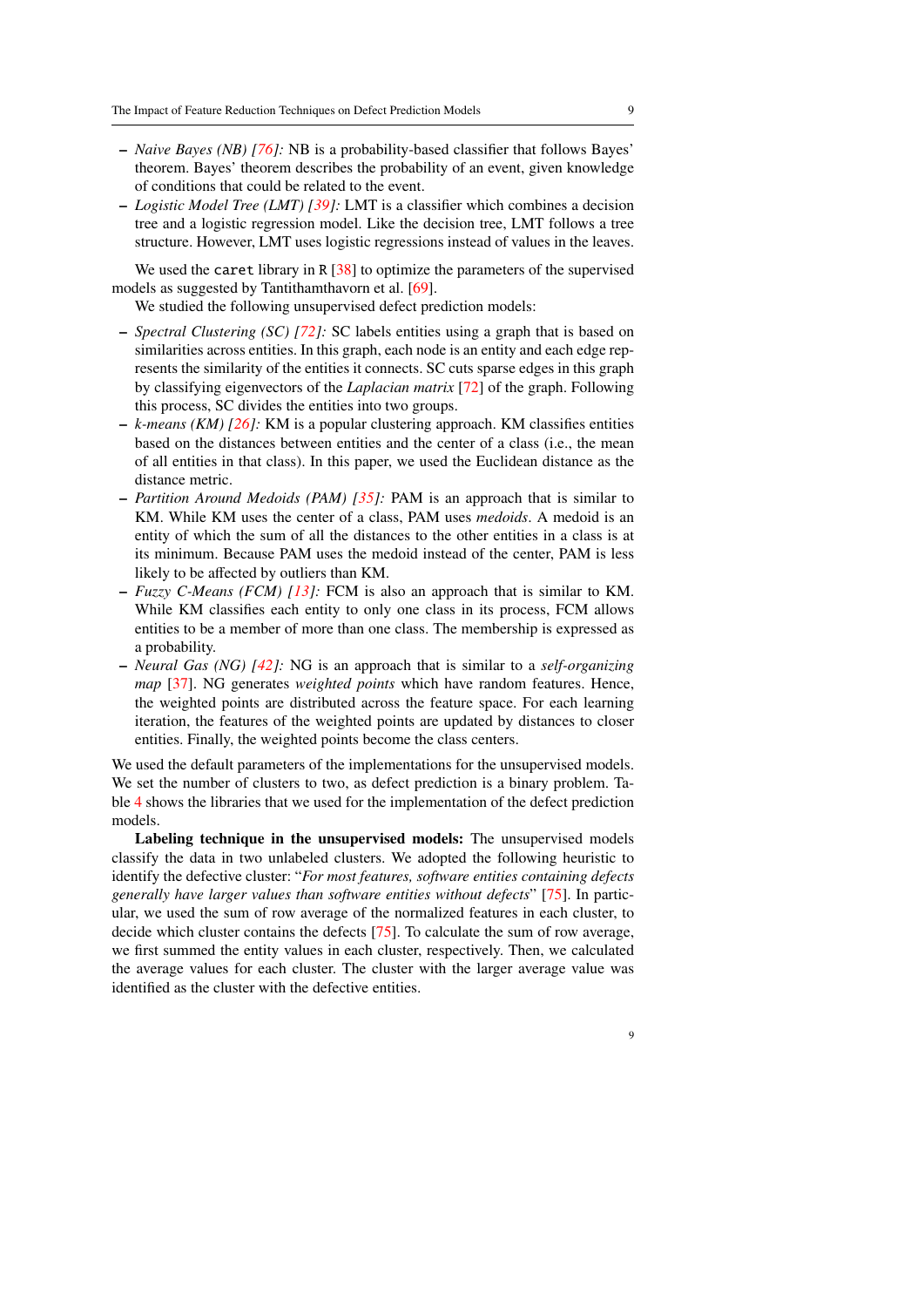<span id="page-10-0"></span>

| <b>Defect Prediction Models</b> | <b>Packages</b>                                   |
|---------------------------------|---------------------------------------------------|
| LR                              | The caret package in R                            |
| RF                              | The caret package in R                            |
| <b>NB</b>                       | The caret package in R                            |
| J48                             | The caret package in R                            |
| <b>LMT</b>                      | The caret package in R                            |
| <b>SC</b>                       | Zhang et al.'s implementation $[75]$ (see app. A) |
| KM                              | The cclust package in R                           |
| PAM                             | The cluster package in R                          |
| <b>FCM</b>                      | The e1071 package in R                            |
| NG                              | The cclust package in R                           |

Table 4 Packages used for experiments



<span id="page-10-1"></span>Fig. 1 A visual overview of the core concepts of the traditional feature reduction techniques. The black symbols represent the original features (or entities in FM and FA) and the purple symbols represent the newly-generated features (or entities in FM and FA). RP (Random projection) transforms an original entity to a new entity using *M* random-weight vectors.

#### 3.3 Studied feature reduction techniques

In this subsection, we discuss the studied feature reduction techniques. We studied two types of feature reduction techniques: *traditional* and *neural network-based* feature reduction techniques. We give a brief overview of the core concepts of each feature reduction technique. For more precise details, we refer to the references that are mentioned for each technique. Figure [1](#page-10-1) shows a visualization of the traditional feature reduction techniques (PCA, FM, FA, TCA/TCA+, RP). Figure [2](#page-11-0) gives an overview of neural network-based feature reduction techniques (RBM and AE).

# *3.3.1 Traditional feature reduction techniques*

We studied the following traditional feature reduction techniques.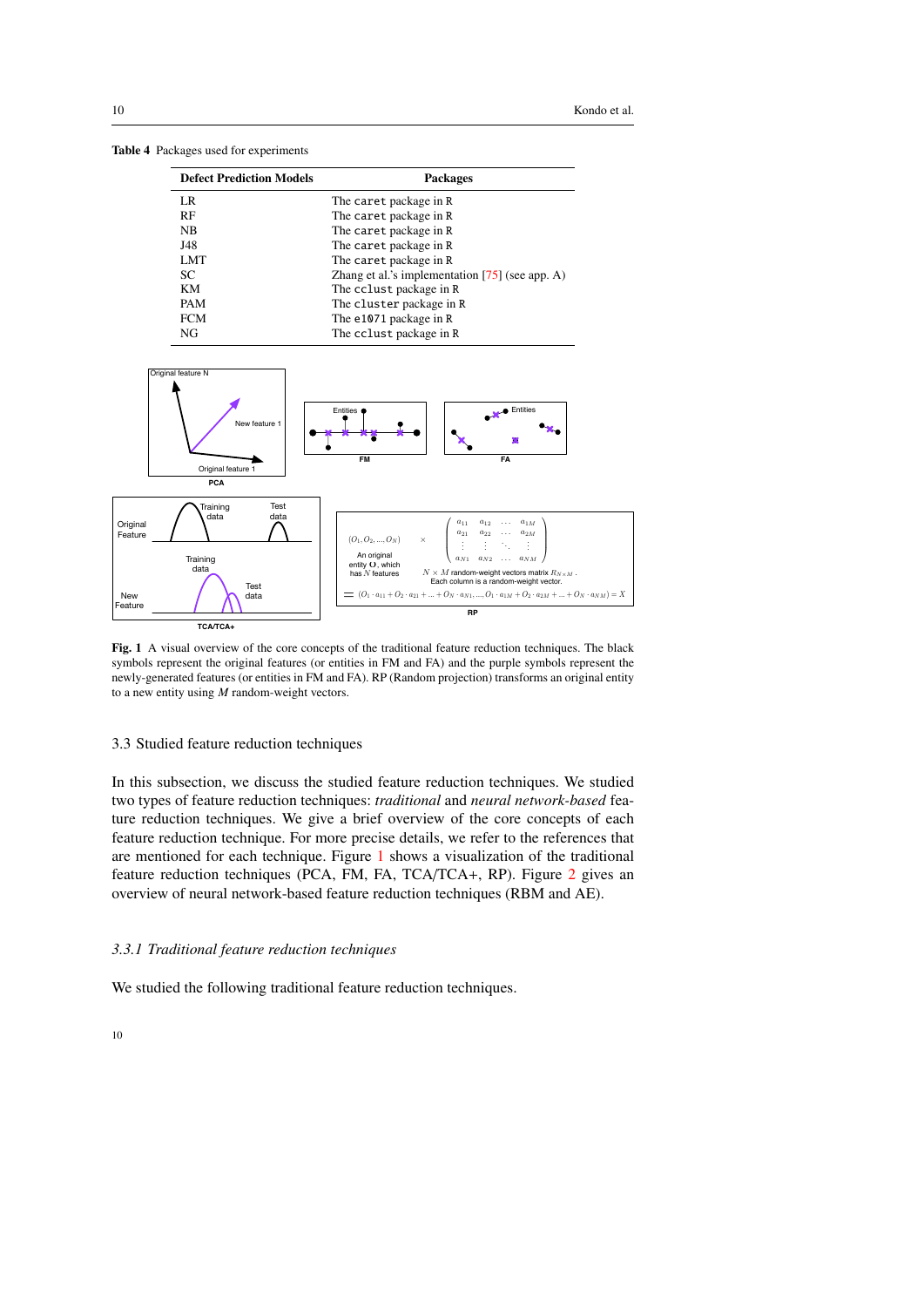

<span id="page-11-0"></span>Fig. 2 An overview of neural network-based feature reduction techniques (RBM and AE). RBM and AE convert the original features  $(V_i)$ , which values must range between 0 and 1, into M new features  $(H_i)$ . Note that the original input data may need to be preprocessed to satisfy the 0-1 range requirement.

- *Principal Component Analysis (PCA):* PCA is one of the most commonly used feature reduction techniques in defect prediction [\[8,](#page-35-4) [11,](#page-35-1) [18,](#page-36-1) [23,](#page-36-3) [48,](#page-37-5) [58,](#page-38-0) [59,](#page-38-9) [73\]](#page-39-1). PCA reduces the number of features by projecting the original set of features on a smaller number of principal components.
- *FastMap (FM):*For *N* original features, FM [\[14\]](#page-35-6) first generates a (*N*-1)-dimensional orthogonal hyper-plane of the line between two entities that are far from each other. Second, FM projects the other entities on this hyper-plane. Because FM projects the entities on the *N* − 1 orthogonal hyper-plane, we can reduce one feature from the original features. FM repeats this procedure until we get the required number of new features. For instance, if we want three features to visualize our data from the *N* original features, we repeat the procedure *N*-3 times.
- *Feature Agglomeration (FA):* FA is a simple hierarchical clustering algorithm [\[62\]](#page-38-3). FA starts by creating a new feature from each original feature. Then, FA merges the two nearest (based on their Euclidean distance) features into one feature, and repeats this process until the desired number of features is reached.
- *Transfer Component Analysis (TCA and TCA*+*):* TCA [\[55\]](#page-38-4) creates new features from the original features by projecting them on so-called transfer components (similar to PCA). However, the goal of TCA is not to reduce the number of features, but to reduce the gap between the distribution of the training and testing data. During this process, the number of features is often reduced. Hence, TCA can be used as a feature reduction technique. TCA+ [\[52\]](#page-37-4) is an extension of TCA, which optimizes the data using a preprocessing step according to the gap between the distribution of the training and testing data, such as scaling the original features between 0 and 1 instead of using the *z*-score.
- *Random Projection (RP):*RP projects the original *N*-dimensional features onto *M* generated features ( $M \ll N$ ) using a  $N \times M$  random-weight vectors matrix [\[6\]](#page-35-7). The equation of RP is as follows:

$$
X = \mathbf{O} \times R_{N \times M}
$$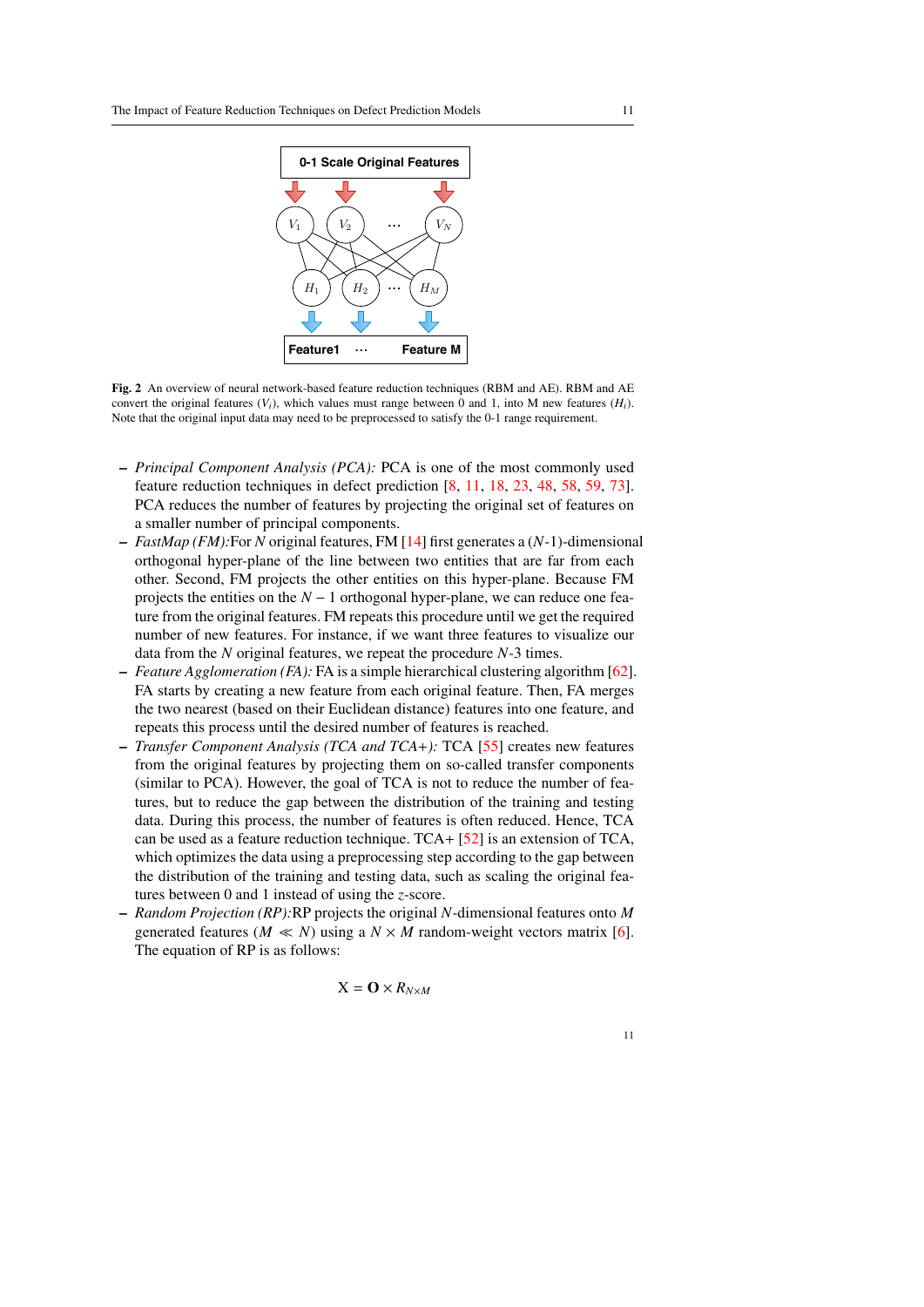where X is a generated *M*-dimensional vector entity,  $\mathbf{O} = (O_1, O_2, ..., O_N)$  is an original entity, and  $R_{N \times M}$  is a random-weight vectors matrix. For example, if we want three features from *N* original features, we prepare three random-weight vectors with *N* random values in each of them. The random values are selected such that *X* represents the original features.

#### *3.3.2 Neural network-based feature reduction techniques*

We studied the following neural network-based feature reduction techniques.

- *Restricted Boltzmann Machine (RBM):* An RBM [\[67\]](#page-38-5) automatically extracts important information from the original features as weights and biases on a twolayered neural network. Each node in the first-layer corresponds to an original feature, and each node in the second-layer corresponds to a new feature. We use the output of the second-layer as the new features.
- *Autoencoder (AE):* AE [\[30\]](#page-36-7) and RBM are similar, but trained differently. In RBM, the network is trained based on a probability distribution. In AE, the network is trained using the difference between the original and the generated features.

3.4 Studied feature selection techniques

We studied the correlation-based (CFS) and consistency-based feature selection techniques (ConFS). These techniques were reported as the best-performing feature selection techniques in prior studies  $[18, 73]$  $[18, 73]$  $[18, 73]$ . Below, we give a brief overview of these techniques.

- Correlation-based feature selection (CFS) [\[22\]](#page-36-15): CFS selects a subset of features based on their *correlation*. The selected features have strong correlations with the class label (clean or defective), while having a low correlation with each other.
- Consistency-based feature selection (ConFS) [\[12\]](#page-35-13): ConFS uses the *consistency* of the class label across the entities instead of the correlation. For example, if file A has a feature set (10, 20, 40, defective) and file B has a feature set (10, 20, 30, clean), we can identify the defective and clean entities using the third feature. However, if a feature reduction technique removes the third feature, file A and file B have the same feature set except for the class label. In that case, these entities are inconsistent. Using this information, ConFS selects the best feature subset from the original features.

3.5 Area under the receiver operating characteristic curve (AUC)

We used the Area Under the receiver operating characteristic Curve (AUC) as the performance measure since AUC is not affected by the skewness of defect data [\[68,](#page-38-13) [75\]](#page-39-4). The receiver operating characteristic (ROC) curve is created by plotting the false positive rate (on the x-axis) and the true positive rate (on the y-axis) at various thresholds. In our experiment, the false positive rate is defined as the portion of clean entities that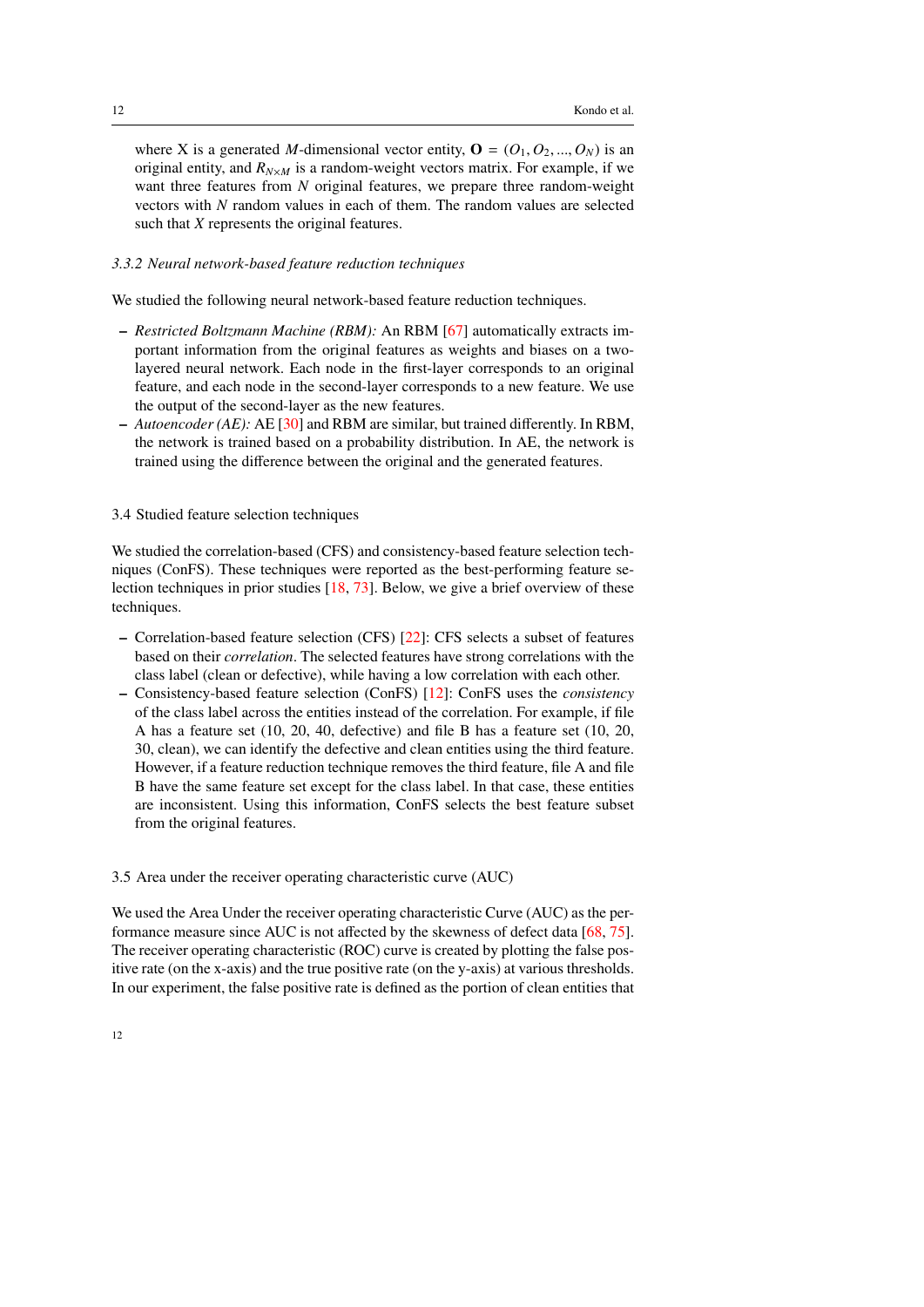are identified as defective; the true positive is defined as the portion of defective entities that are identified as defective. The threshold is used to label an entity as clean or defective by checking whether its predicted probability is over the threshold. The AUC is the area under the ROC curve. The values of the AUC range between 0 and 1; a perfect classifier has an AUC of 1, while a random classifier has an AUC of 0.5.

# <span id="page-13-1"></span>3.6 Preprocessing

Most feature reduction techniques require the data to be preprocessed. We detail the preprocessing step below.

#### *3.6.1 Preprocessing for traditional feature reduction techniques*

The traditional feature reduction techniques require features that are normalized to a mean of 0 and a variance of 1 using the *z*-score [\[75\]](#page-39-4). The *z*-score is calculated as follows:

$$
\mathbf{X}_z = \frac{\mathbf{X}_{org} - \mu}{\sigma} \tag{1}
$$

where  $\mu$  is a mean of the value of the feature for all entities and  $\sigma$  is the standard deviation of the value of the feature for all entities deviation of the value of the feature for all entities.

#### *3.6.2 Preprocessing for neural network-based feature reduction techniques*

The neural network-based feature reduction techniques require either binary features or features that are between 0 and 1. Hence, we scale the original features as follows:

$$
\mathbf{X}_{scaled} = \frac{\mathbf{X}_{org} - X_{\text{min}}}{X_{\text{max}} - X_{\text{min}}} \tag{2}
$$

where  $X_{org}$  is a vector of the value of a particular feature for all entities.  $X_{min}$  is the smallest value of the feature and  $X_{\text{max}}$  is the largest value of the feature for all entities [\[1\]](#page-35-14).

#### 3.7 Out-of-sample bootstrap sampling

Bootstrap sampling is a validation technique that is used to estimate the performance of a model for unseen data. The technique is based on random sampling with replacement. *Out-of-sample bootstrap sampling* is a bootstrap sampling technique that estimates the future performance of a defect prediction model more accurately than a cross-validation scheme [\[68,](#page-38-13) [70\]](#page-39-9). Hence, we used the out-of-sample bootstrap sampling technique instead of a conventional validation technique such as 10-fold crossvalidation. The process of the out-of-sample bootstrap sampling is as follows:

<span id="page-13-0"></span>1. Sample *N* data points following the distribution of the original dataset, with *N* data points, while allowing for replacement.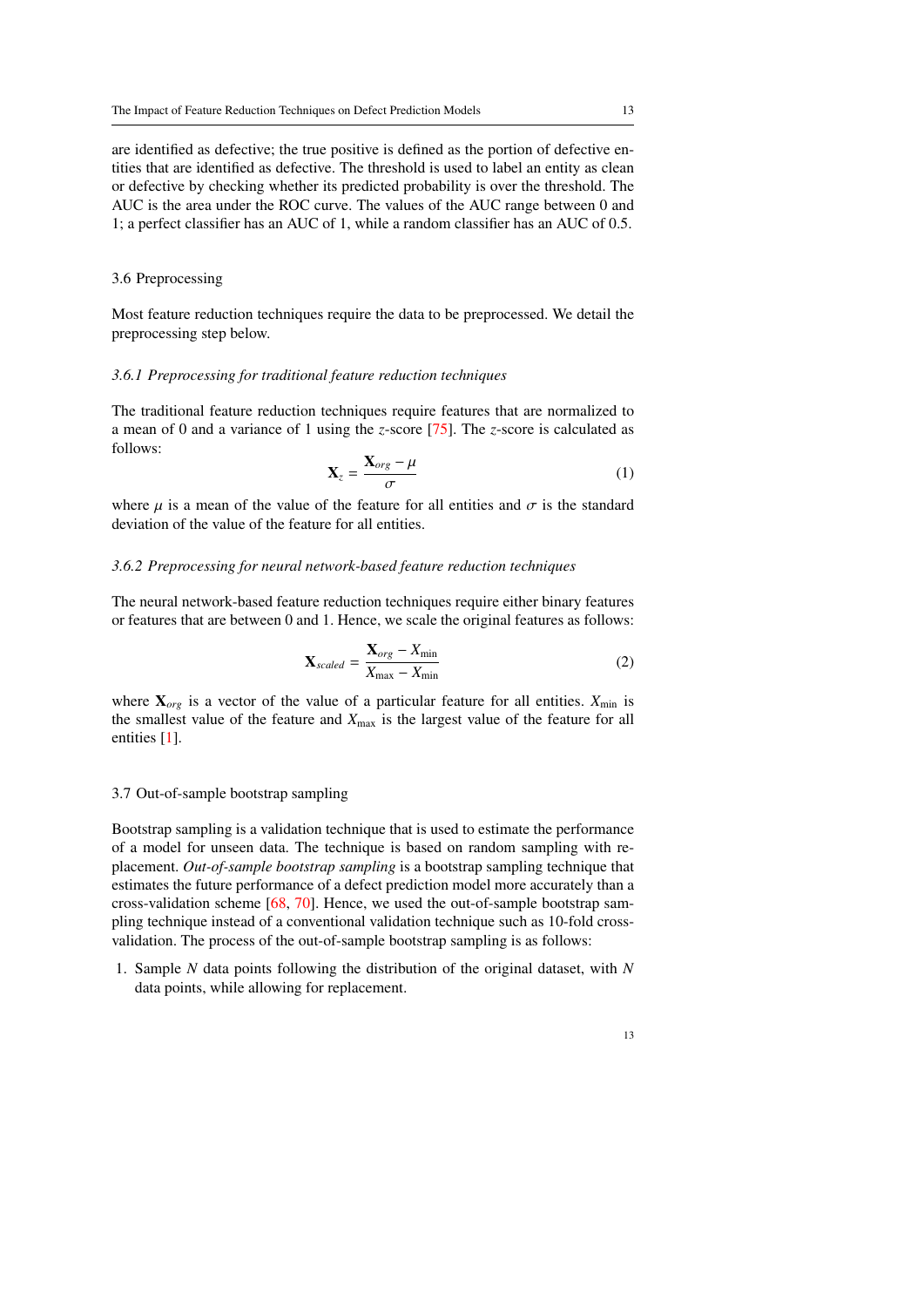- <span id="page-14-2"></span>2. Train a model using the sampled *N* data points, and test it using the data points that were not sampled.
- 3. Repeat steps [1](#page-13-0) and [2](#page-14-2) *M* times.
- 4. Report the average/median performance as the performance estimate.

We used the out-of-sample bootstrap sampling under the condition where  $M = 100$ and we report the median performance.

# <span id="page-14-0"></span>4 Experimental setup

In this section, we give an overview of the setup of our experiments. The results are presented in Section [5.](#page-14-1) Figure [3](#page-15-0) shows the steps of our experiments. We first conducted the out-of-sample bootstrap sampling on our studied datasets to generate and select features using each of the studied feature reduction and selection techniques. We then preprocessed the original features of each *bootstrap sample* as described in Section [3.6.](#page-13-1) We generated eight new feature sets (one for each feature reduction technique) for each bootstrap sample. Hence, we generated 800 new feature sets using feature reduction in total. Furthermore, the two studied feature selection techniques selected two feature subsets (one for each feature selection technique) for each bootstrap sample. Hence, we selected 200 feature subsets using feature selection in total.

The smallest number of features in the studied datasets is 20 (i.e., in the PROMISE dataset). Hence, to be able to observe the impact of a feature reduction technique, we configured each feature reduction technique to generate 10 features (H1–H10). However, PCA uses variance to decide on the number of generated features [\[11,](#page-35-1) [18\]](#page-36-1). Therefore, each bootstrap sample results in a different number of generated features using PCA. We configured PCA to retain 95% of the variance in the data [\[11,](#page-35-1) [18\]](#page-36-1). The median number of generated features by PCA in our experiments was 12 in the PROMISE dataset, 10 in the NASA dataset and 34 in the AEEEM dataset.

The experimental setup for each RQ is discussed in the next section.

#### <span id="page-14-1"></span>5 Results

In this section, we present the results of our experiments. For each RQ, we discuss the motivation, approach and results.

# 5.1 RQ1: What is the impact of feature reduction techniques on the performance of defect prediction models?

*Motivation:* Reducing the number of features that are used in a defect prediction model can be beneficial for addressing the curse of dimensionality and multicollinearity of the model. There exist two ways to reduce the number of features in a model: (1) by *selecting* the most important features, and (2) by *reducing* the number of features by creating new, combined features from the original features. Prior work has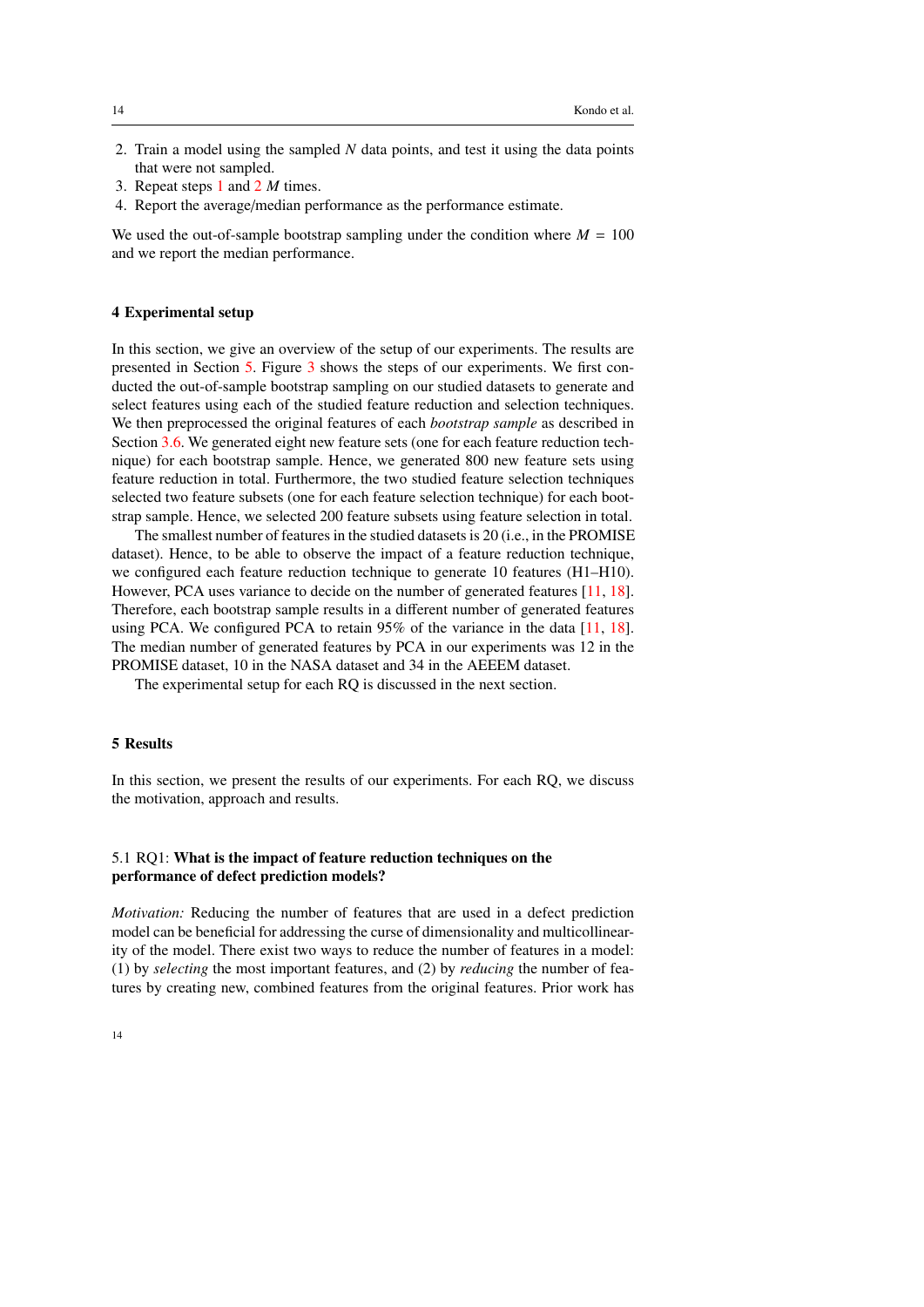

<span id="page-15-0"></span>Fig. 3 Overview of our experimental design. We first generate/select 100 (the out-of-sample bootstrap) feature sets using each feature reduction/selection technique for each studied dataset. The second step is different for each RQ. We conduct correlation analysis and clustering analysis for discussion in the third step.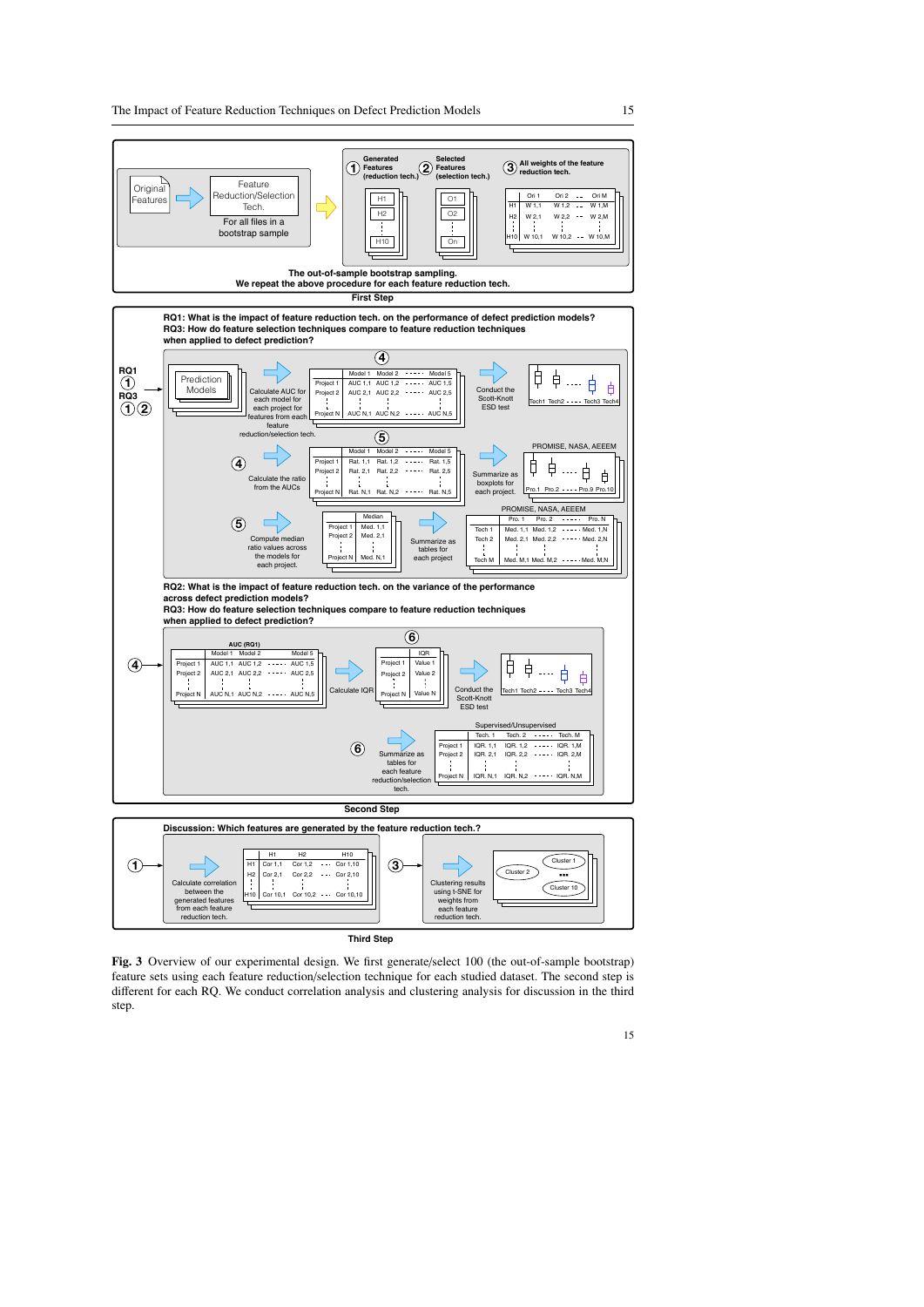systematically studied the impact of feature selection techniques on defect prediction [\[18,](#page-36-1) [73\]](#page-39-1), but no work has conducted a large-scale study of the impact of feature reduction techniques on defect prediction. Hence, in this RQ, we studied the impact of feature reduction techniques on the performance (AUC) of defect prediction models.

*Approach:* We used each feature set that was generated by a feature reduction technique as input to the studied 5 supervised and 5 unsupervised defect prediction models. We used the AUC as the performance measure. Because we calculated the AUC of a defect prediction model using the out-of-sample bootstrap sampling 100 times for each feature reduction technique, each model has 100 AUC values. Hence, we used the median value to represent the median performance of a defect prediction model using a certain feature reduction technique. Because we studied 26 projects, our experiments yielded 260 median AUC values for each feature reduction technique (5 supervised models\*26 projects+5 unsupervised models\*26 projects). For comparison, we also calculated the performance of the studied defect prediction models without applying a feature reduction technique (indicated as *ORG*). Note that we did within-project defect prediction in our experiments.

We used the Scott-Knott ESD test [\[70\]](#page-39-9) (using a 95% significance level) to compare the median AUC values across feature reduction techniques. The Scott-Knott test is a hierarchical clustering algorithm that ranks the distributions of values. In particular, distributions that are not statistically significantly different are placed in the same rank. The Scott-Knott ESD test is an extension of the Scott-Knott test, which not only ranks based on significance, but also on Cohen's *d* effect size [\[10\]](#page-35-15). The Scott-Knott ESD test places distributions which are not significantly different, or have a negligi-ble effect size, in the same rank. We used the ScottKnottESD R package<sup>[1](#page-16-0)</sup> that was provided by Tantithamthavorn [\[69\]](#page-39-7).

Project-level analysis: the aforementioned procedure combines the results of all projects. However, this procedure prevents us from understanding differences for each project. Hence, we also studied the performance at the project-level.

We compared the ratios of the AUCs (the median AUCs across all bootstrap samples) of each feature reduction technique to the original models. We calculated this ratio as follows:

$$
\text{ratio} = \frac{AUC_{FR}}{AUC_{ORG}}
$$

Where  $AUC_{ORG}$  is the AUC of a prediction model using the original features, and *AUCFR* is the AUC of a prediction model using the features that were generated by a particular feature reduction technique. Hence, a ratio larger than 1 indicates that the feature reduction technique improved the AUC compared to the original models, while a ratio smaller than 1 indicates that the feature reduction technique reduced the AUC. We computed the median ratio across the five studied supervised and unsupervised prediction models.

We used the aforementioned ratio to analyze performance at the project-level. The project-level analysis shows the impact of the different feature reduction techniques in every single project and dataset. Figure [6](#page-19-0) shows the distributions of the ratios for each

<span id="page-16-0"></span><https://github.com/klainfo/ScottKnottESD>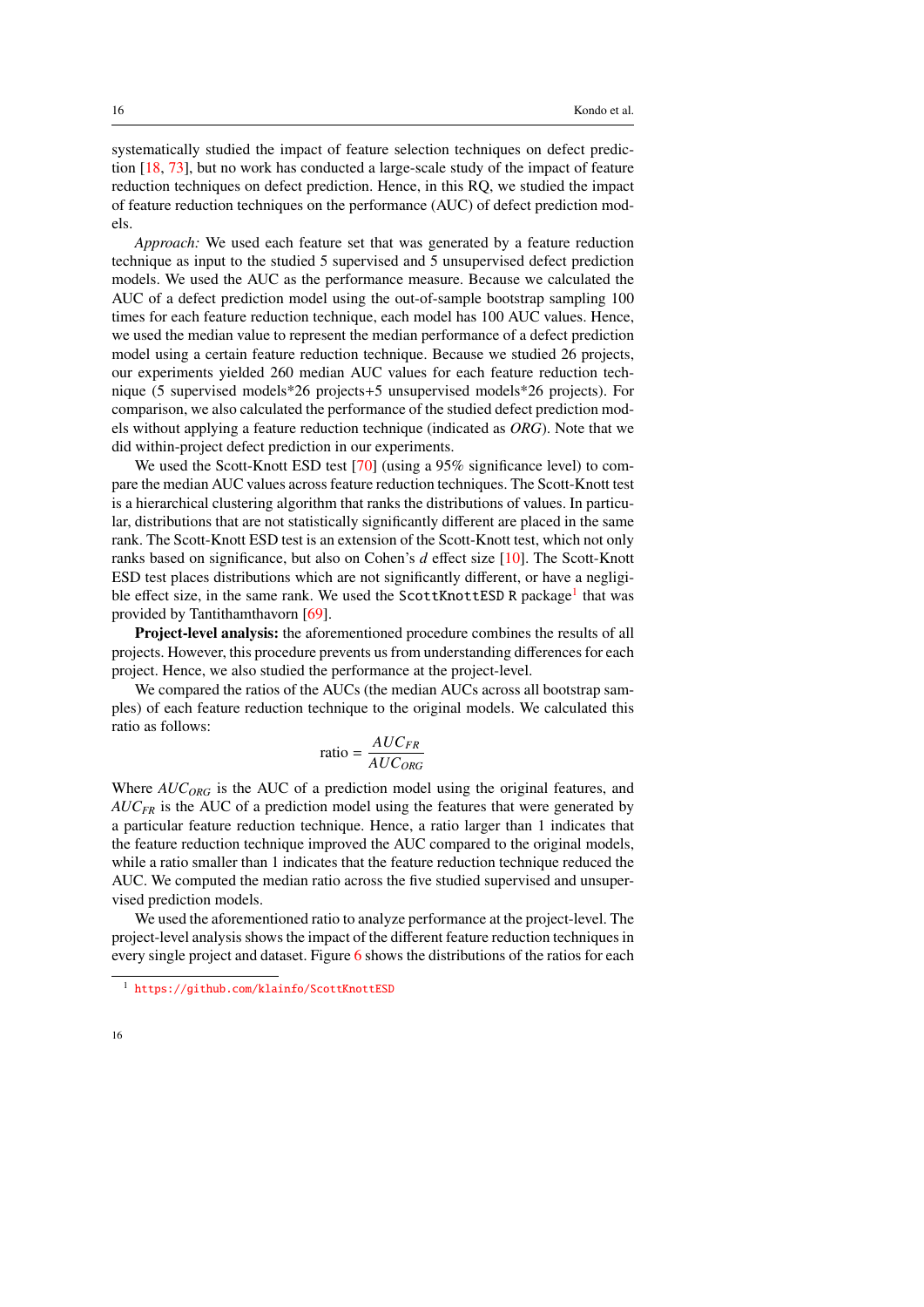<span id="page-17-0"></span>

<span id="page-17-2"></span><span id="page-17-1"></span>Fig. 4 The Scott-Knott ESD test results for the supervised (logistic regression, random forest, naive Bayes, decision tree, and logistic model tree) and the unsupervised (spectral clustering, *k*-means, partition around medoids, fuzzy C-means, neural-gas) models. Each color indicates a rank: models in different ranks have a statistically significant difference in performance. Each boxplot has 130 median AUC values (5 defect prediction models times 26 projects). The x-axis refers to the feature reduction techniques; the y-axis refers to the AUC values.

studied project for the supervised and unsupervised prediction models, respectively. Each boxplot contains 40 ratio values (5 prediction models \* 8 feature reduction techniques). In addition, we show the median ratios for the best-performing feature reduction techniques as tables for deeper analysis (Table [5\)](#page-20-0). These median ratios were computed from five AUC values (one for each studied prediction model).

*Results:* FA and TCA can preserve the performance of the original defect prediction models, while at the same time reducing the number of features. Figure  $4(a)$  and Figure  $4(b)$  show that the performance of the supervised and unsupervised defect prediction models does not decrease when applying FA or TCA. Hence, these feature reduction techniques can safely be applied to reap the benefits of a reduced number of features. In particular, FA and TCA work well for supervised models. Interestingly, the performance of the supervised and unsupervised defect prediction models is significantly lower when using TCA+ (which is an extension of TCA), compared to the original TCA.

The neural network-based feature reduction techniques (RBM and AE), significantly outperform traditional feature reduction techniques for the unsuper**vised defect prediction models.** Figure  $4(b)$  shows the AUC values and the results of the Scott-Knott ESD test for the unsupervised models after applying the studied feature reduction techniques.

The highest rank contains only the two studied neural network-based techniques: RBM and AE. Hence, the neural network-based feature reduction techniques can significantly improve the AUC compared to the original models and other feature reduction techniques. However, these neural network-based feature reduction techniques do not outperform ORG for the supervised models. In Section [6](#page-28-0) we further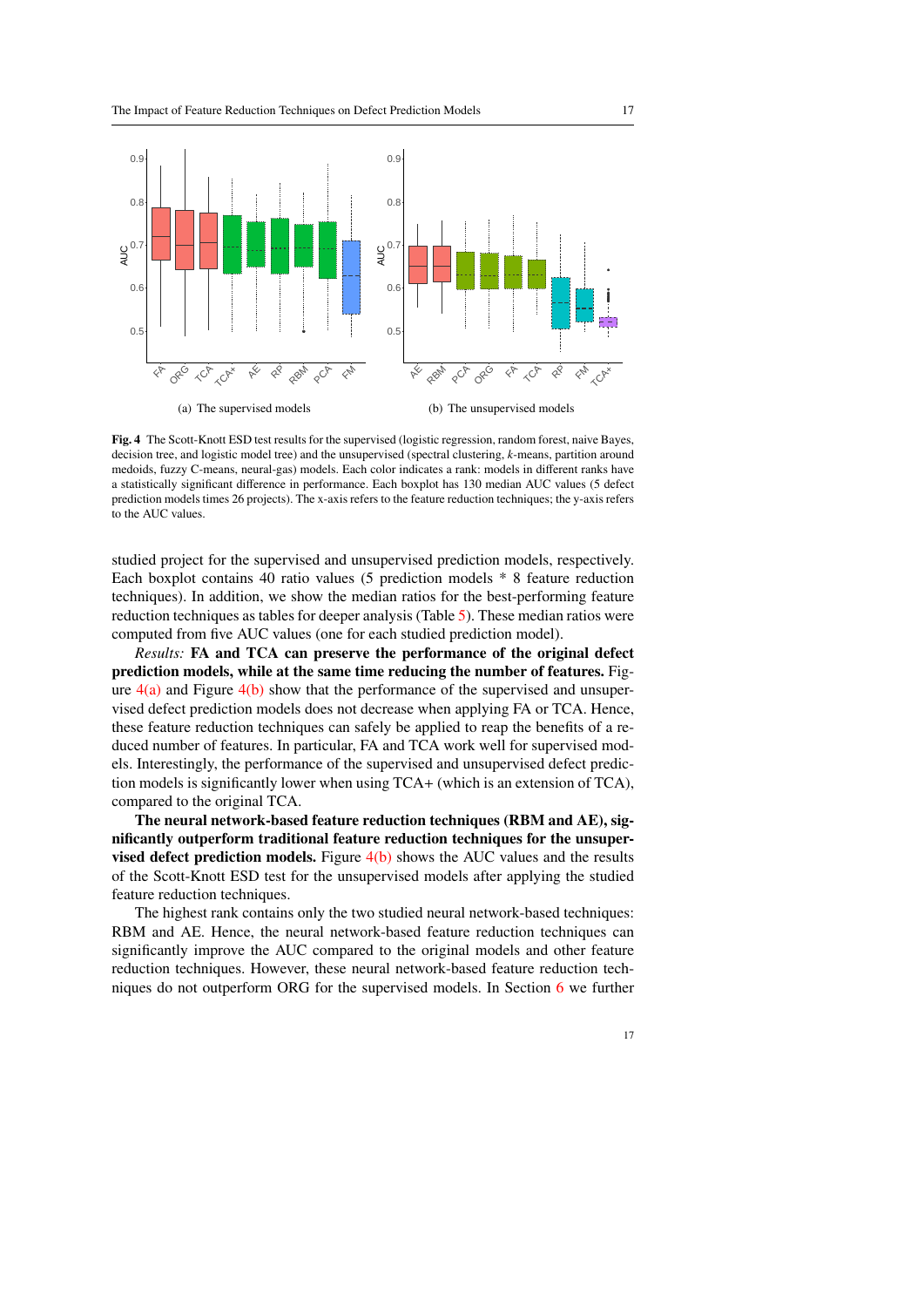

<span id="page-18-0"></span>Fig. 5 The Scott-Knott ESD test results for both the supervised and unsupervised models. Each color indicates a rank: models in different ranks have a significant difference in performance. Each boxplot has 130 median AUC values (5 defect prediction models times 26 projects). The x-axis refers to the feature reduction techniques; the y-axis refers to the AUC values. In the x-axis, the "SVL "-prefix refers to the 5 supervised defect prediction models; the "USVL "-prefix refers to the 5 unsupervised defect prediction models.

investigate why neural network-based feature reduction techniques work well for the unsupervised, but not for the supervised defect prediction models.

The supervised models with feature reduction techniques significantly outperform the unsupervised models with feature reduction techniques. Figure [5](#page-18-0) shows the AUC after applying the feature reduction techniques to the supervised and unsupervised models. The supervised models significantly outperform the unsupervised models. Prior research [\[75\]](#page-39-4) reported that spectral clustering (SC) is the only studied unsupervised defect prediction model that outperforms the supervised models.

The reason that the unsupervised models perform worse than the supervised models in Figure [5](#page-18-0) is that we consider all the unsupervised models together, to be able to provide a more generic conclusion. However, as Figure [5](#page-18-0) shows, some unsupervised defect prediction models perform better than others.

In the AEEEM dataset, the feature reduction techniques improve the prediction performance of the supervised models for most projects. We observe that the feature reduction techniques did not improve the prediction performance in many projects, as the median values of several boxplots in Figure [6](#page-19-0) are lower than 1.0. However, the studied feature reduction techniques improved the prediction performance of the supervised models for many projects in the AEEEM dataset (Figure  $6(a)$ ). We further investigate this phenomenon in Section [5.3.1.](#page-26-0)

The neural network-based techniques improve the prediction performance of the supervised/unsupervised prediction models for most projects. Table [5](#page-20-0) shows the median ratios for the feature reduction techniques. We observe that the neural network-based feature reduction techniques RBM and AE have the most gray cells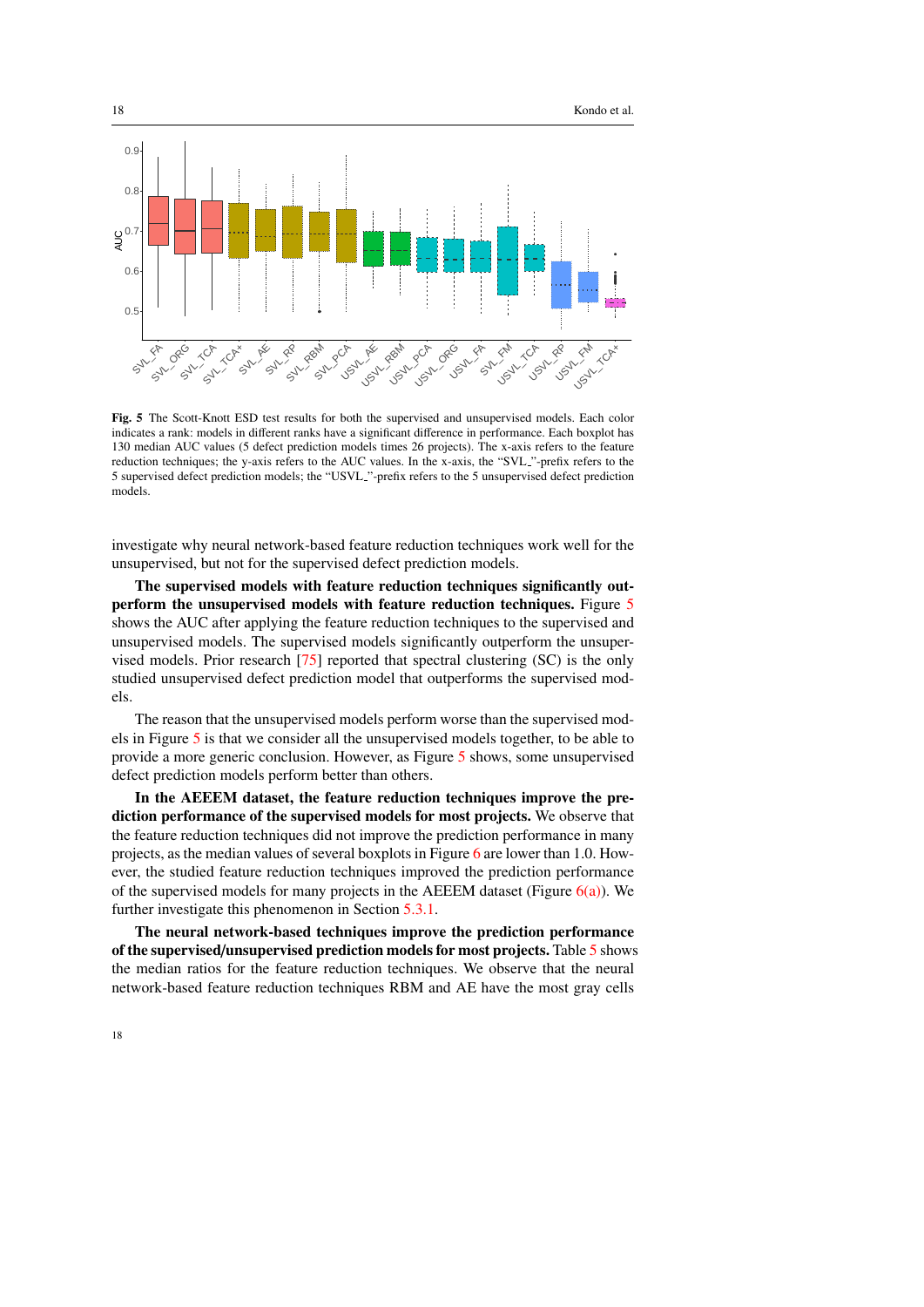<span id="page-19-1"></span>

(b) The unsupervised models

<span id="page-19-0"></span>Fig. 6 The ratios of the AUCs of the supervised and unsupervised prediction models. Each boxplot contains 40 ratio values (5 prediction models \* 8 feature reduction techniques). The x-axis indicates the studied projects. The y-axis indicates the ratio. The dashed blue line indicates a ratio of 1.0. A ratio larger than 1.0 indicates that the feature reduction technique improved the AUC compared to the original models, while a ratio smaller than 1.0 indicates that the feature reduction technique reduced the AUC. A ratio of 1.0 (on the dashed blue line) indicates that the prediction model that uses features that were generated by a feature reduction technique had the same performance as the original model.

for the supervised/unsupervised prediction models in combination with the feature reduction techniques.

However, almost all feature reduction techniques did not improve the prediction performance in the NASA dataset except for FA with the unsupervised prediction models. FA combined with the unsupervised prediction models improved over half of the projects in the NASA dataset. We further investigate why the feature reduction techniques work well for the AEEEM dataset but not for the other datasets in Section [5.3.1.](#page-26-0)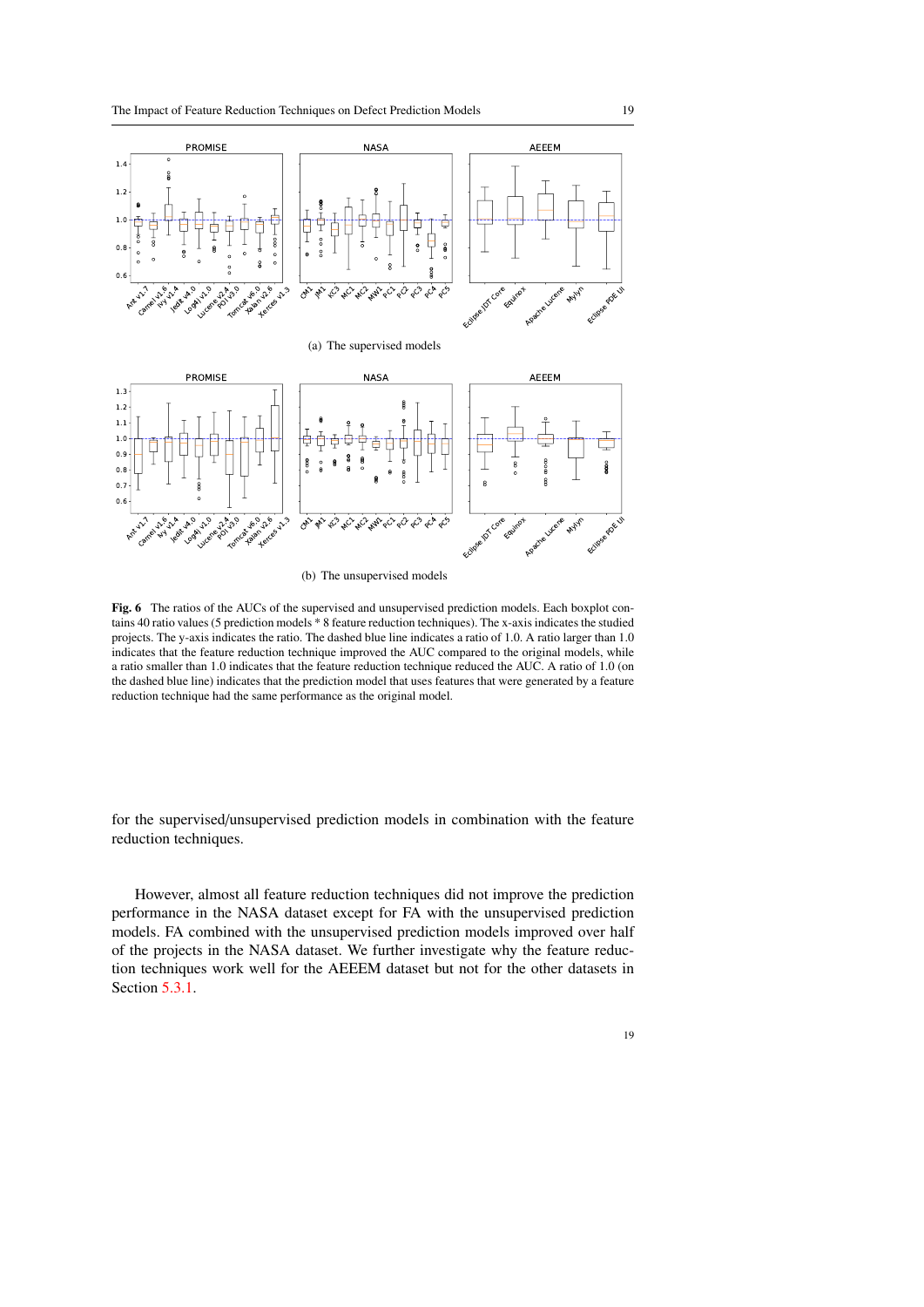<span id="page-20-0"></span>Table 5 The median AUC ratios of the feature reduction techniques. The table also contains the median ratios of the CFS and ConFS feature selection techniques, which are studied in RQ3. A ratio larger than 1 indicates that the feature reduction/selection technique improved the AUC compared to the original models, while a ratio smaller than 1 indicates that the feature reduction/selection technique reduced the AUC. The gray cells refer to the ratios that are greater than 1.0. The "Improved" row indicates the number of projects for which a feature reduction/selection technique improved the performance.

| (a) The supervised models |                  |            |       |            |                |           |                |            |        |            |       |
|---------------------------|------------------|------------|-------|------------|----------------|-----------|----------------|------------|--------|------------|-------|
|                           |                  | <b>RBM</b> | AE    | <b>PCA</b> | <b>FM</b>      | <b>FA</b> | RP             | <b>TCA</b> | $TCA+$ | <b>CFS</b> | ConFS |
|                           | Ant $v1.7$       | 1.015      | 1.004 | 0.983      | 0.896          | 0.995     | 0.956          | 0.962      | 0.962  | 1.012      | 1.006 |
|                           | Camel v1.6       | 0.973      | 0.979 | 0.921      | 0.880          | 0.996     | 0.962          | 0.948      | 0.948  | 0.962      | 0.956 |
|                           | Ivy $v1.4$       | 1.065      | 1.081 | 1.005      | 1.005          | 1.026     | 0.999          | 1.036      | 1.020  | 1.062      | 1.037 |
|                           | Jedit v4.0       | 1.012      | 0.996 | 0.971      | 0.775          | 1.011     | 0.921          | 0.952      | 0.947  | 0.984      | 0.996 |
| PROMISE                   | Log4j v1.0       | 1.047      | 1.034 | 1.000      | 0.960          | 1.012     | 0.895          | 0.961      | 0.954  | 0.993      | 1.002 |
|                           | Lucene v2.4      | 1.016      | 0.956 | 0.940      | 0.804          | 0.978     | 0.886          | 0.962      | 0.955  | 0.990      | 0.978 |
|                           | POIv3.0          | 0.932      | 0.899 | 0.955      | 0.739          | 0.993     | 0.946          | 0.965      | 0.971  | 1.016      | 1.003 |
|                           | Tomcat v6.0      | 1.014      | 1.016 | 0.947      | 0.875          | 0.997     | 0.925          | 0.985      | 0.990  | 1.045      | 1.026 |
|                           | Xalan v2.6       | 0.861      | 0.912 | 0.987      | 0.698          | 0.992     | 0.970          | 0.993      | 0.985  | 1.012      | 0.998 |
|                           | Xerces v1.3      | 1.032      | 1.022 | 0.969      | 0.817          | 1.019     | 1.017          | 1.034      | 1.033  | 1.005      | 1.012 |
|                           | CM1              | 1.004      | 0.979 | 0.939      | 0.984          | 0.974     | 0.995          | 0.949      | 0.940  | 1.028      | 0.981 |
|                           | JM1              | 1.004      | 1.001 | 0.997      | 0.923          | 0.999     | 1.003          | 1.008      | 0.956  | 1.000      | 1.001 |
|                           | KC3              | 0.910      | 0.944 | 0.901      | 0.923          | 1.010     | 0.924          | 0.905      | 0.874  | 1.025      | 0.985 |
|                           | MC1              | 0.956      | 1.021 | 0.932      | 0.901          | 0.999     | 0.915          | 0.980      | 0.932  | 1.001      | 0.973 |
|                           | MC <sub>2</sub>  | 1.019      | 1.014 | 0.955      | 0.947          | 1.037     | 1.014          | 0.976      | 0.972  | 0.973      | 0.968 |
| <b>NASA</b>               | MW1              | 1.005      | 1.016 | 0.949      | 0.984          | 1.019     | 0.991          | 0.952      | 0.963  | 1.016      | 1.015 |
|                           | PC1              | 0.906      | 0.830 | 0.936      | 0.972          | 1.013     | 0.976          | 0.971      | 0.925  | 1.004      | 1.021 |
|                           | PC <sub>2</sub>  | 1.039      | 1.019 | 0.931      | 0.994          | 1.020     | 0.999          | 0.935      | 0.933  | 1.169      | 1.028 |
|                           | PC <sub>3</sub>  | 0.944      | 0.971 | 0.985      | 0.921          | 0.997     | 0.988          | 1.001      | 0.968  | 1.026      | 0.995 |
|                           | PC4              | 0.793      | 0.806 | 0.931      | 0.651          | 0.906     | 0.862          | 0.866      | 0.870  | 1.003      | 0.986 |
|                           | PC5              | 0.999      | 0.982 | 0.994      | 0.798          | 0.990     | 0.977          | 0.989      | 0.986  | 0.986      | 0.997 |
|                           | Eclipse JDT Core | 1.028      | 1.010 | 1.019      | 0.874          | 1.007     | 0.959          | 1.015      | 0.986  | 0.993      | 1.012 |
| AEEEM                     | Equinox          | 1.074      | 1.043 | 1.006      | 0.973          | 1.028     | 0.996          | 1.000      | 1.010  | 1.060      | 1.024 |
|                           | Apache Lucene    | 1.112      | 1.079 | 1.090      | 1.045          | 1.009     | 1.063          | 1.030      | 1.039  | 1.021      | 1.035 |
|                           | Mylyn            | 1.089      | 1.057 | 0.980      | 0.921          | 1.052     | 0.951          | 1.066      | 1.065  | 1.037      | 1.023 |
|                           | Eclipse PDE UI   | 1.071      | 1.058 | 1.075      | 0.861          | 1.035     | 0.944          | 1.020      | 0.905  | 0.995      | 1.006 |
|                           | Improved         | 17         | 15    | 5          | $\overline{c}$ | 14        | $\overline{4}$ | 8          | 5      | 17         | 15    |

| The unsupervised models<br>(b) |                  |            |       |            |              |           |       |            |              |            |       |
|--------------------------------|------------------|------------|-------|------------|--------------|-----------|-------|------------|--------------|------------|-------|
|                                |                  | <b>RBM</b> | AE    | <b>PCA</b> | <b>FM</b>    | <b>FA</b> | RP    | <b>TCA</b> | $TCA+$       | <b>CFS</b> | ConFS |
|                                | Ant v1.7         | 1.005      | 1.000 | 1.001      | 0.739        | 0.896     | 0.695 | 0.918      | 0.748        | 1.002      | 1.006 |
|                                | Camel v1.6       | 0.989      | 0.980 | 1.002      | 0.894        | 0.979     | 0.848 | 0.984      | 0.933        | 0.977      | 0.988 |
|                                | Ivy $v1.4$       | 1.040      | 1.011 | 1.006      | 0.938        | 0.850     | 0.750 | 0.991      | 0.874        | 0.937      | 0.928 |
|                                | Jedit v4.0       | 1.055      | 1.038 | 1.000      | 0.895        | 1.033     | 0.888 | 0.966      | 0.802        | 0.939      | 0.962 |
| PROMISE                        | Log4 $j$ v1.0    | 0.993      | 0.989 | 1.001      | 0.950        | 0.973     | 0.694 | 0.924      | 0.790        | 0.954      | 0.986 |
|                                | Lucene v2.4      | 1.110      | 1.131 | 1.001      | 0.870        | 0.989     | 0.894 | 0.966      | 0.858        | 0.984      | 1.004 |
|                                | POI v3.0         | 0.919      | 0.924 | 1.002      | 0.755        | 1.036     | 0.875 | 0.610      | 0.755        | 0.962      | 0.982 |
|                                | Tomcat v6.0      | 1.041      | 1.007 | 0.997      | 0.762        | 0.956     | 0.652 | 1.007      | 0.763        | 1.010      | 0.968 |
|                                | Xalan v2.6       | 1.070      | 1.065 | 0.997      | 0.885        | 0.936     | 0.965 | 1.084      | 0.848        | 0.964      | 0.974 |
|                                | Xerces v1.3      | 1.244      | 1.210 | 1.008      | 0.885        | 1.259     | 0.893 | 1.201      | 0.939        | 1.106      | 1.017 |
|                                | CM1              | 1.008      | 0.996 | 0.997      | 0.967        | 0.979     | 1.049 | 0.983      | 0.844        | 1.030      | 0.949 |
|                                | JM1              | 0.992      | 1.023 | 1.002      | 0.953        | 1.036     | 0.997 | 1.011      | 0.849        | 1.008      | 1.001 |
|                                | KC3              | 0.970      | 0.987 | 1.000      | 0.974        | 1.014     | 0.997 | 0.998      | 0.850        | 0.968      | 0.955 |
|                                | MC1              | 1.005      | 1.023 | 1.000      | 0.891        | 1.021     | 1.000 | 0.994      | 0.816        | 1.081      | 1.023 |
|                                | MC <sub>2</sub>  | 1.073      | 1.043 | 1.000      | 0.981        | 1.018     | 0.985 | 0.995      | 0.862        | 0.993      | 0.991 |
| <b>NASA</b>                    | MW1              | 0.939      | 0.971 | 1.000      | 0.973        | 0.966     | 0.990 | 0.957      | 0.746        | 1.017      | 1.019 |
|                                | PC1              | 0.990      | 0.996 | 0.996      | 0.927        | 1.027     | 0.935 | 0.993      | 0.855        | 1.102      | 1.041 |
|                                | PC <sub>2</sub>  | 0.985      | 0.976 | 0.994      | 0.975        | 0.985     | 0.993 | 0.966      | 0.774        | 1.035      | 0.940 |
|                                | PC <sub>3</sub>  | 1.074      | 1.090 | 1.000      | 0.940        | 0.954     | 0.758 | 1.041      | 0.831        | 1.213      | 1.123 |
|                                | PC4              | 0.986      | 0.982 | 0.998      | 0.902        | 1.062     | 0.829 | 0.961      | 0.818        | 1.123      | 0.991 |
|                                | PC5              | 0.971      | 0.975 | 0.999      | 0.866        | 0.971     | 0.987 | 0.932      | 0.857        | 1.030      | 0.997 |
|                                | Eclipse JDT Core | 1.121      | 1.089 | 0.997      | 0.888        | 0.957     | 0.995 | 1.107      | 0.805        | 1.017      | 1.007 |
| AEEEM                          | Equinox          | 1.029      | 1.105 | 1.000      | 0.913        | 1.069     | 1.033 | 1.073      | 0.900        | 1.025      | 1.033 |
|                                | Apache Lucene    | 1.031      | 1.053 | 1.000      | 0.863        | 0.989     | 1.006 | 1.024      | 0.740        | 0.956      | 0.981 |
|                                | Mylyn            | 1.006      | 1.015 | 1.001      | 0.829        | 0.996     | 0.892 | 0.994      | 0.827        | 1.009      | 0.996 |
|                                | Eclipse PDE UI   | 1.015      | 1.024 | 1.000      | 0.827        | 0.980     | 0.977 | 0.993      | 0.793        | 1.003      | 1.024 |
|                                | Improved         | 16         | 15    | 9          | $\mathbf{0}$ | 10        | 3     | 8          | $\mathbf{0}$ | 16         | 11    |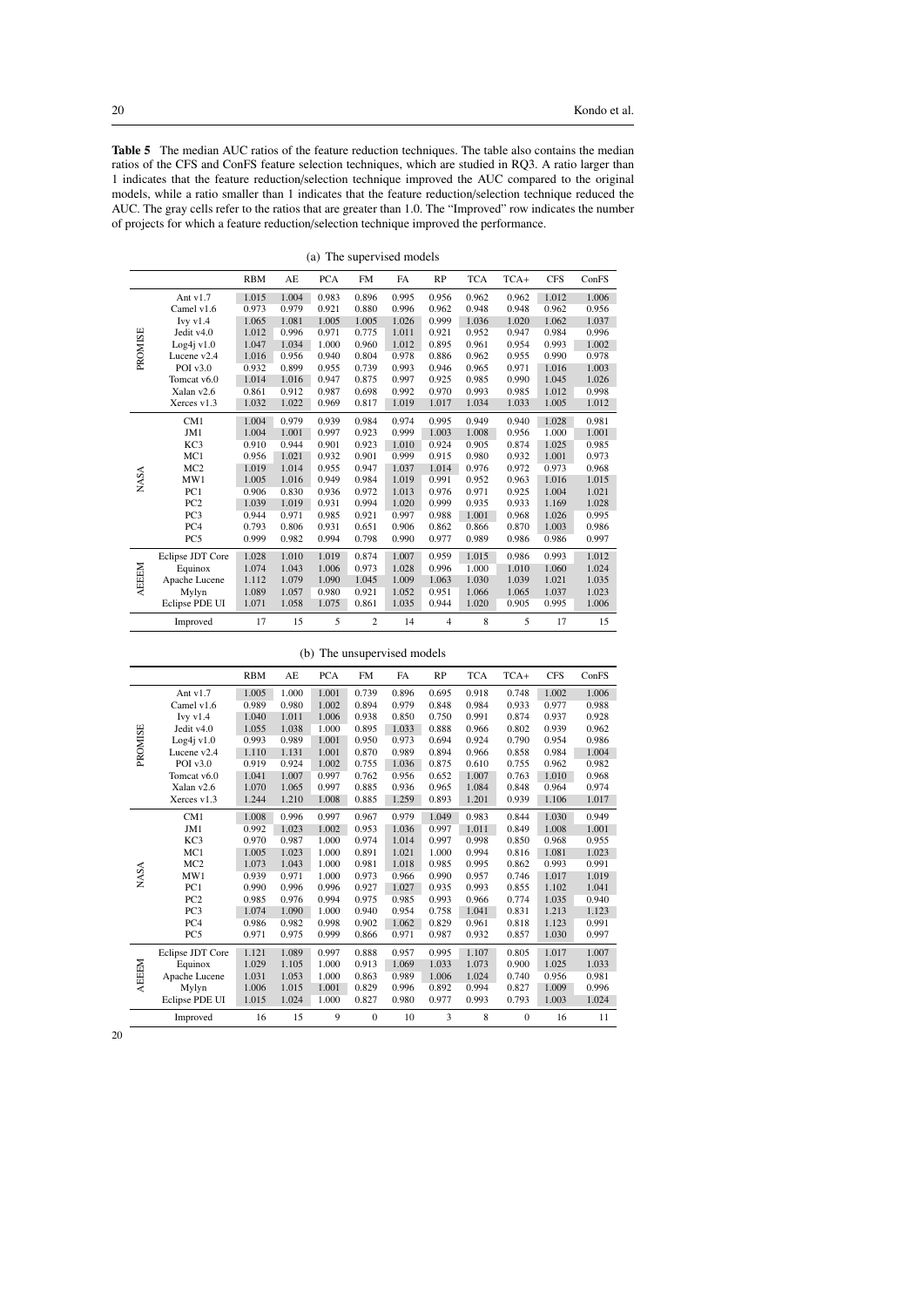<span id="page-21-1"></span>

<span id="page-21-2"></span><span id="page-21-0"></span>Fig. 7 The Scott-Knott ESD test results for the IQR of the supervised and unsupervised models. Each color indicates a rank: feature reduction techniques in different ranks have a significant difference in variance (IQR). Each boxplot has 26 IQR values (one for each project). The x-axis refers to the feature reduction techniques; the y-axis refers to the IQR values.

#### 5.2 RQ2: What is the impact of feature reduction techniques on the variance of the performance across defect prediction models?

*Motivation:* A challenge in applying defect prediction for practitioners is to select the best-performing model for their data from many possible defect prediction models [\[17,](#page-35-16) [19\]](#page-36-16). In this RQ, we studied the variance in performance across defect prediction models of the studied feature reduction techniques for a particular dataset. If this variance is small, the practitioner does not need to worry about the choice at all, as the models perform similarly across datasets.

*Approach:* We used the interquartile range (IQR) which captures the performance variance across the studied defect prediction models for a given project and feature reduction technique. We used the AUC values of all the studied supervised and unsupervised models for all bootstrap samples to conduct a new *bootstrap sampling* to calculate the IQR for each reduction technique and each project. We calculated an IQR value as follows:

- 1. Sample 100 AUC values at random from the 100 AUC values for each studied supervised/unsupervised model allowing for replacement.
- 2. Compute the median AUC value across the sampled 100 AUC values.
- 3. Repeat steps [1](#page-26-1) and [2](#page-26-2) 100 times.
- 4. Compute the IQR value for the 500 sampled median AUC values (5 supervised/unsupervised prediction models \* 100 median AUC values) for each feature reduction/selection technique for each studied project.

Where the IQR values are computed as follows:

$$
IQR = Q_3 - Q_1
$$

where  $Q_I$  is the first quartile of the 500 sampled median AUC values, and  $Q_3$  is the third quartile of the 500 sampled median AUC values. The first quartile is the median between the smallest and the median of the 500 AUC values, and the third quartile is the median between the median and the largest of the 500 AUC values. As we studied 26 projects, we have 26 IQR values for each feature reduction technique. We used the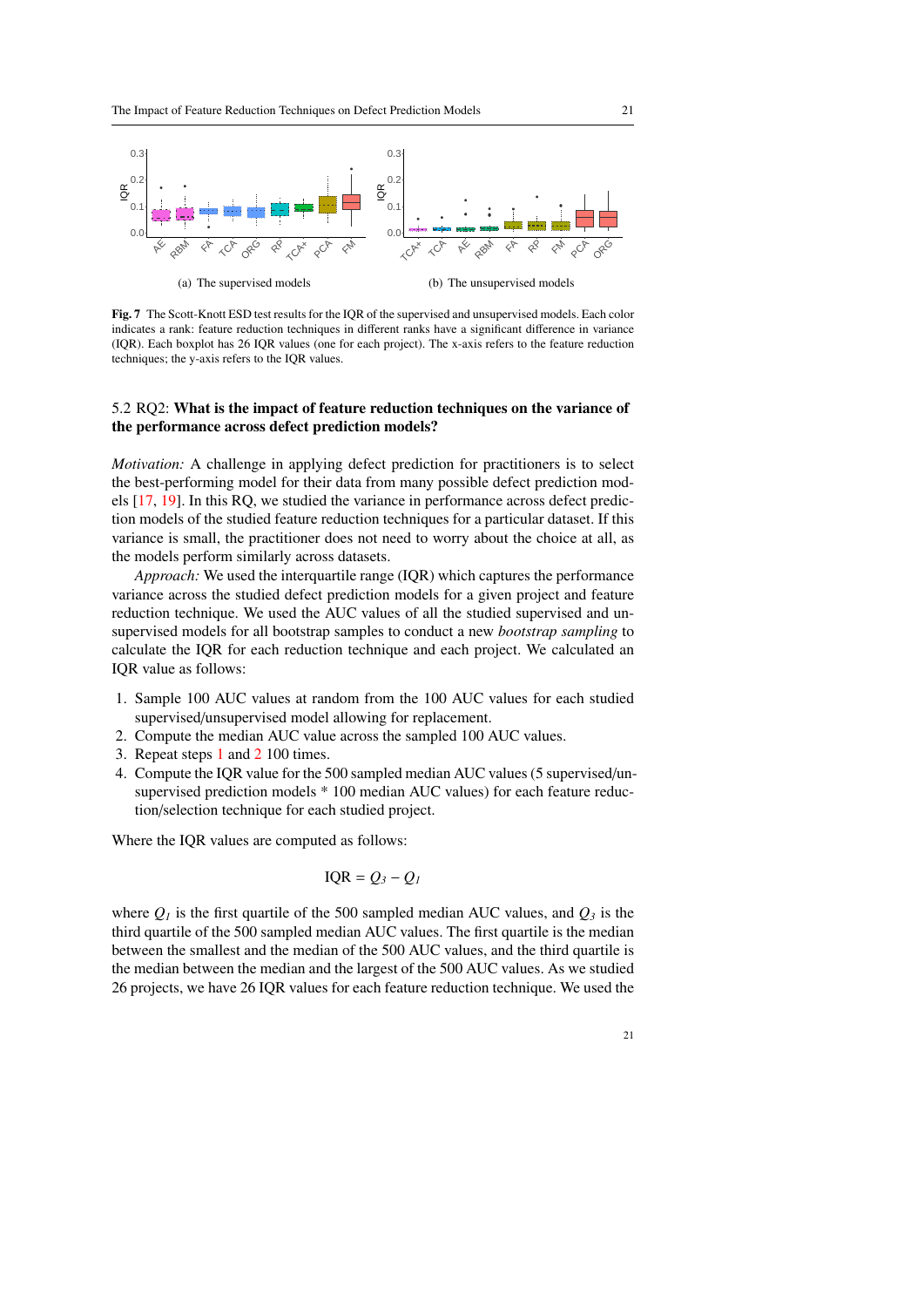Scott-Knott ESD test to compare the distributions of IQRs for each feature reduction technique. Figure [7](#page-21-0) shows the results of the Scott-Knott ESD test.

In addition, we compared the IQR values of the prediction models across the feature reduction techniques for each project. Table [6](#page-23-0) shows the results of the IQR analysis at the project level. Each cell contains an IQR value that was computed from 500 bootstrapped median AUC values of the supervised and unsupervised prediction models.

*Results:* The neural network-based feature reduction techniques, RBM and AE, generate features that result in less variance across the supervised models than the original features. Figure  $7(a)$  shows that the original features (ORG) are in the second rank, and RBM and AE belong to the first rank. Hence, RBM and AE significantly improve the variance of the performance across the supervised defect prediction models.

Almost all feature reduction techniques (except PCA) generate features that have a significantly smaller performance variance across the unsupervised models than the original features. Figure  $7(b)$  shows that the unsupervised models that use features that were generated by PCA, or the original features are in the lowest rank. Hence, using the feature reduction techniques (except PCA) in combination with an unsupervised defect prediction model results in a small performance variance, which is helpful for practitioners.

The neural network-based feature reduction techniques improve the performance variance of the supervised models for the largest number of projects. Table  $6(a)$  shows that the features that were generated by the neural network-based feature reduction techniques (RBM and AE) improved the performance variance (IQR) across the studied supervised prediction models for the largest number of projects compared to the other feature reduction techniques, and the original models. RBM and AE also belong to the first rank of the overall performance variance result (Figure  $7(a)$ ).

The neural network-based feature reduction techniques improve the performance variance of the unsupervised models for the largest number of projects. Table  $6(b)$  shows that the features that were generated by the neural network-based feature reduction techniques (RBM and AE) improved the performance variance across the studied unsupervised prediction models for the largest number of projects. Interestingly, in terms of overall performance variance, TCA and TCA+ belong to the first and the second rank (Figure  $7(b)$ ). However, the difference with the neural network-based feature reduction techniques is only small (TCA+) and negligible (TCA), according to the Cliff's delta effect size.

# 5.3 RQ3: How do feature selection techniques compare to feature reduction techniques when applied to defect prediction?

In this RQ, we compare feature reduction and selection techniques along two dimensions: the performance and the performance variance of the defect prediction models. We study the correlation-based (CFS) and consistency-based (ConFS) feature selection techniques, as they performed best according to prior studies [\[18,](#page-36-1) [73\]](#page-39-1).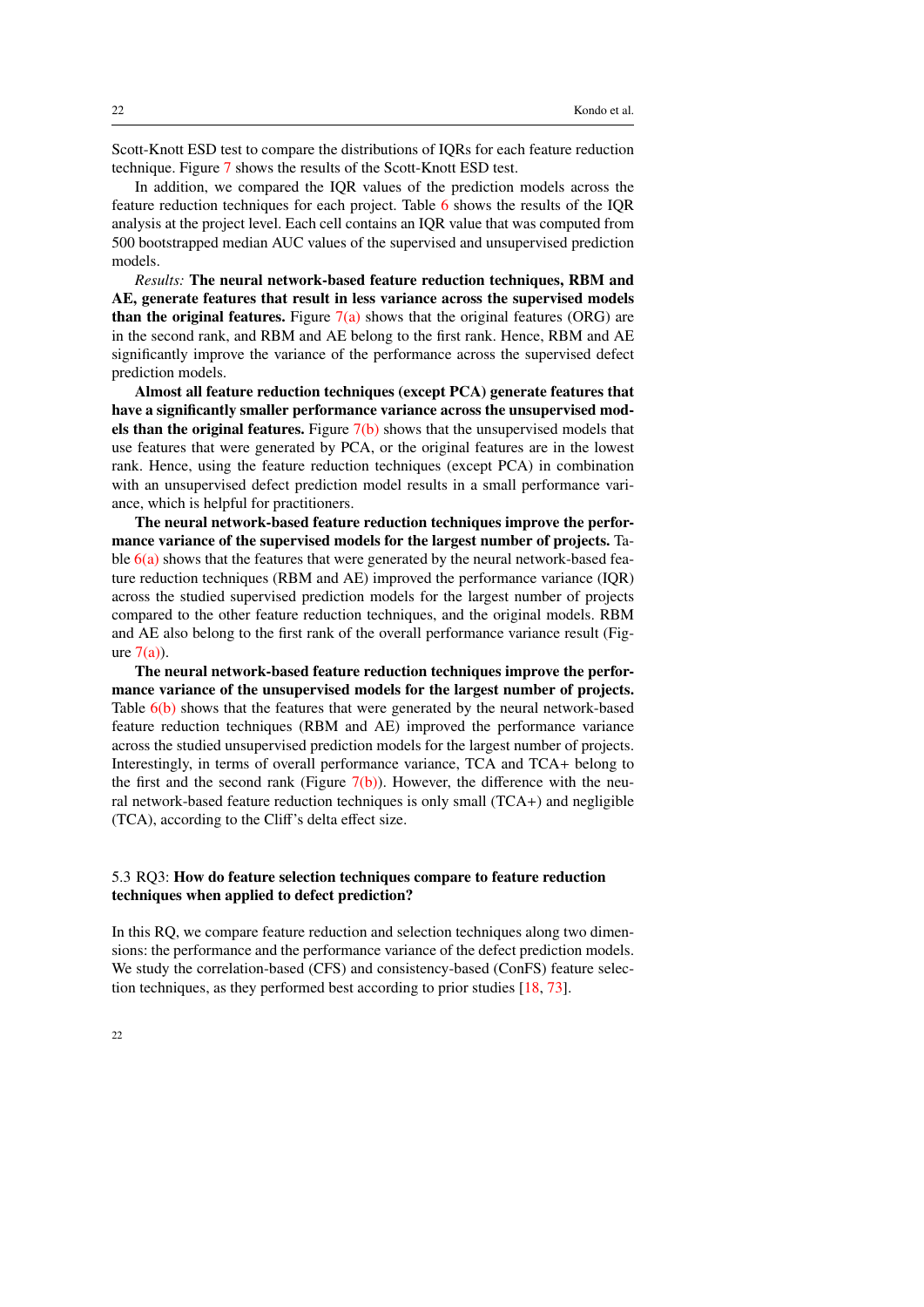<span id="page-23-0"></span>Table 6 The IQR ratio for the feature reduction techniques in the studied supervised and unsupervised prediction models. The gray cells refer to the ratios that are greater than 1.0. The "Improved" row indicates the number of gray cells in the column.

<span id="page-23-1"></span>

| (a) The supervised models |                  |            |       |                |           |           |       |            |        |            |       |
|---------------------------|------------------|------------|-------|----------------|-----------|-----------|-------|------------|--------|------------|-------|
|                           |                  | <b>RBM</b> | AE    | <b>PCA</b>     | <b>FM</b> | <b>FA</b> | RP    | <b>TCA</b> | $TCA+$ | <b>CFS</b> | ConFS |
|                           | Ant v1.7         | 1.769      | 1.330 | 0.849          | 0.439     | 1.024     | 0.943 | 0.975      | 1.006  | 1.294      | 1.031 |
|                           | Camel v1.6       | 3.885      | 3.027 | 0.842          | 0.809     | 0.774     | 0.777 | 1.312      | 1.357  | 1.637      | 1.466 |
|                           | $Ivy$ $v1.4$     | 1.841      | 2.964 | 1.978          | 2.197     | 2.001     | 1.151 | 3.641      | 1.233  | 1.340      | 2.072 |
|                           | Jedit v4.0       | 1.018      | 1.180 | 0.562          | 0.501     | 0.771     | 0.595 | 0.688      | 0.718  | 0.767      | 0.683 |
| PROMISE                   | Log4j v1.0       | 1.335      | 2.643 | 1.030          | 5.212     | 1.388     | 1.898 | 1.252      | 1.189  | 1.361      | 1.377 |
|                           | Lucene v2.4      | 1.737      | 0.661 | 0.554          | 0.473     | 0.635     | 1.141 | 0.666      | 0.647  | 0.800      | 0.658 |
|                           | POI v3.0         | 0.973      | 0.586 | 0.628          | 0.241     | 0.959     | 1.642 | 0.894      | 0.977  | 1.268      | 1.157 |
|                           | Tomcat v6.0      | 1.351      | 1.429 | 0.671          | 0.657     | 1.096     | 0.739 | 0.854      | 0.921  | 1.369      | 1.204 |
|                           | Xalan v2.6       | 0.762      | 0.615 | 0.863          | 0.495     | 0.725     | 0.750 | 0.531      | 0.556  | 0.972      | 0.841 |
|                           | Xerces v1.3      | 1.918      | 1.749 | 0.806          | 1.022     | 0.847     | 0.943 | 1.064      | 1.078  | 1.171      | 1.417 |
|                           | CM1              | 0.196      | 0.227 | 0.241          | 0.311     | 0.329     | 0.683 | 0.389      | 0.430  | 0.589      | 0.453 |
|                           | JM1              | 2.502      | 2.579 | 1.886          | 0.604     | 0.804     | 0.972 | 1.036      | 0.758  | 0.892      | 0.986 |
|                           | KC3              | 0.582      | 0.955 | 1.509          | 1.130     | 0.661     | 1.093 | 0.906      | 0.751  | 1.871      | 1.710 |
|                           | MC1              | 0.639      | 0.670 | 0.605          | 0.734     | 0.980     | 0.810 | 1.227      | 0.967  | 0.831      | 2.011 |
|                           | MC <sub>2</sub>  | 1.087      | 1.080 | 0.545          | 1.074     | 0.808     | 0.835 | 0.734      | 0.679  | 1.121      | 1.169 |
| <b>NASA</b>               | MW1              | 1.199      | 1.451 | 0.722          | 4.598     | 2.933     | 1.166 | 2.113      | 1.697  | 1.792      | 1.274 |
|                           | PC <sub>1</sub>  | 0.826      | 0.984 | 0.649          | 1.078     | 1.326     | 1.936 | 2.501      | 0.875  | 1.179      | 1.578 |
|                           | PC <sub>2</sub>  | 0.541      | 0.565 | 0.454          | 0.788     | 1.067     | 1.317 | 0.937      | 0.898  | 0.796      | 0.389 |
|                           | PC <sub>3</sub>  | 1.060      | 1.522 | 0.684          | 0.985     | 1.274     | 0.718 | 0.862      | 0.695  | 1.331      | 1.145 |
|                           | PC4              | 0.885      | 1.504 | 0.548          | 0.397     | 0.852     | 1.055 | 0.681      | 0.750  | 5.539      | 1.138 |
|                           | PC5              | 0.796      | 1.892 | 0.752          | 0.344     | 0.908     | 0.705 | 0.723      | 0.757  | 0.798      | 1.009 |
|                           | Eclipse JDT Core | 1.332      | 1.433 | 1.246          | 0.434     | 1.556     | 0.998 | 1.373      | 0.970  | 1.072      | 1.393 |
|                           | Equinox          | 1.989      | 2.927 | 1.543          | 0.821     | 1.076     | 0.822 | 1.075      | 1.129  | 1.438      | 1.337 |
| <b>AEEEM</b>              | Apache Lucene    | 1.373      | 1.844 | 0.936          | 0.608     | 0.989     | 1.678 | 1.014      | 0.993  | 0.881      | 1.022 |
|                           | Mylyn            | 5.981      | 4.024 | 0.940          | 0.946     | 5.923     | 1.155 | 1.289      | 1.282  | 1.992      | 2.406 |
|                           | Eclipse PDE UI   | 1.574      | 1.208 | 1.096          | 0.224     | 0.392     | 0.374 | 0.434      | 0.384  | 0.475      | 0.452 |
|                           | Improved         | 17         | 18    | $\overline{7}$ | 7         | 11        | 11    | 12         | 8      | 16         | 19    |

<span id="page-23-2"></span>

|             | (b) The unsupervised moders |            |        |            |           |           |        |            |         |            |       |  |
|-------------|-----------------------------|------------|--------|------------|-----------|-----------|--------|------------|---------|------------|-------|--|
|             |                             | <b>RBM</b> | AE     | <b>PCA</b> | <b>FM</b> | <b>FA</b> | RP     | <b>TCA</b> | TCA+    | <b>CFS</b> | ConFS |  |
|             | Ant v1.7                    | 2.693      | 1.772  | 1.035      | 2.539     | 3.228     | 3.217  | 1.447      | 4.320   | 0.335      | 0.245 |  |
|             | Camel v1.6                  | 1.224      | 1.715  | 1.331      | 0.961     | 1.659     | 0.778  | 0.503      | 0.680   | 0.209      | 0.301 |  |
|             | Ivy $v1.4$                  | 2.881      | 4.073  | 0.924      | 2.096     | 3.690     | 3.628  | 3.317      | 3.076   | 2.809      | 2.153 |  |
|             | Jedit v4.0                  | 3.221      | 3.229  | 1.012      | 1.704     | 4.387     | 2.213  | 3.346      | 4.496   | 0.671      | 0.790 |  |
| PROMISE     | Log4j v1.0                  | 3.400      | 3.445  | 1.221      | 1.346     | 0.542     | 0.977  | 1.562      | 0.783   | 0.762      | 0.793 |  |
|             | Lucene v2.4                 | 0.460      | 0.982  | 0.653      | 0.796     | 0.577     | 1.865  | 0.945      | 0.560   | 0.176      | 0.163 |  |
|             | POI v3.0                    | 0.764      | 0.582  | 1.152      | 7.759     | 1.425     | 7.589  | 4.332      | 2.842   | 0.415      | 0.927 |  |
|             | Tomcat v6.0                 | 2.993      | 1.985  | 1.116      | 2.326     | 3.566     | 4.079  | 1.512      | 5.814   | 0.630      | 0.904 |  |
|             | Xalan v2.6                  | 2.028      | 3.317  | 0.763      | 2.339     | 1.363     | 3.747  | 0.829      | 0.907   | 0.362      | 2.860 |  |
|             | Xerces v1.3                 | 8.508      | 6.308  | 1.132      | 11.297    | 6.729     | 10.673 | 2.089      | 10.157  | 4.720      | 0.980 |  |
|             | CM1                         | 2.032      | 2.820  | 1.074      | 0.694     | 1.274     | 1.535  | 1.573      | 3.922   | 1.238      | 0.688 |  |
|             | JM1                         | 1.206      | 5.044  | 0.988      | 0.983     | 1.360     | 1.304  | 39.761     | 154.852 | 1.210      | 1.009 |  |
|             | KC3                         | 0.920      | 0.753  | 0.936      | 1.280     | 0.639     | 0.780  | 0.946      | 3.250   | 0.591      | 0.750 |  |
|             | MC1                         | 5.284      | 3.674  | 1.035      | 0.576     | 3.833     | 1.261  | 5.611      | 3.635   | 1.132      | 0.971 |  |
|             | MC2                         | 1.377      | 2.056  | 1.839      | 0.778     | 1.670     | 1.919  | 2.709      | 4.491   | 1.457      | 1.441 |  |
| <b>NASA</b> | MW1                         | 2.059      | 1.207  | 0.952      | 1.043     | 0.897     | 1.008  | 1.325      | 1.520   | 0.814      | 0.816 |  |
|             | PC1                         | 2.413      | 2.298  | 0.996      | 1.047     | 1.405     | 0.866  | 3.256      | 3.491   | 0.964      | 0.748 |  |
|             | PC <sub>2</sub>             | 2.058      | 1.900  | 1.014      | 2.441     | 5.610     | 1.035  | 5.055      | 7.867   | 2.231      | 1.436 |  |
|             | PC <sub>3</sub>             | 2.293      | 2.230  | 1.069      | 2.318     | 4.411     | 7.025  | 13.146     | 13.203  | 2.622      | 1.182 |  |
|             | PC <sub>4</sub>             | 4.032      | 3.431  | 0.917      | 4.188     | 1.266     | 3.476  | 9.617      | 10.161  | 1.653      | 1.177 |  |
|             | PC5                         | 5.900      | 11.856 | 1.025      | 18.438    | 4.839     | 2.096  | 30.503     | 5.129   | 1.355      | 1.267 |  |
|             | Eclipse JDT Core            | 15.497     | 15.262 | 0.973      | 1.727     | 1.290     | 3.088  | 20.680     | 8.202   | 1.104      | 1.505 |  |
| AEEEM       | Equinox                     | 3.504      | 7.741  | 0.684      | 3.573     | 1.155     | 1.420  | 6.460      | 9.422   | 0.676      | 0.601 |  |
|             | Apache Lucene               | 8.221      | 6.507  | 0.989      | 0.521     | 4.423     | 1.610  | 5.717      | 8.040   | 0.659      | 0.920 |  |
|             | Mylyn                       | 10.940     | 9.597  | 1.038      | 8.177     | 1.099     | 1.036  | 17.600     | 11.010  | 0.980      | 0.889 |  |
|             | Eclipse PDE UI              | 3.237      | 2.806  | 1.068      | 0.690     | 1.235     | 0.465  | 5.627      | 6.956   | 0.389      | 0.366 |  |
|             | Improved                    | 23         | 23     | 15         | 18        | 22        | 21     | 22         | 22      | 11         | 9     |  |

(b) The unsupervised models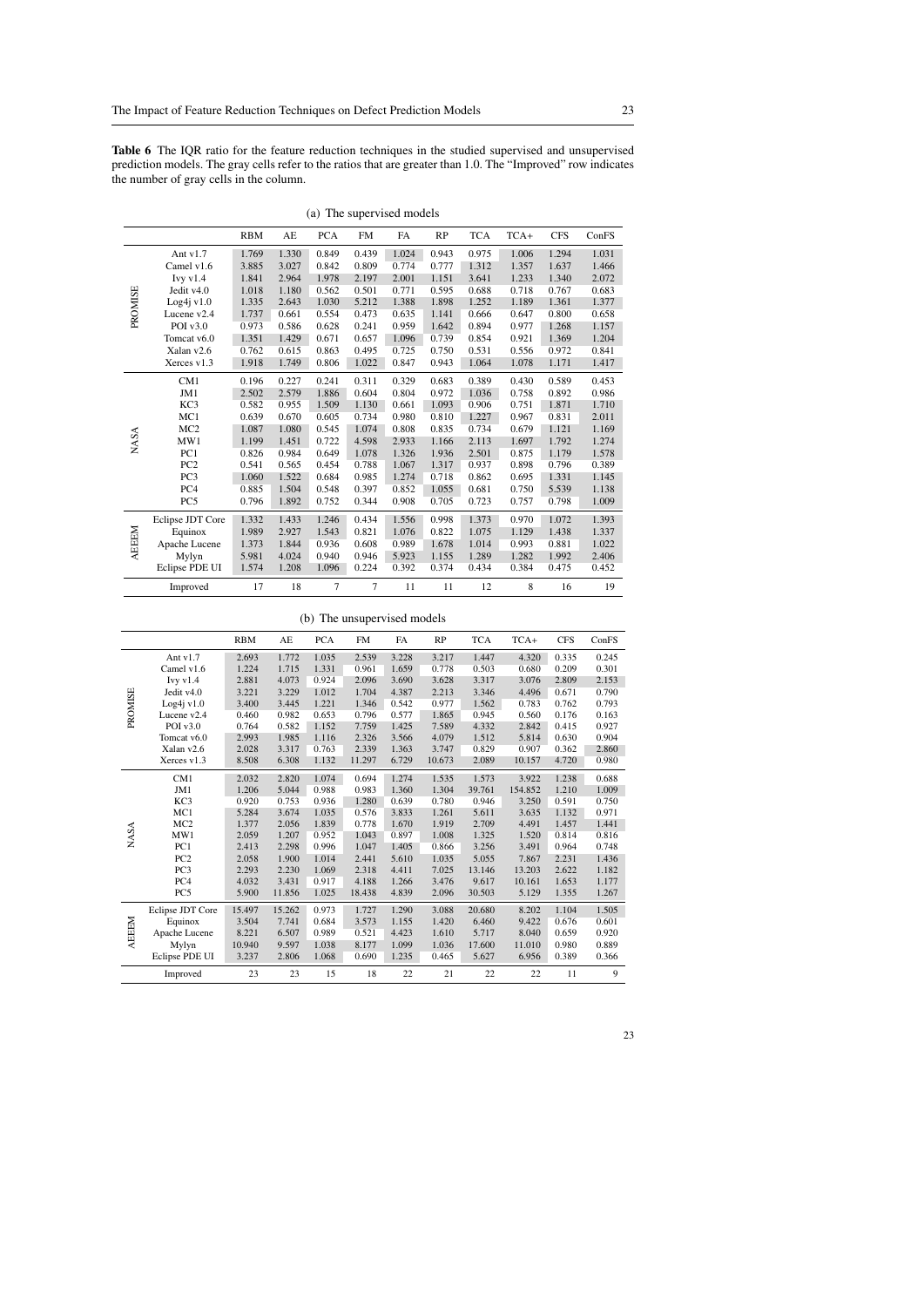<span id="page-24-0"></span>

<span id="page-24-1"></span>Fig. 8 The Scott-Knott ESD test results for the supervised (logistic regression, random forest, naive Bayes, decision tree, and logistic model tree) and unsupervised (spectral clustering, k-means, partition around medoids, fuzzy C-means, neural-gas) models. Each color indicates a rank: models in different ranks have a statistically significant difference in performance. Each boxplot has 130 median AUC values (5 defect prediction models times 26 projects). The x-axis refers to the feature reduction/selection techniques; the y-axis refers to the AUC values.

<span id="page-24-2"></span>

<span id="page-24-3"></span>Fig. 9 The Scott-Knott ESD test results for IQR in the supervised and unsupervised models. Each color indicates a rank: feature reduction/selection techniques in different ranks have a significant difference in variance (IQR). Each boxplot has 26 IQR values (one for each project). The x-axis refers to the feature reduction/selection techniques; the y-axis refers to the IQR values.

*Motivation:* In RQ1 and RQ2, we found that several feature reduction techniques (FA, RBM and AE) outperform the original features (ORG) in terms of performance or performance variance of the defect prediction models. Prior work [\[18,](#page-36-1) [73\]](#page-39-1) showed that several feature selection techniques outperform the original models as well. In this RQ, we compare the performance (AUC) and the performance variance (IQR) of the feature reduction and selection techniques when applied to defect prediction models.

*Approach:* The experimental procedure is the same as the procedures of RQ1 and RQ2 (only we use the two feature selection techniques CFS and ConFS instead of the feature reduction techniques).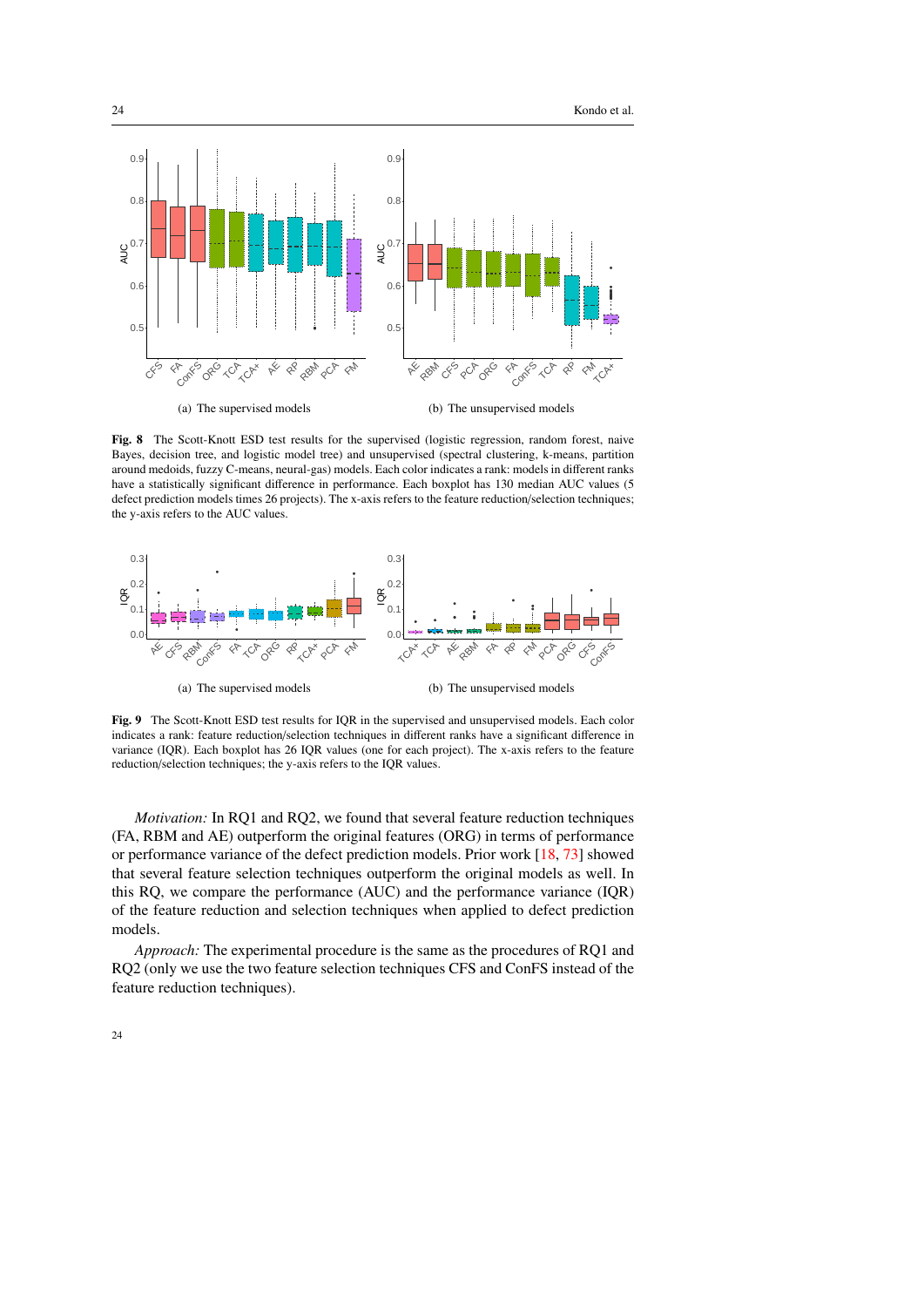*Results:* The feature selection techniques (correlation-based feature selection (CFS) and consistency-based feature selection technique (ConFS)) significantly outperform the original features (ORG) in the supervised models, and perform as well as the feature agglomeration (FA) reduction technique. Figure  $8(a)$  shows the AUC values and the results of the Scott-Knott ESD test for the supervised models after applying the studied feature reduction and selection techniques.<sup>[2](#page-25-0)</sup> Each boxplot shows the median AUC values for the projects using a certain feature reduction/selection technique. CFS, ConFS and FA are in the highest rank by themselves, which indicates that the subsets of features that were selected by CFS or ConFS perform as well as the feature sets that were generated by FA for the supervised models.

The neural network-based feature reduction techniques (RBM and AE) significantly outperform the feature selection techniques (CFS and ConFS) for the unsupervised defect prediction models. The highest rank contains only the two studied neural network-based feature reduction techniques (Figure [8\(b\)\)](#page-24-1). The studied feature selection techniques (CFS and ConFS) belong to the second rank, together with the original models (ORG). Hence, the studied feature selection techniques have a worse performance than the neural network-based feature reduction techniques for the unsupervised defect prediction models.

In the supervised models, applying the neural network-based feature reduction techniques, RBM and AE, or the feature selection techniques, CFS and ConFS, significantly outperforms the original models in terms of performance **variance.** The original models (ORG) belong to the third rank (Figure  $9(a)$ ). The neural network-based feature reduction techniques and the feature selection techniques belong to the first or second rank, hence they have a smaller performance variance than the original models.

In the unsupervised models, all feature reduction techniques (except PCA) significantly outperform the feature selection techniques in terms of performance variance. The feature selection techniques belong to the worst rank together with the original models (ORG) and PCA (Figure  $9(b)$ ). Hence, the studied feature selection had a larger performance variance than almost all the studied feature reduction techniques for the unsupervised defect prediction models.

Our above findings for RQ3 are confirmed by our project-level analysis. Table [5](#page-20-0) shows the median ratios of the performance of each feature reduction/selection technique compared to the original models. We calculated this ratio as follows:

$$
ratio = \frac{AUC_{FRS}}{AUC_{ORG}}
$$

Where *AUCORG* is the AUC (the median AUC across all bootstrap samples) of a prediction model using the original features, and *AUCFRS* is the AUC of a prediction model using the features that were generated/selected by a particular feature reduction or selection technique. We computed the median ratio across the five studied supervised and unsupervised prediction models. Table [5](#page-20-0) confirms our above findings

<span id="page-25-0"></span><sup>&</sup>lt;sup>2</sup> Note that the ranks are slightly different from Figure [4](#page-17-2) due to the fact that Scott-Knott ESD is a clustering algorithm, and hence affected by the total set of input distributions. For more information see <https://github.com/klainfo/ScottKnottESD>.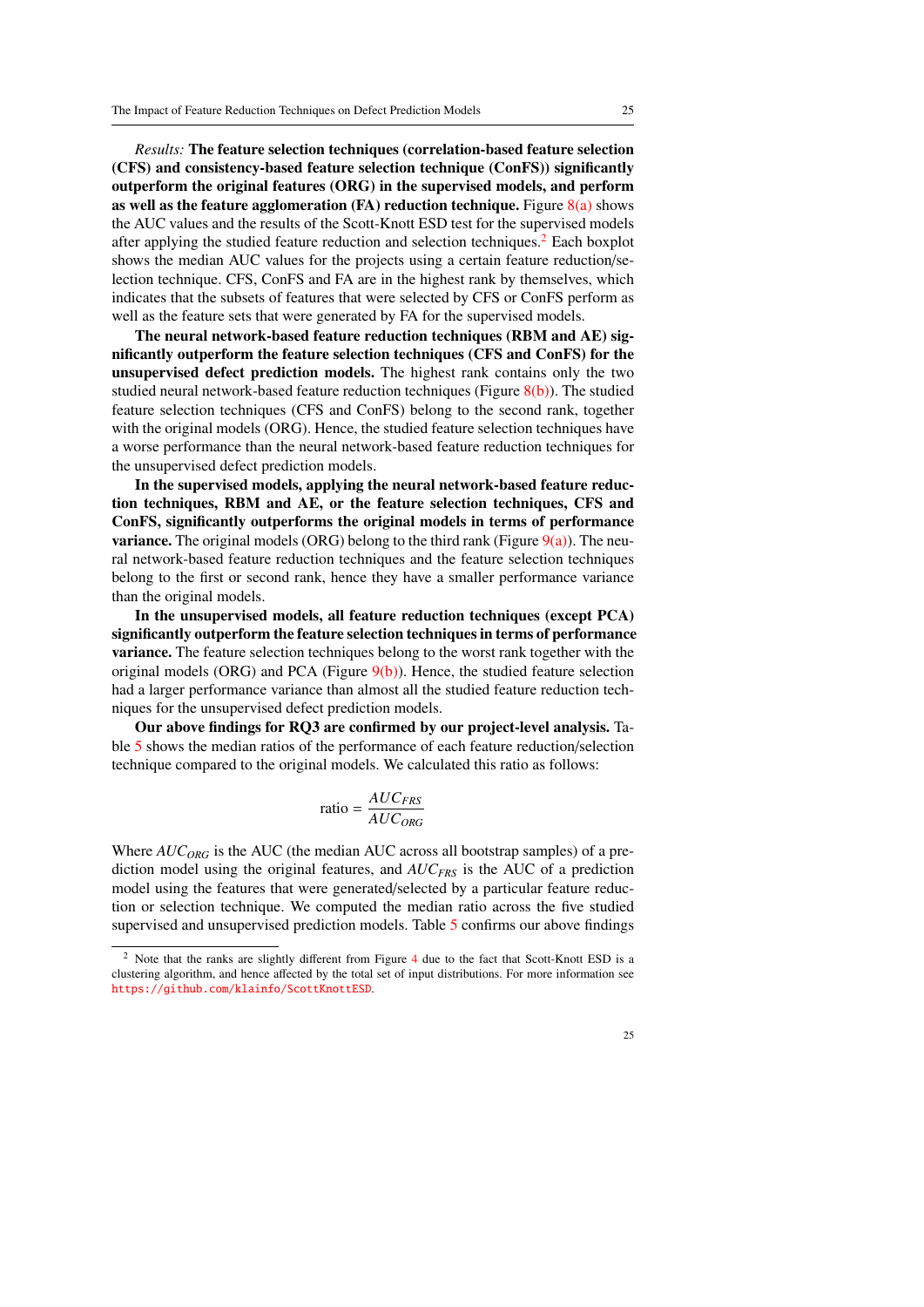about the performance of the studied feature selection techniques compared to that of the feature reduction techniques.

Table [6](#page-23-0) shows the IQR ratio values of each feature reduction/selection technique. We define this ratio as follows:

$$
\text{ratio} = \frac{IQR_{FRS}}{IQR_{ORG}}
$$

Where  $IQR<sub>ORG</sub>$  is the IQR (the median IQR across all bootstrap samples) of a prediction model using the original features, and *IQRFRS* is the IQR of a prediction model using the features that were generated/selected by a particular feature reduction or selection technique. We calculated the median IQR value for the supervised models using bootstrap samples as follows:

- <span id="page-26-1"></span>1. Sample 100 values following the distribution of the 100 AUC values for each studied supervised model while allowing for replacement.
- <span id="page-26-2"></span>2. Compute the median AUC value across the sampled 100 values.
- 3. Repeat steps [1](#page-26-1) and [2](#page-26-2) 100 times.
- 4. Compute the IQR value for the 500 sampled median AUC values (5 supervised prediction models \* 100 median AUC values) for each feature reduction/selection technique for each studied project.

We repeated the above procedure for the unsupervised models. Table  $6(a)$  shows that the project-level results confirm our findings above, as the RBM and AE feature reduction techniques and the CFS and ConFS feature selection techniques improve the performance variance of most projects compared to the other techniques. In addition, Table  $6(b)$  shows that all feature reduction techniques improve the performance variance of more projects than the CFS and ConFS feature selection techniques.

#### <span id="page-26-0"></span>*5.3.1 Why do feature reduction techniques work well in the AEEEM dataset?*

*Motivation:* We observed that the feature reduction techniques work better for the projects in the AEEEM dataset than for the projects in the other datasets. Ghotra et al. [\[18\]](#page-36-1) applied PCA to the data of each project to capture its richness. We use the same analysis to investigate whether the dataset richness is an explanation of why feature reduction techniques work better for the AEEEM dataset.

*Approach:* The idea behind Ghotra et al.'s analysis [\[18\]](#page-36-1) is to generate features from a dataset using PCA that (together) retain at least 95% of the variance of the original dataset. Ghotra et al. reason that a larger number of generated features indicates a richer dataset. Likewise, they interpret that a small number of generated features indicates redundancy in the original dataset. We applied PCA to each project and counted the number of generated features.

*Results:* The PROMISE, NASA, and AEEEM datasets have different data richness characteristics, however; the characteristics of the projects within each dataset are consistent. Table [7](#page-27-0) shows the number of generated features. While the number of generated features is approximately the same for the PROMISE and NASA projects, the proportion of generated features compared to the number of original features is different. In addition, this proportion is even lower for the AEEEM projects.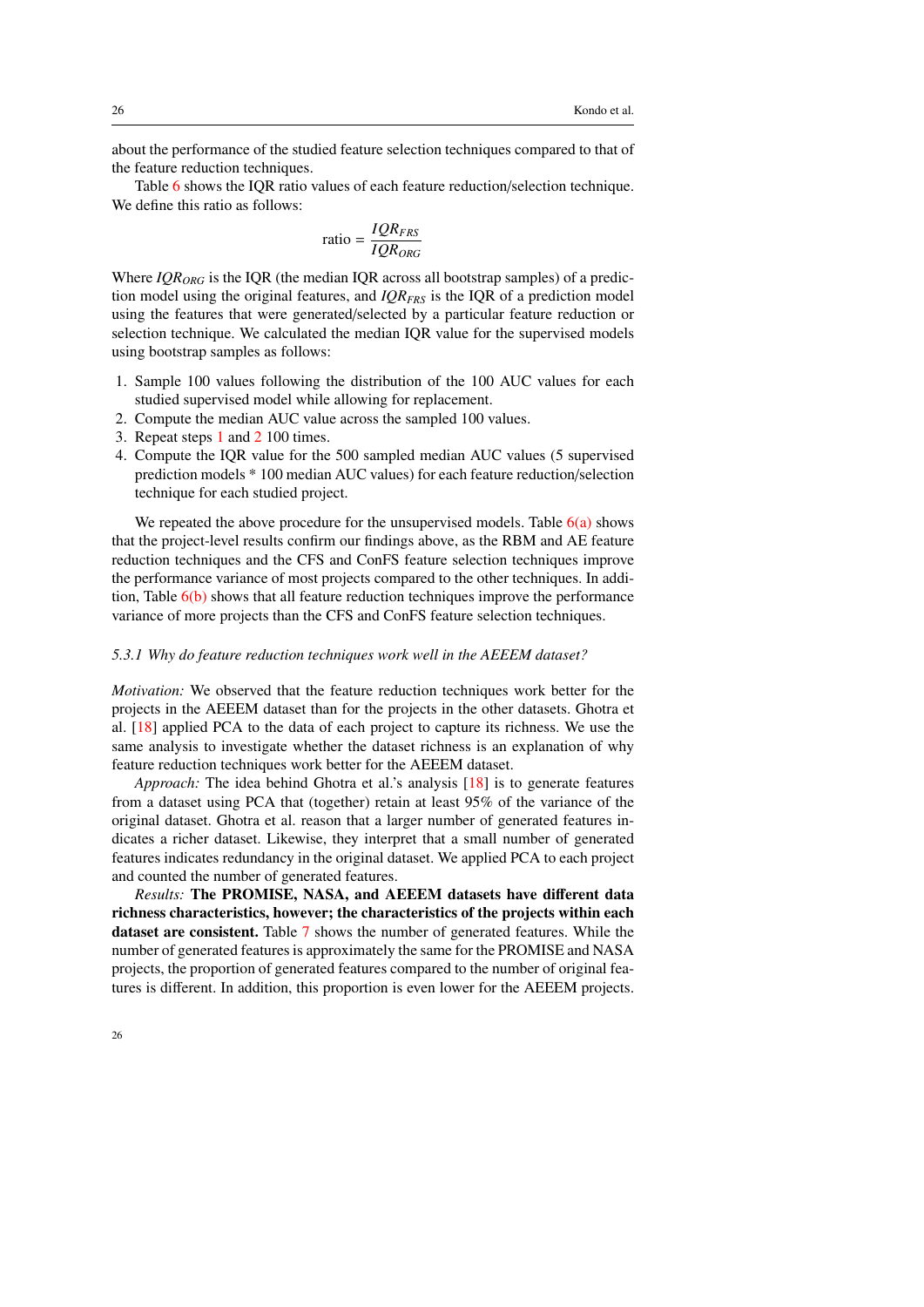| <b>Studied</b><br><b>Dataset</b> | <b>Studied</b><br>Project | # of Studied<br><b>Features</b> | # of Generated<br><b>Features</b> | % of Generated<br><b>Features</b> |
|----------------------------------|---------------------------|---------------------------------|-----------------------------------|-----------------------------------|
| <b>PROMISE</b>                   | Ant $v1.7$                | 20                              | 12                                | 60.0                              |
|                                  | Camel v1.6                | 20                              | 12                                | 60.0                              |
|                                  | Ivy $v1.4$                | 20                              | 10                                | 50.0                              |
|                                  | Jedit v <sub>4.0</sub>    | 20                              | 12                                | 60.0                              |
|                                  | Log4j v1.0                | 20                              | 12                                | 60.0                              |
|                                  | Lucene v2.4               | 20                              | 12                                | 60.0                              |
|                                  | POI $v3.0$                | 20                              | 12                                | 60.0                              |
|                                  | Tomcat v6.0               | 20                              | 12                                | 60.0                              |
|                                  | Xalan v2.6                | 20                              | 12                                | 60.0                              |
|                                  | Xerces v1.3               | 20                              | 12                                | 60.0                              |
| <b>NASA</b>                      | CM1                       | 37                              | 11                                | 29.7                              |
|                                  | JM1                       | 21                              | 8                                 | 38.1                              |
|                                  | KC <sub>3</sub>           | 39                              | 10                                | 25.6                              |
|                                  | MC1                       | 38                              | 15                                | 39.5                              |
|                                  | MC <sub>2</sub>           | 39                              | 11                                | 28.2                              |
|                                  | MW1                       | 37                              | 11                                | 29.7                              |
|                                  | PC <sub>1</sub>           | 37                              | 12                                | 32.4                              |
|                                  | PC <sub>2</sub>           | 36                              | 10                                | 27.8                              |
|                                  | PC <sub>3</sub>           | 37                              | 13                                | 35.1                              |
|                                  | PC <sub>4</sub>           | 37                              | 14                                | 37.8                              |
|                                  | PC5                       | 38                              | 15                                | 39.5                              |
| <b>AEEEM</b>                     | Eclipse JDT Core          | 212                             | 36                                | 17.0                              |
|                                  | Equinox                   | 212                             | 31                                | 14.6                              |
|                                  | Apache Lucene             | 212                             | 33                                | 15.6                              |
|                                  | Mylyn                     | 212                             | 46                                | 21.7                              |
|                                  | Eclipse PDE UI            | 212                             | 38                                | 17.9                              |

<span id="page-27-0"></span>Table 7 The number of generated features (principal components) that are needed to account for 95% of the data variance.

Hence, we conclude that the datasets have different characteristics in terms of data richness. However, within each dataset, the projects have approximately the same richness characteristics.

The original features of the projects in the AEEEM dataset are more diverse than the projects of the other datasets. We observe that 36 principal components are needed to cover 95% of the variance of the Eclipse JDT Core project in Figure [10,](#page-28-1) compared to 12 components for the Ant project and 11 for the CM1 project. Hence, the original features of the AEEEM dataset are much more diverse than those of the PROMISE and the NASA datasets. The diversity of the AEEEM dataset could be a reason why feature reduction techniques improve the performance of this dataset.

# *5.3.2 Comparing feature selection and reduction techniques along the dimensions of understandability and execution time*

The understandability of the metrics in a defect prediction model is important, as understandable metrics make the model, and its predictions, easier to explain [\[65\]](#page-38-14). Feature reduction techniques combine the original features into one or more newlygenerated features. Hence, these newly-generated features are by definition harder to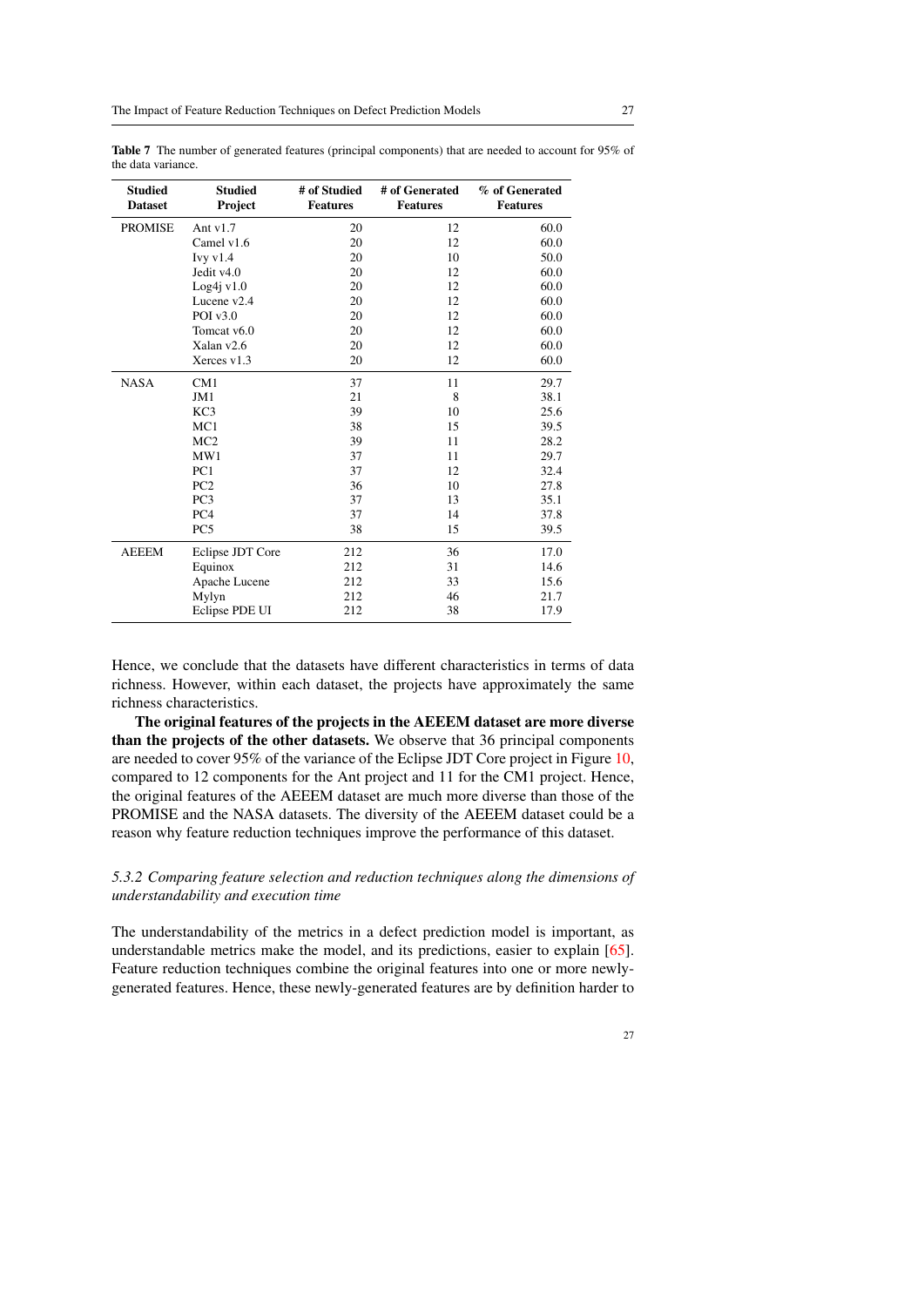

<span id="page-28-1"></span>Fig. 10 The number of principal components (features that were generated by PCA) that are needed to account for the original data variance for the Ant, CM1 and Eclipse projects in the PROMISE, NASA and AEEEM datasets. The x-axis indicates the number of principal components. The y-axis indicates the cumulative proportion of the variance. The other projects of the datasets showed a similar pattern.

understand than the features that are a subset (i.e., they were *selected*) of the original features. We inspected the feature sets that were generated during our experiments, and we observed that almost all generated feature sets consist of features that are a complex combination of all available original features. Hence, defect prediction models that are generated using feature reduction techniques are harder to understand than those that use feature selection.

In addition, the execution time of a feature reduction/selection technique and a defect prediction model is important – models that take too long to build or execute are not very useful in practice. To conduct our experiments in a timely manner, we ran them on a cluster of servers in parallel. Hence, it is difficult to compare the execution time of the experiments. In general, the execution time of our feature reduction/selection techniques and defect prediction models was short (i.e., in the range of minutes). Therefore, execution time is not a very problematic metric for practitioners who wish to apply feature reduction or selection to their defect prediction models.

# <span id="page-28-0"></span>6 Discussion: Which features are generated by the feature reduction techniques?

In RO1, RO2, and RO3, we observed that some feature reduction/selection techniques generate/select features that perform defect prediction better and less variance than the features that were generated/selected by other feature reduction/selection techniques. In particular, we found that RBM and AE outperform the other studied feature reduction/selection techniques for the unsupervised models. However, RBM and AE are less-performing feature reduction techniques than the original models (ORG) for the supervised models. In this discussion, we take a closer look at the generated features to investigate why neural network-based feature reduction techniques perform well for the unsupervised defect prediction models, but not for the supervised models. In this section, we discuss possible explanations for the differences in AUC and variance of the performance.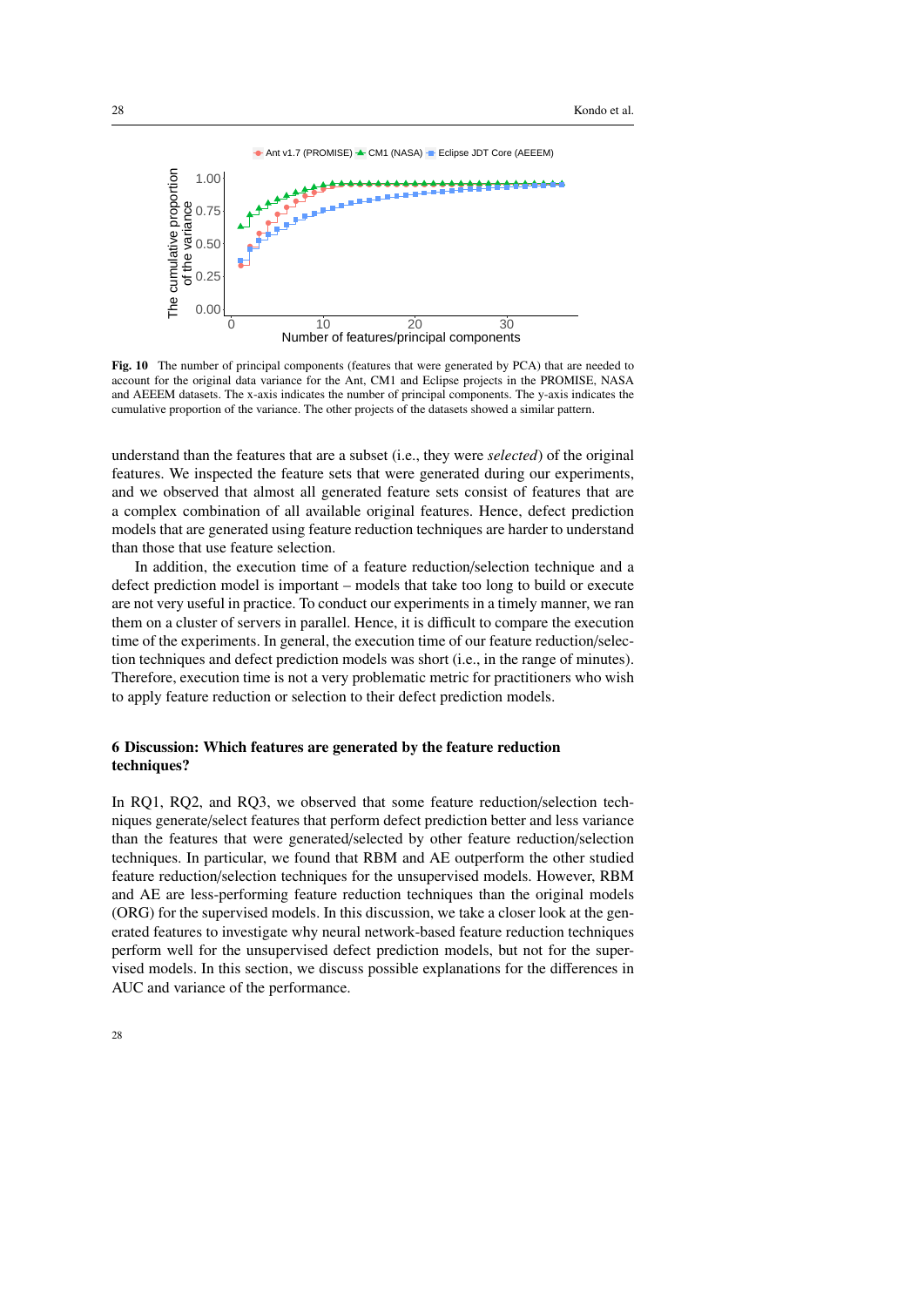*Approach:* We focused our discussion on the RBM and AE feature reduction techniques, as these techniques generate new features by assigning (combinations of) weights to the original features. For example, a newly generated feature may be generated by 0.5 times original metric 1 and 0.5 times original metric 2. These weight sets allow us to study how the new features are related to the original features, and to the features that were generated by other feature reduction techniques, and extract possible explanations for the improved and small variance of the performance. RP and PCA also generate new features by assigning weights to the original features, however, the weights of RP are randomly generated, and PCA generates a different number of features for each project, which makes them difficult to compare. Hence, we focused our discussion on RBM and AE. As we generated 100 new feature sets of 10 features using RBM and AE, we generated 1,000 weight sets using these two feature reduction techniques for each project. For each feature reduction technique, we randomly selected 10 (out of the 100) generated feature sets for our investigation.

We conducted correlation analysis and clustering analysis on the studied feature sets to study their similarity within and across projects. The correlation analysis shows how independent the features that are generated for a project are. Highly correlated features can negatively impact the performance of regression models [\[15\]](#page-35-2) and this effect can affect our supervised models as well. We first calculated the Spearman rank correlation [\[79\]](#page-39-10) between the generated features in a feature set within a project. Each generated feature was normalized using the *z*-score. We chose Spearman rank correlation because it is non-parametric, and therefore requires no assumption about the distribution of the studied data.

To study the similarity of the generated feature sets across projects within a dataset, we compared the weight sets of the generated features. First, we normalized all weights using *z*-score normalization. Second, we used *k*-means to cluster the weight sets of the features, and then we used t-distributed stochastic neighbour embedding (t-SNE) [\[41\]](#page-37-16) to visualize the clustering results. t-SNE is commonly used for visualizing high dimensional features in scatter plots [\[40\]](#page-37-17). In particular, t-SNE models high-dimensional objects (i.e., feature sets) by two- or three-dimensional points such that similar objects are close, and dissimilar objects are further away from each other.

The goal of our clustering analysis is to find out how similar the generated features are across projects within a dataset. Hence, we configured *k*-means to search for 10 clusters (as we are generating 10 new features). We visualized the clustering results using the default settings of t-SNE.

*Results:* RBM generates feature sets in which all features are strongly correlated with each other. Figure  $11(a)$  shows the Spearman rank correlation of one set of RBM-generated features for the Ant project in the PROMISE dataset using a heatmap. We observe that all correlations are close to 1 (dark red), which means that all RBM-generated features in the feature set are strongly correlated (and hence similar) to each other. We observe similar correlations for the other studied feature sets for the PROMISE and NASA datasets. RBM generates weakly correlated features for several projects in the AEEEM dataset (e.g., for the Eclipse project: Figure  $11(b)$ ). However, if we use a smaller set of original features from that dataset, such as only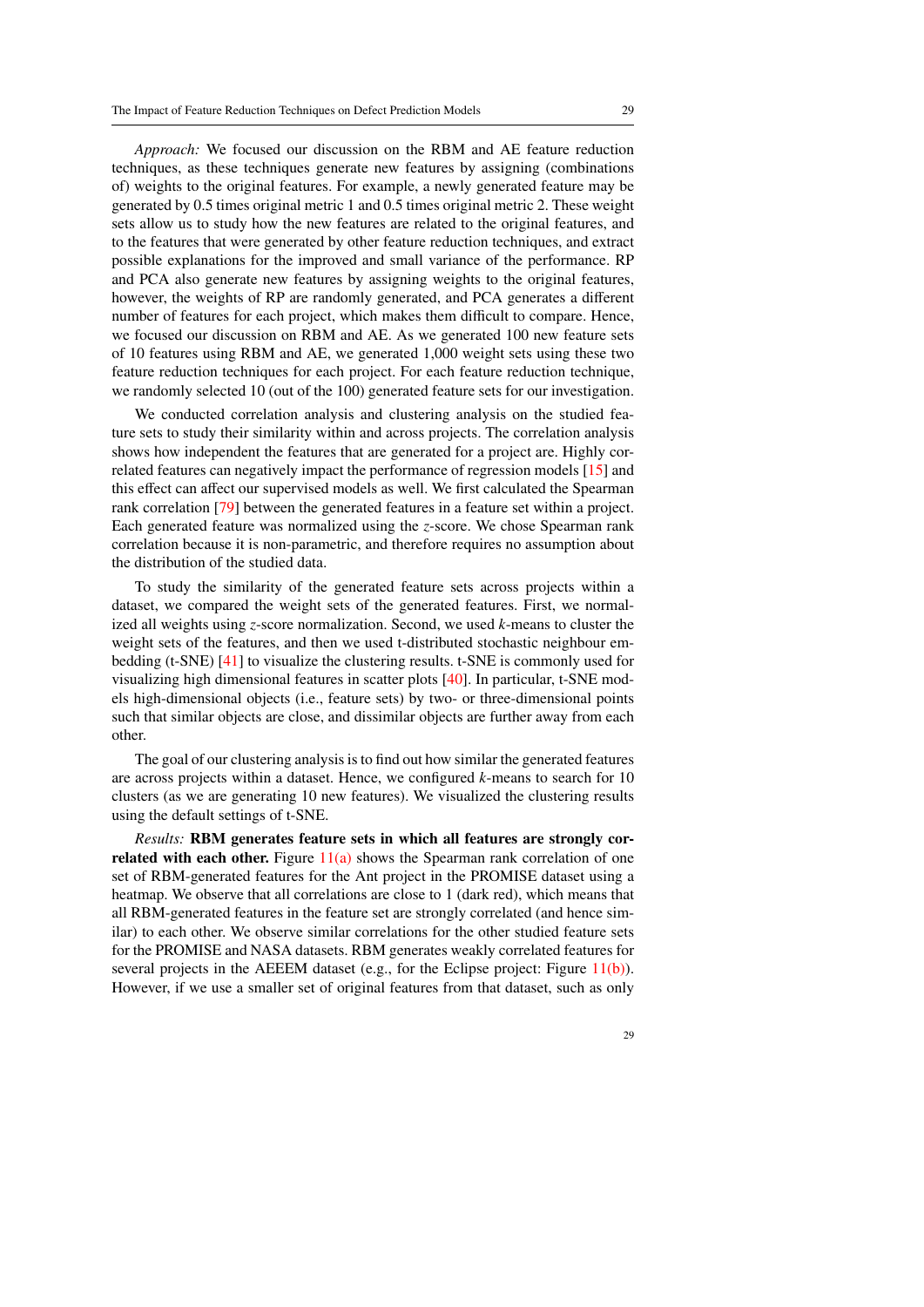<span id="page-30-0"></span>

<span id="page-30-3"></span>(a) RBM-generated features in (b) RBM-generated features (c) RBM-generated features in the Ant project in the PROMISE in the Eclipse project in the the Eclipse project using change dataset. AEEEM dataset. features in the AEEEM dataset.

<span id="page-30-2"></span><span id="page-30-1"></span>

<span id="page-30-4"></span>Log4j project in the PROMISE Camel project in the PROMISE dataset. dataset.

Fig. 11 The Spearman rank correlation of generated features in the studied datasets. The darker colours indicate a strong absolute correlation (close or equal to one). The lighter colours indicate a weak absolute correlation (close or equal to zero).

the change features, RBM generates strongly correlated features for these projects as well (e.g., for the Eclipse project: Figure  $11(c)$ ).

We observe similar correlations in feature sets that were generated by AE. However, the correlation within the AE-generated feature sets appeared to be linked to the specific project. For example, AE generates sets of features that are strongly correlated to each other for the Log4j project (see Figure  $11(d)$ ), but features that are not as strongly correlated for the Camel project (see Figure  $11(e)$ ). Hence, a possible explanation of the reason for the small variance of the performance of features that were generated by the neural network-based feature reduction techniques (i.e., RBM and AE) could be the strong correlation within the generated feature sets.

RBM mostly generates the same feature sets across projects. Figure  $12(a)$ shows the *k*-means clustering result for one bootstrap sample of the RBM-generated weight sets in the PROMISE dataset using t-SNE [\[40\]](#page-37-17). Each shape refers to a project, and each color refers to a cluster that was identified by *k*-means clustering. The xaxis and y-axis refer to the t-SNE features that were generated from the 260 RBMgenerated weight sets (10 weight sets on each project) by t-SNE. Hence, if there are 10 clearly identifiable groups of different shapes with the same colour in the t-SNE plot, we can conclude that the generated weight sets (and hence the features) are the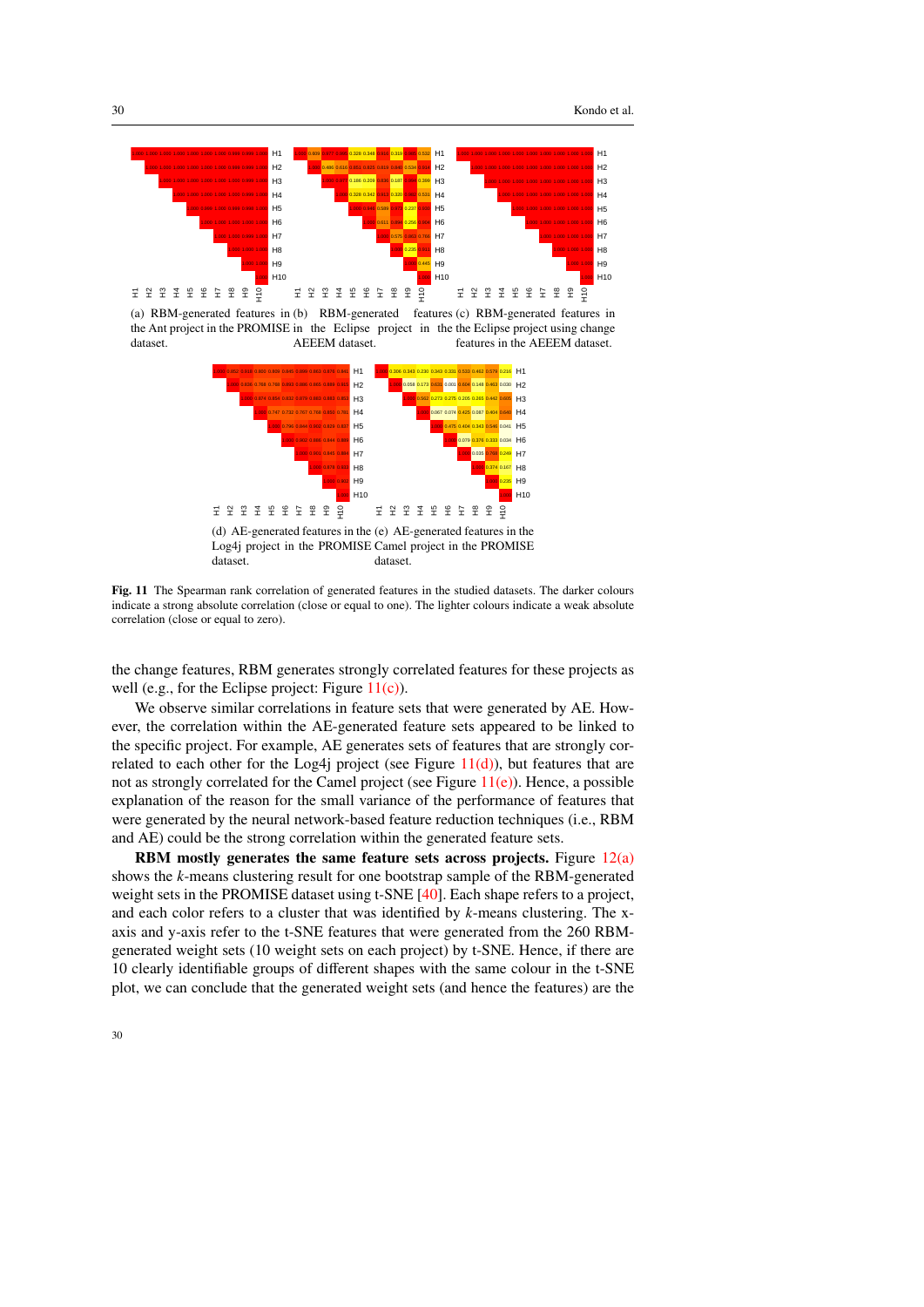<span id="page-31-0"></span>

PROMISE dataset.

<span id="page-31-1"></span>

(a) RBM-generated weight sets in the (b) RBM-generated weight sets in the NASA dataset.



<span id="page-31-3"></span>

AEEEM dataset.

t-SNE feature2

<span id="page-31-2"></span>(c) RBM-generated weight sets in the (d) RBM-generated weight sets using Change features in the AEEEM dataset.



<span id="page-31-5"></span><span id="page-31-4"></span>(e) RBM-generated weight sets using com-(f) AE-generated weight sets in the plexity code change features in the AEEEM PROMISE dataset. dataset.



<span id="page-31-7"></span><span id="page-31-6"></span>(g) AE-generated weight sets in the NASA (h) AE-generated weight sets using Change dataset. features in the AEEEM dataset.

Fig. 12 *k*-means clustering results with t-SNE for generated weight sets in the studied datasets. Each shape represents a project, and each color represents a cluster.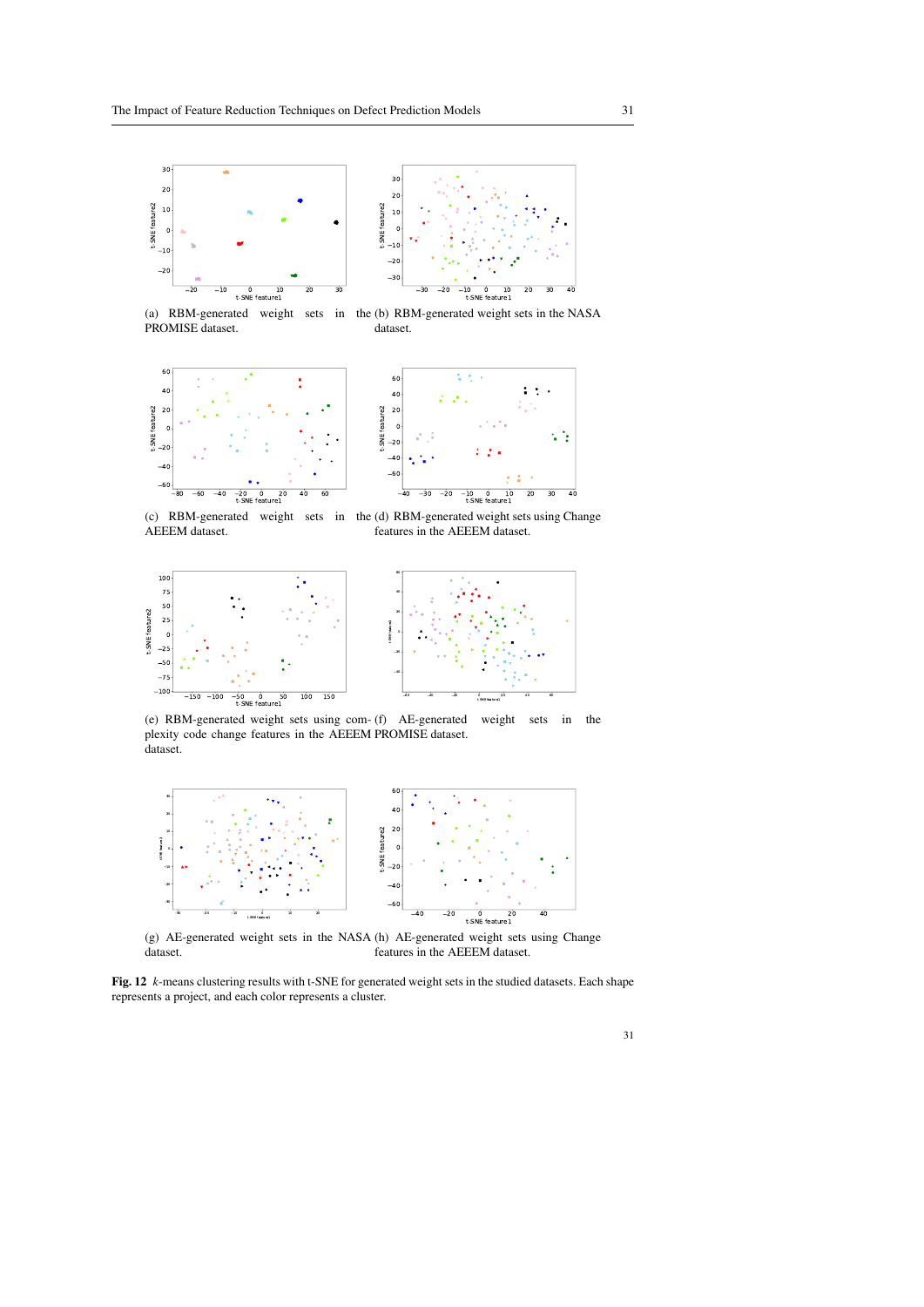same across projects. We observe that each colored cluster contains all shapes, which indicates that each cluster contains all projects. Hence, in this bootstrap sample, RBM generated the same feature sets across projects in the PROMISE dataset. We noticed a similar pattern for the other projects in the PROMISE dataset for the other bootstrap samples.

Figure [12\(b\)](#page-31-1) shows the result for the RBM-generated weight sets in the NASA dataset. The figure shows that RBM generated different feature sets across projects in the NASA dataset. A possible reason is that the original features in the NASA dataset are different in each project (Table [2\)](#page-7-1).

Figure  $12(c)$  shows the result for the RBM-generated weight sets in the AEEEM dataset. The figure shows that RBM generated different feature sets across projects in the AEEEM dataset. The explanation is similar to our observation during the correlation analysis. If we use one type of features, such as only the change features, Figure [12\(d\)](#page-31-3) shows that RBM generates the same feature sets across projects. However, if we use complexity code change features, we observe that RBM generates different feature sets across projects (Figure  $12(e)$ ). AE generated different features across projects (Figure  $12(f)$ ,  $12(g)$  and  $12(h)$ ).

From the discussion results, we can extract several possible explanations for the fact that RBM and AE significantly improve the variance of the performance across the unsupervised models, but not across the supervised models, and for why these feature reduction techniques perform well for the unsupervised models. As the studied neural network-based feature reduction techniques appear to generate strongly correlated features for a project, these feature sets suffer from multicollinearity [\[15\]](#page-35-2), which is known to negatively affect the performance of the supervised models. However, as the unsupervised defect prediction models do not need to be trained, these models are not be affected by the multicollinearity problem. In addition, because RBM generates strongly correlated features for a project, the unsupervised models become much simpler, which seems to improve the variance of the performance across the unsupervised defect prediction models.

#### <span id="page-32-0"></span>7 Threats to validity

#### 7.1 External validity

With regards to the generalizability of our results, we applied our experiments to three publicly available datasets. These studied datasets (PROMISE, NASA and AEEEM) were all used in many prior defect prediction studies. The projects in these studied datasets span different domains, include both open source and industrial projects and contain different features. Future studies are necessary to investigate whether our results generalize to other projects.

In addition, we studied only a subset of the many existing feature reduction and selection techniques and defect prediction models. We carefully selected techniques and models that have been used before for defect prediction, and that have an implementation readily available. Without such an implementation, it is difficult and timeconsuming to ensure that the implementation matches the one used in prior studies.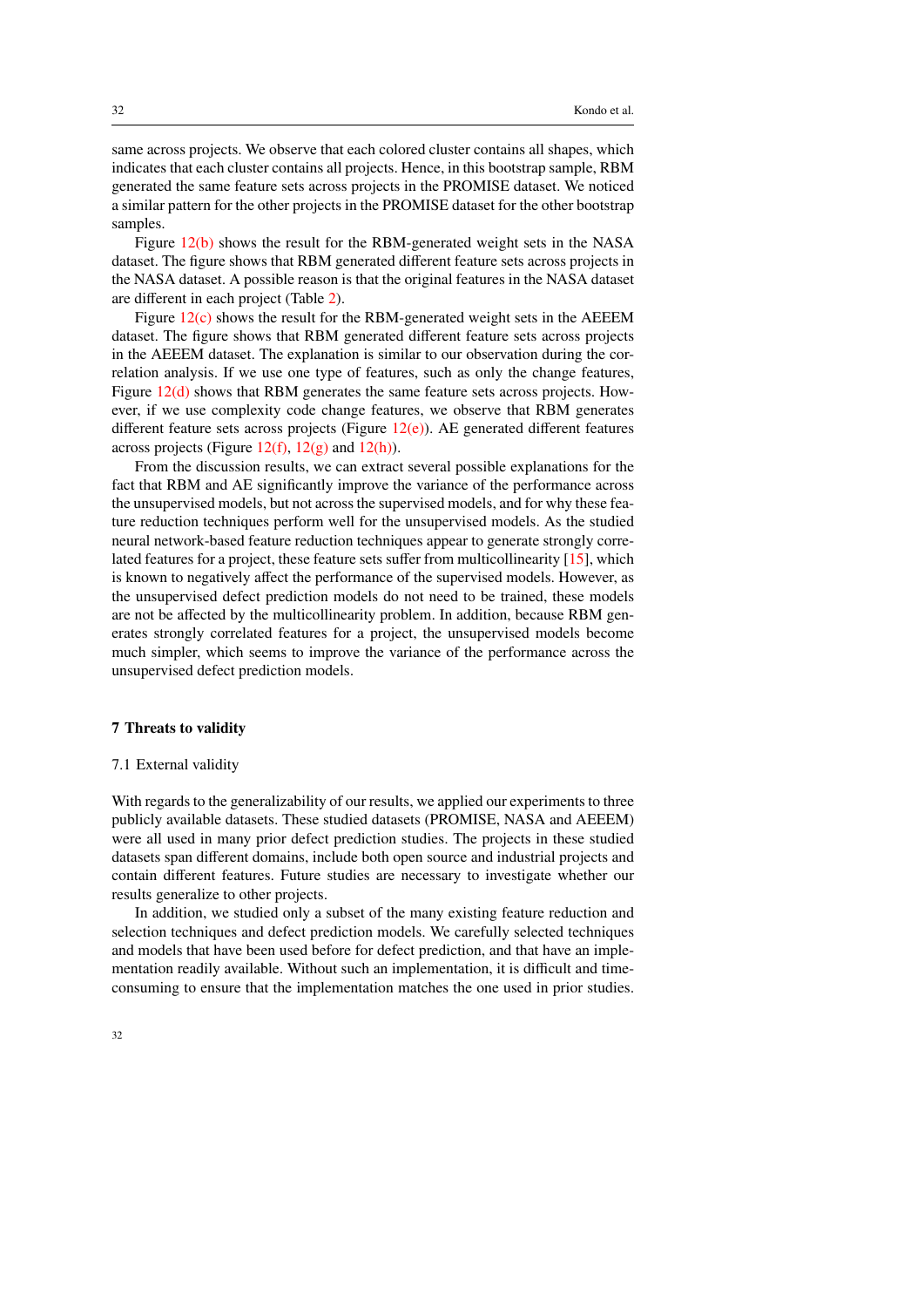Future studies are necessary to investigate whether our results apply to other feature reduction/selection techniques and defect prediction models.

#### 7.2 Internal validity

In our experiments, we used AUC as a performance measure. AUC is a popular performance measure for defect prediction, as it does not require a threshold. However, different software project teams may have different objectives. Hence, future studies should investigate the impact of feature reduction techniques on other performance measures, while keeping in mind the possible pitfalls of studying threshold-dependent performance measures [\[68\]](#page-38-13).

When using the out-of-sample bootstrap sampling, we encountered computational errors in two bootstrap samples. The errors occurred because two bootstrap samples violated requirements of the NB and SC models (e.g., a generated feature had a variance of zero which violates a requirement of the NB model). To mitigate this threat, we discarded these bootstrap samples and generated a new sample instead.

We provide all experimental scripts that we used in our study. $3$  This replication package allows researchers and practitioners to replicate our experiments and confirm our results.

# <span id="page-33-0"></span>8 Conclusion

In defect prediction, reducing the number of features is an important step when building defect prediction models [\[5,](#page-35-3) [15,](#page-35-2) [64,](#page-38-15) [66\]](#page-38-2). Prior studies indicated that reducing the number of features avoids the problem of multicollinearity [\[15\]](#page-35-2) and the curse of dimensionality  $[5]$ . Feature selection and reduction techniques help to reduce the number of features in a model. Feature selection techniques reduce the number of features in a model by selecting the most important ones, while feature reduction techniques reduce the number of features by creating new, combined features from the original features.

Prior work [\[18,](#page-36-1) [73\]](#page-39-1) studied the impact of feature *selection* techniques on defect prediction models. Our work is the first large-scale study on the impact of feature *reduction* techniques on defect prediction models. In particular, we studied the impact of eight feature reduction techniques on five supervised and five unsupervised defect prediction models. In addition, we compared the impact of feature reduction techniques on defect prediction with the impact of the two best-performing feature selection techniques (according to prior work).

We studied the impact of feature reduction/selection techniques on defect prediction models along two dimensions:

1. The defect prediction performance (AUC) of the features that are generated by the feature reduction/selection techniques, to study whether feature reduction/selection techniques can improve the performance of defect prediction models.

<span id="page-33-1"></span><sup>3</sup> <https://sailhome.cs.queensu.ca/replication/featred-vs-featsel-defectpred/>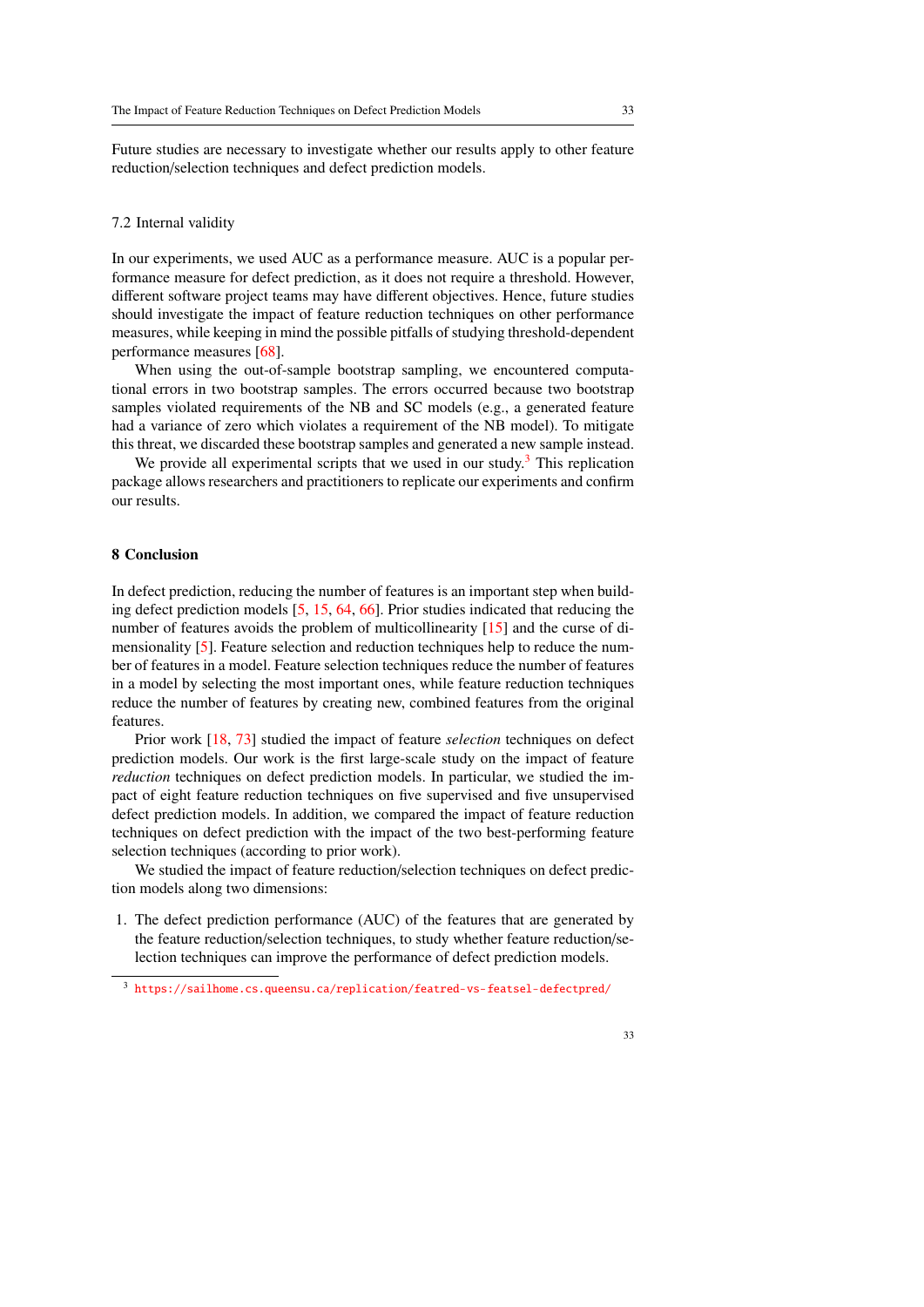2. The variance of the AUC across defect prediction models that use the features that are generated by feature reduction or selected by feature selection techniques. It is difficult to select the best performing model for each project, since the best model may change per project [\[17,](#page-35-16) [19\]](#page-36-16). Hence, we studied whether feature reduction or selection techniques can relieve the burden for practitioners of having to choose the best performing defect prediction model for their data.

Below, we summarize the main recommendations that follow from our work.

Recommendation 1: For the supervised defect prediction models, use the correlation-based (CFS) or consistency-based (ConFS) feature selection techniques. Our experiments in RQ3 show that, for the supervised models, CFS and ConFS outperform the feature reduction techniques (except feature agglomeration (FA)) and the original models. While FA has a similar performance, CFS and ConFS have a smaller performance variance. Hence, using CFS or ConFS in combination with a supervised defect prediction model allows practitioners to improve the performance of their defect prediction models, while making the choice for a particular defect prediction model easier as well.

Recommendation 2: For the unsupervised defect prediction models, use a neural network-based technique (Restricted Boltzmann Machine (RBM) or autoencoder (AE)). Our experiments in RQs 1 and 3 show that the RBM and AE feature reduction technique can significantly improve the performance of the unsupervised defect prediction models compared to the other feature reduction/selection techniques and the original models. In addition, we observed in RQs 2 and 3 that RBM and AE significantly improve the performance variance across the unsupervised models (except compared to the transfer component analyses (TCA and TCA+)). While the transfer component analyses (TCA and TCA+) have the smallest performance variance, they have a worse performance than RBM and AE. The effect size (Cliff's Delta) between the transfer component analyses and the neural network-based feature reduction techniques is negligible or small for the performance variance in favour of the transfer component analyses, but small (TCA) or large (TCA+) for the performance in favour of the neural network-based techniques. Hence, using a neural network-based feature reduction technique to preprocess the data of the unsupervised defect prediction models can improve both their performance and relieve the burden for practitioners of having to select the best-performing unsupervised defect prediction model for their project.

Recommendation 3: If a project has diverse data, the neural network-based techniques (Restricted Boltzmann Machine (RBM) or autoencoder (AE)) are likely to improve its defect prediction performance and performance variance. Our experiments showed that RBM and AE consistently improve the AUC and IQR of projects in the AEEEM dataset, for both supervised and unsupervised models. Practitioners should run PCA on their data to identify the diversity of their project's data (similar to what we did in Section [5.3.1\)](#page-26-0). If the data turns out to be rich, RBM and AE are good options to improve the defect prediction performance and variance.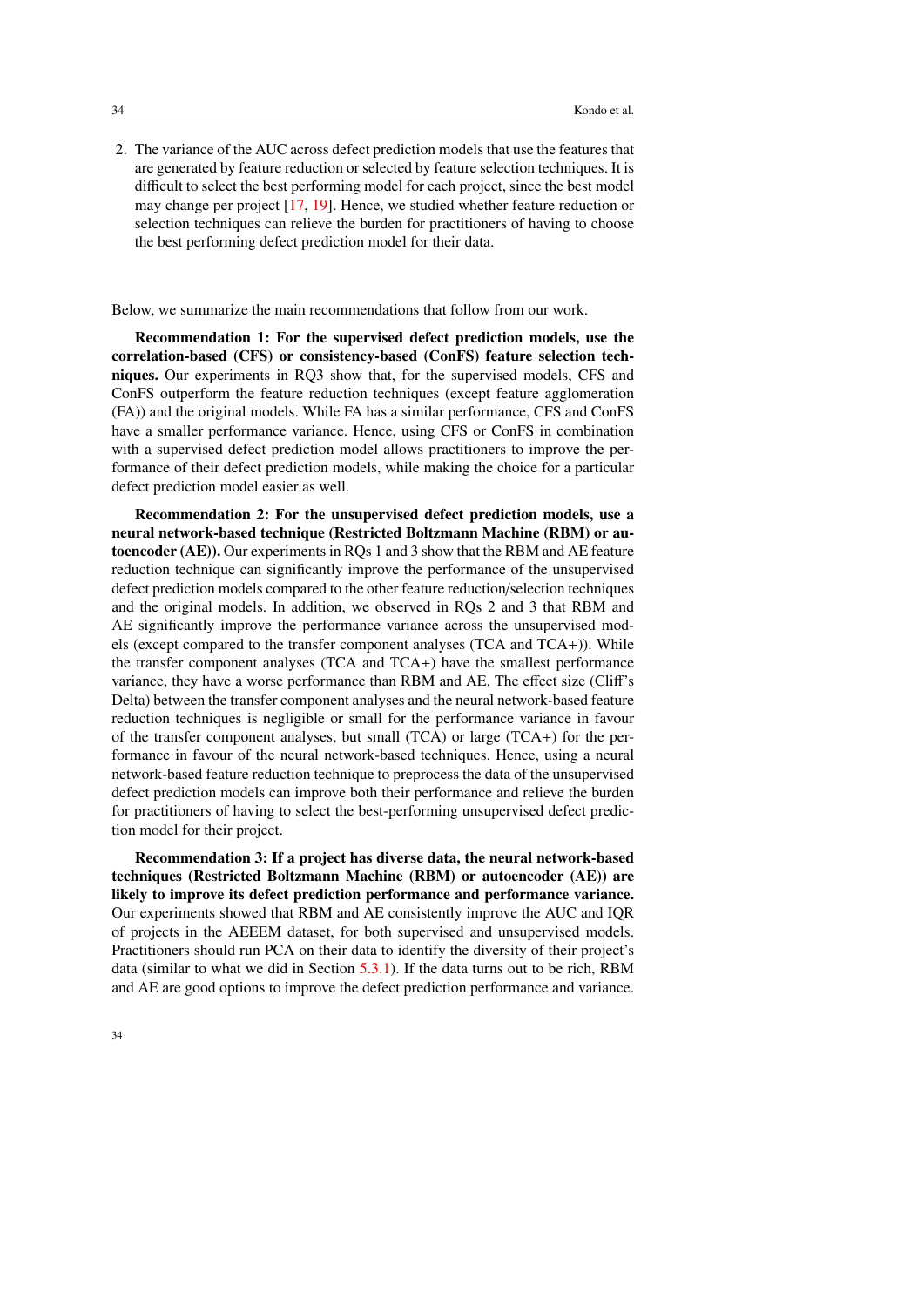#### References

- <span id="page-35-14"></span>1. Scikit learn: Minmaxscaler. [http://scikit-learn.org/stable/modules/](http://scikit-learn.org/stable/modules/generated/sklearn.preprocessing.MinMaxScaler.html) [generated/sklearn.preprocessing.MinMaxScaler.html](http://scikit-learn.org/stable/modules/generated/sklearn.preprocessing.MinMaxScaler.html). [Online; accessed 1-July-2018]
- <span id="page-35-9"></span>2. Abaei, G., Rezaei, Z., Selamat, A.: Fault prediction by utilizing self-organizing map and threshold. In: Proceedings of the International Conference on Control System, Computing and Engineering (ICCSCE), pp. 465–470. IEEE (2013)
- <span id="page-35-8"></span>3. Arora, I., Tetarwal, V., Saha, A.: Open issues in software defect prediction. Procedia Computer Science 46, 906–912 (2015)
- <span id="page-35-0"></span>4. Basili, V.R., Briand, L.C., Melo, W.L.: A validation of object-oriented design metrics as quality indicators. IEEE Transactions on Software Engineering (TSE) 22(10), 751–761 (1996)
- <span id="page-35-3"></span>5. Bellman, R.: Dynamic programming. Princeton University Press (1957)
- <span id="page-35-7"></span>6. Bingham, E., Mannila, H.: Random projection in dimensionality reduction: applications to image and text data. In: Proceedings of the 7th International Conference on Knowledge Discovery and Data Mining, pp. 245–250. ACM (2001)
- <span id="page-35-10"></span>7. Bishnu, P.S., Bhattacherjee, V.: Software fault prediction using quad tree-based k-means clustering algorithm. IEEE Transactions on Knowledge and Data Engineering 24(6), 1146–1150 (2012)
- <span id="page-35-4"></span>8. Challagulla, V.U.B., Bastani, F.B., Yen, I.L., Paul, R.A.: Empirical assessment of machine learning based software defect prediction techniques. International Journal on Artificial Intelligence Tools 17(02), 389–400 (2008)
- <span id="page-35-11"></span>9. Chidamber, S.R., Kemerer, C.F.: A metrics suite for object oriented design. IEEE Transactions on Software Engineering (TSE) 20(6), 476–493 (1994)
- <span id="page-35-15"></span>10. Cohen, J.: Statistical power analysis for the behavioral sciences (1988)
- <span id="page-35-1"></span>11. D'Ambros, M., Lanza, M., Robbes, R.: An extensive comparison of bug prediction approaches. In: Proceedings of the 7th International Conference on Mining Software Repositories (MSR), pp. 31–41. IEEE (2010)
- <span id="page-35-13"></span>12. Dash, M., Liu, H.: Consistency-based search in feature selection. Artificial intelligence 151(1), 155–176 (2003)
- <span id="page-35-12"></span>13. Dunn, J.C.: A fuzzy relative of the isodata process and its use in detecting compact well-separated clusters. J. Cybernet 3, 32–57 (1973)
- <span id="page-35-6"></span>14. Faloutsos, C., Lin, K.I.: FastMap: A fast algorithm for indexing, data-mining and visualization of traditional and multimedia datasets. In: Proceedings of the ACM SIGMOD International Conference on Management of Data, pp. 163–174. ACM (1995)
- <span id="page-35-2"></span>15. Farrar, D.E., Glauber, R.R.: Multicollinearity in regression analysis: the problem revisited. The Review of Economic and Statistics pp. 92–107 (1967)
- <span id="page-35-5"></span>16. Gao, K., Khoshgoftaar, T.M., Wang, H., Seliya, N.: Choosing software metrics for defect prediction: an investigation on feature selection techniques. Software: Practice and Experience 41(5), 579–606 (2011)
- <span id="page-35-16"></span>17. Ghotra, B., McIntosh, S., Hassan, A.E.: Revisiting the impact of classification techniques on the performance of defect prediction models. In: Proceedings of the 37th International Conference on Software Engineering (ICSE), pp. 789–800. IEEE Press (2015)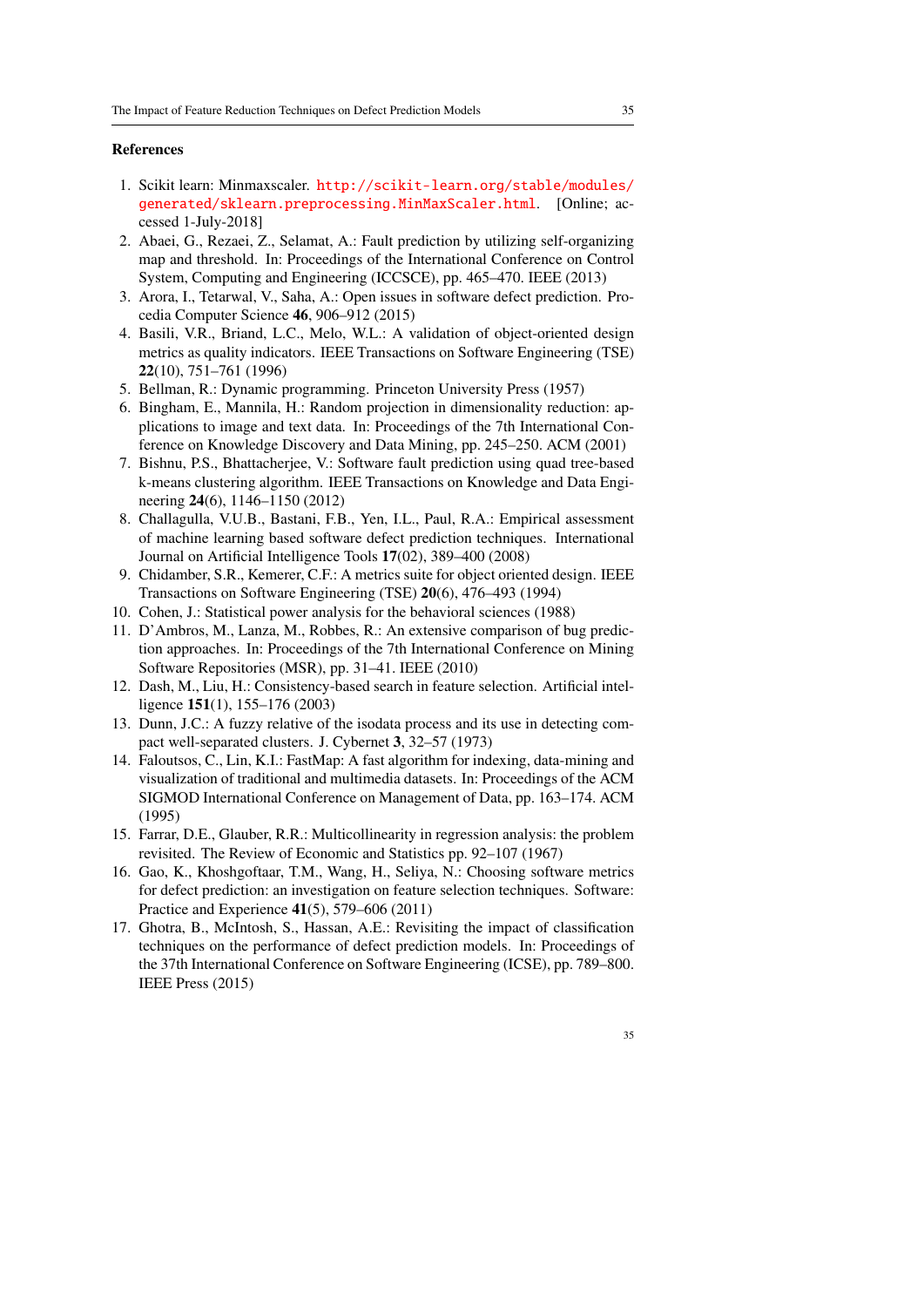- <span id="page-36-1"></span>18. Ghotra, B., Mcintosh, S., Hassan, A.E.: A large-scale study of the impact of feature selection techniques on defect classification models. In: Proceedings of the 14th International Conference on Mining Software Repositories (MSR), pp. 146–157. IEEE Press (2017)
- <span id="page-36-16"></span>19. Gray, A.R., Macdonell, S.G.: Software metrics data analysis–exploring the relative performance of some commonly used modeling techniques. Empirical Software Engineering 4(4), 297–316 (1999)
- <span id="page-36-2"></span>20. Guo, L., Cukic, B., Singh, H.: Predicting fault prone modules by the dempstershafer belief networks. In: Proceedings of the 18th International Conference on Automated Software Engineering (ASE), pp. 249–252. IEEE (2003)
- <span id="page-36-12"></span>21. Hall, M., Frank, E., Holmes, G., Pfahringer, B., Reutemann, P., Witten, I.H.: The WEKA data mining software: an update. ACM SIGKDD explorations newsletter 11(1), 10–18 (2009)
- <span id="page-36-15"></span>22. Hall, M.A.: Correlation-based feature selection for machine learning. Ph.D. thesis, University of Waikato Hamilton (1999)
- <span id="page-36-3"></span>23. Hall, M.A., Holmes, G.: Benchmarking attribute selection techniques for discrete class data mining. IEEE Transactions on Knowledge and Data Engineering 15(6), 1437–1447 (2003)
- <span id="page-36-10"></span>24. Halstead, M.H.: Elements of software science, vol. 7. Elsevier New York (1977)
- <span id="page-36-11"></span>25. Han, J., Moraga, C.: The influence of the sigmoid function parameters on the speed of backpropagation learning. In: Proceedings of the International Workshop on Artificial Neural Networks, pp. 195–201. Springer (1995)
- <span id="page-36-14"></span>26. Hartigan, J.A., Wong, M.A.: Algorithm as 136: A k-means clustering algorithm. Journal of the Royal Statistical Society. Series C (Applied Statistics) 28(1), 100– 108 (1979)
- <span id="page-36-0"></span>27. Hassan, A.E.: Predicting faults using the complexity of code changes. In: Proceedings of the 31st International Conference on Software Engineering (ICSE), pp. 78–88. IEEE Computer Society (2009)
- <span id="page-36-8"></span>28. He, Z., Shu, F., Yang, Y., Li, M., Wang, Q.: An investigation on the feasibility of cross-project defect prediction. Automated Software Engineering 19(2), 167– 199 (2012)
- <span id="page-36-4"></span>29. Herbold, S.: Training data selection for cross-project defect prediction. In: Proceedings of the 9th International Conference on Predictive Models in Software Engineering, p. 6. ACM (2013)
- <span id="page-36-7"></span>30. Hinton, G.E., Salakhutdinov, R.R.: Reducing the dimensionality of data with neural networks. Science 313(5786), 504–507 (2006)
- <span id="page-36-9"></span>31. Hira, Z.M., Gillies, D.F.: A review of feature selection and feature extraction methods applied on microarray data. Advances in bioinformatics 2015 (2015)
- <span id="page-36-13"></span>32. Ho, T.K.: Random decision forests. In: Proceedings of the 3rd International Conference on Document Analysis and Recognition, vol. 1, pp. 278–282. IEEE (1995)
- <span id="page-36-5"></span>33. Jureczko, M., Madeyski, L.: Towards identifying software project clusters with regard to defect prediction. In: Proceedings of the 6th International Conference on Predictive Models in Software Engineering, p. 9. ACM (2010)
- <span id="page-36-6"></span>34. Kamei, Y., Fukushima, T., McIntosh, S., Yamashita, K., Ubayashi, N., Hassan, A.E.: Studying just-in-time defect prediction using cross-project models. Empir-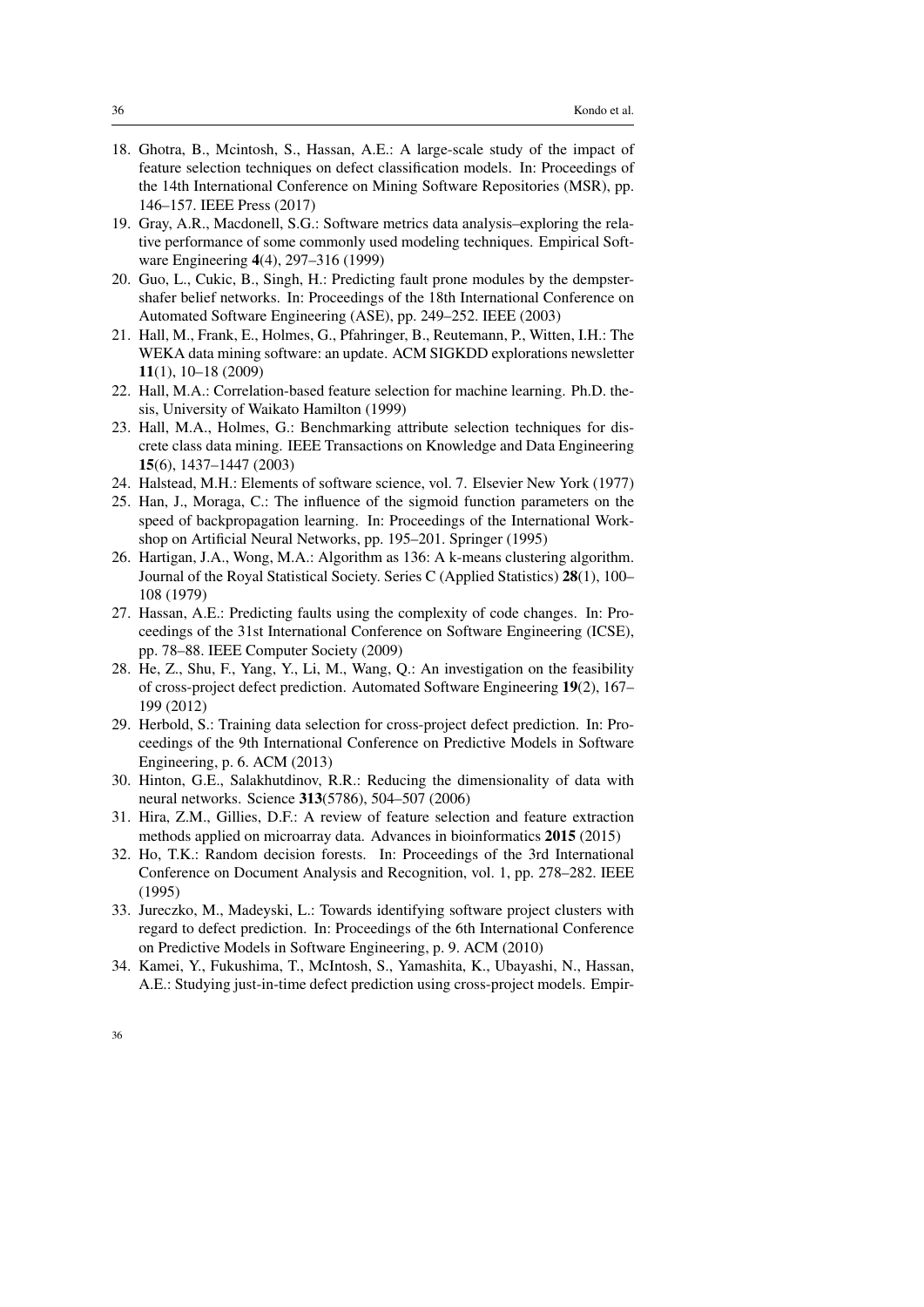ical Software Engineering 21(5), 2072–2106 (2016)

- <span id="page-37-13"></span>35. Kaufman, L., Rousseeuw, P.J.: Finding groups in data: an introduction to cluster analysis, vol. 344. John Wiley & Sons (2009)
- <span id="page-37-0"></span>36. Kim, S., Zimmermann, T., Whitehead Jr, E.J., Zeller, A.: Predicting faults from cached history. In: Proceedings of the 29th International Conference on Software Engineering (ICSE), pp. 489–498. IEEE Computer Society (2007)
- <span id="page-37-15"></span>37. Kohonen, T.: The self-organizing map. Proceedings of the IEEE 78(9), 1464– 1480 (1990)
- <span id="page-37-12"></span>38. Kuhn, M.: Caret: classification and regression training. Astrophysics Source Code Library (2015)
- <span id="page-37-11"></span>39. Landwehr, N., Hall, M., Frank, E.: Logistic model trees. Machine Learning 59(1), 161–205 (2005)
- <span id="page-37-17"></span>40. van der Maaten, L.: Accelerating t-SNE using tree-based algorithms. Journal of Machine Learning Research 15(1), 3221–3245 (2014)
- <span id="page-37-16"></span>41. van der Maaten, L., Hinton, G.: Visualizing data using t-SNE. Journal of Machine Learning Research 9(Nov), 2579–2605 (2008)
- <span id="page-37-14"></span>42. Martinetz, T., Schulten, K., et al.: A "neural-gas" network learns topologies. Artificial Neural Networks pp. 397–402 (1991)
- <span id="page-37-9"></span>43. McCabe, T.J.: A complexity measure. IEEE Transactions on Software Engineering (TSE) (4), 308–320 (1976)
- <span id="page-37-10"></span>44. McDonald, J.H.: Handbook of Biological Statistics (3rd ed.). Sparky House Publishing, Baltimore, Maryland. (2014)
- <span id="page-37-1"></span>45. Moser, R., Pedrycz, W., Succi, G.: A comparative analysis of the efficiency of change metrics and static code attributes for defect prediction. In: Proceedings of the 30th International Conference on Software Engineering (ICSE), pp. 181– 190. IEEE (2008)
- <span id="page-37-2"></span>46. Muthukumaran, K., Rallapalli, A., Murthy, N.: Impact of feature selection techniques on bug prediction models. In: Proceedings of the 8th India Software Engineering Conference, pp. 120–129. ACM (2015)
- <span id="page-37-8"></span>47. Nagappan, N., Ball, T., Zeller, A.: Mining metrics to predict component failures. In: Proceedings of the 28th International Conference on Software Engineering (ICSE), pp. 452–461. ACM (2006)
- <span id="page-37-5"></span>48. Nam, J.: Survey on software defect prediction. HKUST PhD Qualifying Examination, Department of Compter Science and Engineerning, The Hong Kong University of Science and Technology, Tech. Rep (2014)
- <span id="page-37-7"></span>49. Nam, J., Fu, W., Kim, S., Menzies, T., Tan, L.: Heterogeneous defect prediction. IEEE Transactions on Software Engineering (2017)
- <span id="page-37-3"></span>50. Nam, J., Kim, S.: CLAMI: Defect prediction on unlabeled datasets. In: Proceedings of the 30th International Conference on Automated Software Engineering (ASE), pp. 452–463. IEEE (2015)
- <span id="page-37-6"></span>51. Nam, J., Kim, S.: Heterogeneous defect prediction. In: Proceedings of the 10th Joint Meeting on Foundations of Software Engineering (FSE), pp. 508–519. ACM (2015)
- <span id="page-37-4"></span>52. Nam, J., Pan, S.J., Kim, S.: Transfer defect learning. In: Proceedings of the 2013 International Conference on Software Engineering (ICSE), pp. 382–391. IEEE Press (2013)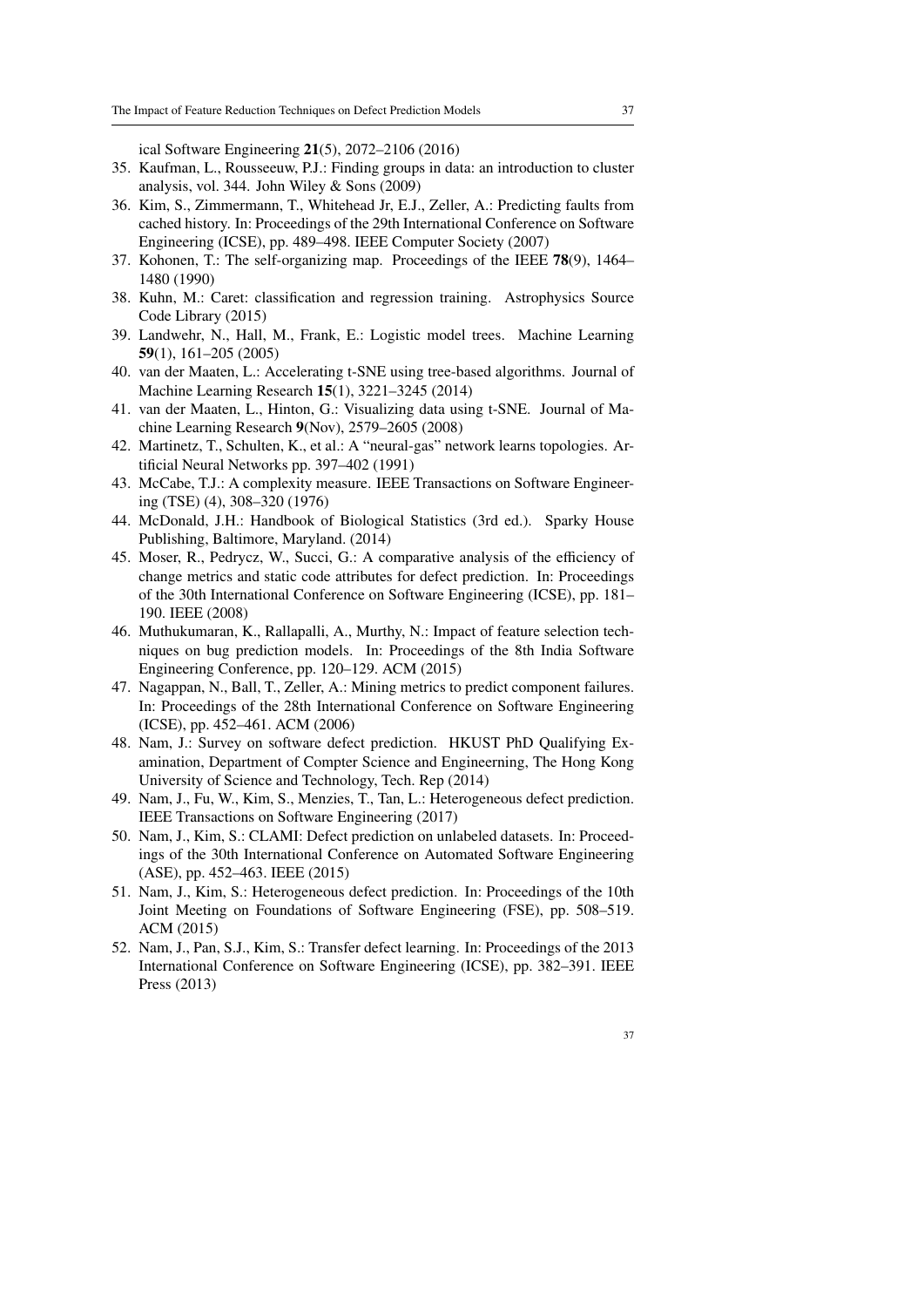- <span id="page-38-10"></span>53. NASA: Metrics data program. [http://openscience.us/repo/defect/](http://openscience.us/repo/defect/mccabehalsted/) [mccabehalsted/](http://openscience.us/repo/defect/mccabehalsted/). [Online; accessed 1-September-2016]
- <span id="page-38-8"></span>54. Neumann, D.E.: An enhanced neural network technique for software risk analysis. IEEE Transactions on Software Engineering (TSE) 28(9), 904–912 (2002)
- <span id="page-38-4"></span>55. Pan, S.J., Tsang, I.W., Kwok, J.T., Yang, Q.: Domain adaptation via transfer component analysis. IEEE Transactions on Neural Networks 22(2), 199–210 (2011)
- <span id="page-38-11"></span>56. Petric, J., Bowes, D., Hall, T., Christianson, B., Baddoo, N.: The jinx on the ´ NASA software defect data sets. In: Proceedings of the 20th International Conference on Evaluation and Assessment in Software Engineering, pp. 1–5. ACM (2016)
- <span id="page-38-12"></span>57. Quinlan, R.: C4.5: Programs for Machine Learning. Morgan Kaufmann Publishers (1993)
- <span id="page-38-0"></span>58. Rathore, S.S., Gupta, A.: A comparative study of feature-ranking and featuresubset selection techniques for improved fault prediction. In: Proceedings of the 7th India Software Engineering Conference, p. 7. ACM (2014)
- <span id="page-38-9"></span>59. Ren, J., Qin, K., Ma, Y., Luo, G.: On software defect prediction using machine learning. Journal of Applied Mathematics 2014 (2014)
- <span id="page-38-7"></span>60. Rodríguez, D., Ruiz, R., Cuadrado-Gallego, J., Aguilar-Ruiz, J.: Detecting fault modules applying feature selection to classifiers. In: Proceedings of the 2007 International Conference on Information Reuse and Integration, pp. 667–672. IEEE (2007)
- <span id="page-38-1"></span>61. Rodriguez, D., Ruiz, R., Cuadrado-Gallego, J., Aguilar-Ruiz, J., Garre, M.: Attribute selection in software engineering datasets for detecting fault modules. In: Proceedings of the 2007 EUROMICRO Conference on Software Engineering and Advanced Applications, pp. 418–423. IEEE (2007)
- <span id="page-38-3"></span>62. Rokach, L., Maimon, O.: Clustering methods. In: Data mining and knowledge discovery handbook, pp. 321–352. Springer (2005)
- <span id="page-38-6"></span>63. Shepperd, M., Song, Q., Sun, Z., Mair, C.: Data quality: Some comments on the NASA software defect datasets. IEEE Transactions on Software Engineering (TSE) 39(9), 1208–1215 (2013)
- <span id="page-38-15"></span>64. Shihab, E.: Practical software quality prediction. In: Proceedings of the 2014 International Conference on Software Maintenance and Evolution (ICSME), pp. 639–644. IEEE (2014)
- <span id="page-38-14"></span>65. Shihab, E., Jiang, Z.M., Ibrahim, W.M., Adams, B., Hassan, A.E.: Understanding the impact of code and process metrics on post-release defects: A case study on the Eclipse project. In: Proceedings of the International Symposium on Empirical Software Engineering and Measurement (ESEM), pp. 4:1–4:10. ACM (2010)
- <span id="page-38-2"></span>66. Shivaji, S., Whitehead, E.J., Akella, R., Kim, S.: Reducing features to improve code change-based bug prediction. IEEE Transactions on Software Engineering (TSE) 39(4), 552–569 (2013)
- <span id="page-38-5"></span>67. Smolensky, P.: Information processing in dynamical systems: Foundations of harmony theory. Tech. rep., DTIC Document (1986)
- <span id="page-38-13"></span>68. Tantithamthavorn, C., Hassan, A.E.: An experience report on defect modelling in practice: Pitfalls and challenges. In: Proceedings of the 40th International Conference on Software Engineering: Software Engineering in Practice Track